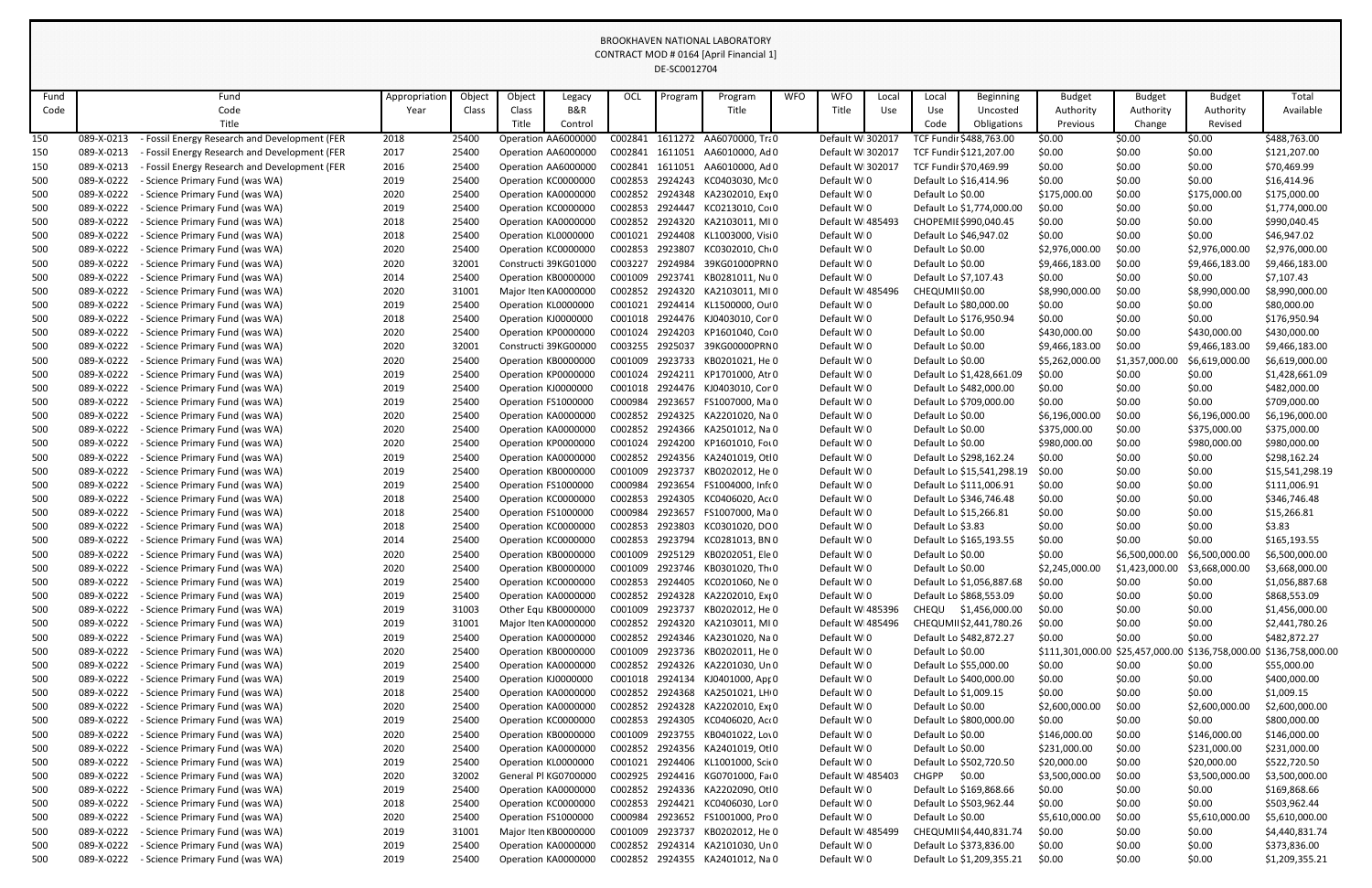| Fund | Fund                                          | Appropriation | Object | Object | Legacy               | OCL     | Program | Program                        | <b>WFO</b> | <b>WFO</b>        | Local | Local               | Beginning                  | <b>Budget</b>   | <b>Budget</b>  | <b>Budget</b>   | Total           |
|------|-----------------------------------------------|---------------|--------|--------|----------------------|---------|---------|--------------------------------|------------|-------------------|-------|---------------------|----------------------------|-----------------|----------------|-----------------|-----------------|
| Code | Code                                          | Year          | Class  | Class  | <b>B&amp;R</b>       |         |         | Title                          |            | Title             | Use   | Use                 | Uncosted                   | Authority       | Authority      | Authority       | Available       |
|      | Title                                         |               |        | Title  | Control              |         |         |                                |            |                   |       | Code                | Obligations                | Previous        | Change         | Revised         |                 |
| 500  | Science Primary Fund (was WA)<br>089-X-0222   | 2020          | 25400  |        | Operation KJ000000C  | C001018 | 2924477 | KJ0403020, Cor 0               |            | Default WI0       |       | Default Lo \$0.00   |                            | \$750,000.00    | \$0.00         | \$750,000.00    | \$750,000.00    |
| 500  | 089-X-0222<br>- Science Primary Fund (was WA) | 2017          | 25400  |        | Operation KC000000C  | C002853 |         | 2924295 KC0202050, Ph 0        |            | Default WI0       |       |                     | Default Lo \$6,273.76      | \$0.00          | \$0.00         | \$0.00          | \$6,273.76      |
| 500  | 089-X-0222<br>- Science Primary Fund (was WA) | 2020          | 31001  |        | Major Iten KA0000000 | C002852 | 2924320 | KA2103011, MI 0                |            | Default WI485498  |       | CHEQUMII\$0.00      |                            | \$18,531,000.00 | \$0.00         | \$18,531,000.00 | \$18,531,000.00 |
| 500  | 089-X-0222<br>Science Primary Fund (was WA)   | 2019          | 25400  |        | Operation FS1000000  | C000984 | 2923658 | FS1009000, Pro 0               |            | Default WI0       |       |                     | Default Lo \$297,414.40    | \$0.00          | \$0.00         | \$0.00          | \$297,414.40    |
| 500  | 089-X-0222<br>Science Primary Fund (was WA)   | 2017          | 25400  |        | Operation KJ0000000  | C001018 | 2924137 | KJ0404000, Ne>0                |            | Default WI0       |       |                     | Default Lo \$1,761.52      | $-$1,761.52$    | \$0.00         | $-$1,761.52$    | \$0.00          |
| 500  | 089-X-0222<br>- Science Primary Fund (was WA) | 2018          | 25400  |        | Operation KP0000000  | C001024 | 2924200 | KP1601010, For 0               |            | Default WI0       |       |                     | Default Lo \$1,344,931.41  | \$0.00          | \$0.00         | \$0.00          | \$1,344,931.41  |
| 500  | 089-X-0222<br>Science Primary Fund (was WA)   | 2020          | 25400  |        | Operation KC000000C  | C002853 | 2925000 | KC0304031, Sol 0               |            | Default WI0       |       | Default Lo \$0.00   |                            | \$4,819,000.00  | \$0.00         | \$4,819,000.00  | \$4,819,000.00  |
| 500  | 089-X-0222<br>- Science Primary Fund (was WA) | 2019          | 25400  |        | Operation KC000000C  | C002853 | 2924472 | KC0201070, X-F0                |            | Default WI0       |       |                     | Default Lo \$2,094,051.59  | \$0.00          | \$0.00         | \$0.00          | \$2,094,051.59  |
| 500  | 089-X-0222<br>- Science Primary Fund (was WA) | 2019          | 25400  |        | Operation KL000000C  | C001021 | 2924408 | KL1003000, Visi 0              |            | Default WI0       |       |                     | Default Lo \$450,000.00    | \$0.00          | \$0.00         | \$0.00          | \$450,000.00    |
| 500  | 089-X-0222<br>- Science Primary Fund (was WA) | 2019          | 25400  |        | Operation KC000000C  | C002853 |         | 2924245 KC0403050, Cei 0       |            | Default WI0       |       |                     | Default Lo \$16,414.96     | \$0.00          | \$0.00         | \$0.00          | \$16,414.96     |
| 500  | 089-X-0222<br>- Science Primary Fund (was WA) | 2019          | 25400  |        | Operation KP0000000  | C001024 | 2924993 | KP1607010, Bic 0               |            | Default WI0       |       |                     | Default Lo \$3,068,783.11  | \$0.00          | \$0.00         | \$0.00          | \$3,068,783.11  |
| 500  | 089-X-0222<br>- Science Primary Fund (was WA) | 2019          | 31001  |        | Major Iten KA0000000 | C002852 | 2924320 | KA2103011, MI 0                |            | Default WI485498  |       |                     | CHEQUMII\$18,525,630.59    | \$0.00          | \$0.00         | \$0.00          | \$18,525,630.59 |
| 500  | 089-X-0222<br>- Science Primary Fund (was WA) | 2019          | 25400  |        | Operation FS1000000  | C000984 | 2923653 | FS1002000, Sec 0               |            | Default WI0       |       |                     | Default Lo \$508,702.69    | \$0.00          | \$0.00         | \$0.00          | \$508,702.69    |
| 500  | 089-X-0222<br>- Science Primary Fund (was WA) | 2020          | 25400  |        | Operation FS1000000  | C000984 | 2923653 | FS1002000, Sec 0               |            | Default WI0       |       | Default Lo \$0.00   |                            | \$699,000.00    | \$0.00         | \$699,000.00    | \$699,000.00    |
| 500  | 089-X-0222<br>Science Primary Fund (was WA)   | 2020          | 25400  |        | Operation KA0000000  | C002852 |         | 2925070 KA2501015, Tra0        |            | Default WI0       |       | Default Lo \$0.00   |                            | \$33,000.00     | \$0.00         | \$33,000.00     | \$33,000.00     |
| 500  | 089-X-0222<br>- Science Primary Fund (was WA) | 2019          | 25400  |        | Operation KC000000C  | C002853 | 3023325 | KC0203020, Syr 0               |            | Default WI0       |       |                     | Default Lo \$280,952.16    | \$0.00          | \$0.00         | \$0.00          | \$280,952.16    |
| 500  | 089-X-0222<br>- Science Primary Fund (was WA) | 2019          | 25400  |        | Operation KC000000C  | C002853 | 2924294 | KC0202040, Me0                 |            | Default WI0       |       |                     | Default Lo \$47,205.83     | \$0.00          | \$0.00         | \$0.00          | \$47,205.83     |
| 500  | 089-X-0222<br>- Science Primary Fund (was WA) | 2018          | 32003  |        | Accelerato KA0000000 | C002852 |         | 2924496 KA2602020, Ac 0        |            | Default WI485395  |       | CHAIP               | \$76,475.60                | \$0.00          | \$0.00         | \$0.00          | \$76,475.60     |
| 500  | 089-X-0222<br>- Science Primary Fund (was WA) | 2018          | 32001  |        | Constructi 39KG01000 | C003087 | 2924481 | 39KG01000PRN0                  |            | Default WI0       |       |                     | Default Lo \$23,967,852.43 | \$0.00          | \$0.00         | \$0.00          | \$23,967,852.43 |
| 500  | 089-X-0222<br>Science Primary Fund (was WA)   | 2014          | 25400  |        | Operation KA0000000  | C002852 | 2923681 | KA1102812, Prc 0               |            | Default WI0       |       |                     | Default Lo \$422,791.27    | \$0.00          | \$0.00         | \$0.00          | \$422,791.27    |
| 500  | 089-X-0222<br>- Science Primary Fund (was WA) | 2020          | 31001  |        | Major Iten KB0000000 | C001009 | 2923737 | KB0202012, He 0                |            | Default WI485499  |       | CHEQUMII\$0.00      |                            | \$7,576,000.00  | \$1,948,000.00 | \$9,524,000.00  | \$9,524,000.00  |
| 500  | 089-X-0222<br>- Science Primary Fund (was WA) | 2020          | 25400  |        | Operation KB0000000  | C001009 | 2923737 | KB0202012, He 0                |            | Default WI0       |       | Default Lo \$0.00   |                            | \$33,020,000.00 | \$6,025,000.0  | \$39,045,000.00 | \$39,045,000.00 |
| 500  | 089-X-0222<br>- Science Primary Fund (was WA) | 2020          | 25400  |        | Operation KC000000C  | C002853 | 2924294 | KC0202040, Me0                 |            | Default WI0       |       | Default Lo \$0.00   |                            | \$180,000.00    | \$0.00         | \$180,000.00    | \$180,000.00    |
| 500  | 089-X-0222<br>- Science Primary Fund (was WA) | 2018          | 25400  |        | Operation KC0000000  | C002853 | 2924300 | KC0304030, DO0                 |            | Default WI0       |       |                     | Default Lo \$30,620.95     | \$0.00          | \$0.00         | \$0.00          | \$30,620.95     |
| 500  | 089-X-0222<br>Science Primary Fund (was WA)   | 2020          | 25400  |        | Operation KC000000C  | C002853 |         | 2924242 KC0403020, Cei 0       |            | Default WI0       |       | Default Lo \$0.00   |                            | \$17,390,000.00 | \$0.00         | \$17,390,000.00 | \$17,390,000.00 |
| 500  | 089-X-0222<br>- Science Primary Fund (was WA) | 2020          | 25400  |        | Operation KP0000000  | C001024 | 2924995 | KP1703000, Ear 0               |            | Default WI0       |       | Default Lo \$0.00   |                            | \$445,000.00    | \$0.00         | \$445,000.00    | \$445,000.00    |
| 500  | 089-X-0222<br>- Science Primary Fund (was WA) | 2019          | 25400  |        | Operation KL0000000  | C001021 |         | 2924407 KL1002000, Cor 0       |            | Default WI0       |       |                     | Default Lo \$83,278.51     | $-520,000.00$   | \$0.00         | $-$20,000.00$   | \$63,278.51     |
| 500  | - Science Primary Fund (was WA)<br>089-X-0222 | 2018          | 25400  |        | Operation KB0000000  | C001009 | 2923752 | KB0301052, Th: 0               |            | Default WI0       |       |                     | Default Lo \$278,400.45    | \$0.00          | \$0.00         | \$0.00          | \$278,400.45    |
| 500  | 089-X-0222<br>- Science Primary Fund (was WA) | 2020          | 25400  |        | Operation KC0000000  | C002853 |         | 3023325 KC0203020, Syr 0       |            | Default WI0       |       | Default Lo \$0.00   |                            | \$2,324,000.00  | \$0.00         | \$2,324,000.00  | \$2,324,000.00  |
| 500  | 089-X-0222<br>Science Primary Fund (was WA)   | 2020          | 25400  |        | Operation KP0000000  | C001024 |         | 2924204 KP1601050, Bic 0       |            | Default WI0       |       | Default Lo \$0.00   |                            | \$1,308,000.00  | \$0.00         | \$1,308,000.00  | \$1,308,000.00  |
| 500  | 089-X-0222<br>- Science Primary Fund (was WA) | 2020          | 25400  |        | Operation FS1000000  | C000984 |         | 2923658 FS1009000, Pro 0       |            | Default WI0       |       | Default Lo \$0.00   |                            | \$582,000.00    | \$0.00         | \$582,000.00    | \$582,000.00    |
| 500  | 089-X-0222<br>- Science Primary Fund (was WA) | 2020          | 31003  |        | Other Equ KB0000000  | C001009 | 2923736 | KB0202011, He 0                |            | Default WI485396  |       | CHEQU \$0.00        |                            | \$705,000.00    | \$125,000.00   | \$830,000.00    | \$830,000.00    |
| 500  | 089-X-0222<br>Science Primary Fund (was WA)   | 2019          | 25400  |        | Operation KC0000000  | C002853 |         | 2924193 KC0307010, Ent0        |            | Default WI0       |       |                     | Default Lo \$2,087,130.00  | \$0.00          | \$0.00         | \$0.00          | \$2,087,130.00  |
| 500  | 089-X-0222<br>- Science Primary Fund (was WA) | 2019          | 25400  |        | Operation FS1000000  | C000984 |         | 2923655 FS1005000, Cyt 0       |            | Default WI0       |       |                     | Default Lo \$3,002,135.56  | \$0.00          | \$0.00         | \$0.00          | \$3,002,135.56  |
| 500  | 089-X-0222<br>Science Primary Fund (was WA)   | 2020          | 25400  |        | Operation KA0000000  | C002852 |         | 2924496 KA2602020, Ac 0        |            | Default WI0       |       | Default Lo \$0.00   |                            | \$4,800,000.00  | \$0.00         | \$4,800,000.00  | \$4,800,000.00  |
| 500  | 089-X-0222<br>- Science Primary Fund (was WA) | 2017          | 25400  |        | Operation KA0000000  | C002852 |         | 2924363 KA2403013, Otl0        |            | Default WI0       |       | Default Lo \$160.35 |                            | $-5160.35$      | \$0.00         | $-$160.35$      | \$0.00          |
| 500  | 089-X-0222<br>- Science Primary Fund (was WA) | 2019          | 25400  |        | Operation KA0000000  | C002852 |         | 2924366 KA2501012, Na 0        |            | Default WI30255   |       |                     | Traineeshi \$78,400.00     | \$0.00          | \$0.00         | \$0.00          | \$78,400.00     |
| 500  | 089-X-0222<br>- Science Primary Fund (was WA) | 2019          | 32001  |        | Constructi 39KA00000 |         |         | C002786 2924263 39KA00000PRN0  |            | Default WI0       |       |                     | Default Lo \$953,904.10    | \$0.00          | \$0.00         | \$0.00          | \$953,904.10    |
| 500  | 089-X-0222<br>Science Primary Fund (was WA)   | 2018          | 25400  |        | Operation KP0000000  | C001024 |         | 2924216 KP1703020, DO0         |            | Default WI0       |       |                     | Default Lo \$86,015.98     | \$0.00          | \$0.00         | \$0.00          | \$86,015.98     |
| 500  | 089-X-0222<br>Science Primary Fund (was WA)   | 2019          | 32001  |        | Constructi 39KG01000 | C003087 |         | 2924481 39KG01000PRN0          |            | Default WI0       |       |                     | Default Lo \$42,200,000.00 | \$0.00          | \$0.00         | \$0.00          | \$42,200,000.00 |
| 500  | 089-X-0222<br>- Science Primary Fund (was WA) | 2020          | 31001  |        | Major Iten KC0000000 | C002853 |         | 2925052 KC0405080, NS 0        |            | Default W 800039  |       | CHMIE20B\$0.00      |                            | \$2,655,000.00  | \$0.00         | \$2,655,000.00  | \$2,655,000.00  |
| 500  | 089-X-0222<br>Science Primary Fund (was WA)   | 2019          | 25400  |        | Operation KA0000000  | C002852 |         | 2924313 KA2101020, Na 0        |            | Default WI0       |       |                     | Default Lo \$3,650,135.33  | \$0.00          | \$0.00         | \$0.00          | \$3,650,135.33  |
| 500  | 089-X-0222<br>Science Primary Fund (was WA)   | 2014          | 25400  |        | Operation KC0000000  | C002853 |         | 2924248 KC0404040, Na 0        |            | Default WI0       |       |                     | Default Lo \$2,840,641.00  | \$0.00          | \$0.00         | \$0.00          | \$2,840,641.00  |
| 500  | 089-X-0222<br>- Science Primary Fund (was WA) | 2020          | 25400  |        | Operation KC0000000  | C002853 | 2924299 | KC0304020, Ph 0                |            | Default WI0       |       | Default Lo \$0.00   |                            | \$3,011,000.00  | \$0.00         | \$3,011,000.00  | \$3,011,000.00  |
| 500  | 089-X-0222<br>Science Primary Fund (was WA)   | 2016          | 25400  |        | Operation KA0000000  |         |         | C002852 2924369 KA2501022, MLO |            | Default WI0       |       |                     | Default Lo \$43,257.33     | \$0.00          | \$0.00         | \$0.00          | \$43,257.33     |
| 500  | 089-X-0222<br>- Science Primary Fund (was WA) | 2018          | 31001  |        | Major Iten KA0000000 | C002852 | 2924350 | KA2303011, MI 0                |            | Default WI4809008 |       |                     | CHEQUMI\$409,084.99        | $-$409,084.99$  | \$0.00         | -\$409,084.99   | \$0.00          |
| 500  | 089-X-0222<br>- Science Primary Fund (was WA) | 2020          | 32001  |        | Constructi 39KA00000 | C002786 |         | 2924263 39KA00000PRN0          |            | Default WI0       |       | Default Lo \$0.00   |                            | \$2,000,000.00  | \$942,000.00   | \$2,942,000.00  | \$2,942,000.00  |
| 500  | 089-X-0222<br>Science Primary Fund (was WA)   | 2020          | 25400  |        | Operation KC0000000  | C002853 |         | 2923769 KC0201010, Str 0       |            | Default WI0       |       | Default Lo \$0.00   |                            | \$2,600,000.00  | \$0.00         | \$2,600,000.00  | \$2,600,000.00  |
| 500  | 089-X-0222<br>- Science Primary Fund (was WA) | 2020          | 25400  |        | Operation KP0000000  | C001024 |         | 2924218 KP1704010, AR 0        |            | Default WI0       |       | Default Lo \$0.00   |                            | \$250,000.00    | \$0.00         | \$250,000.00    | \$250,000.00    |
| 500  | 089-X-0222<br>Science Primary Fund (was WA)   | 2018          | 32002  |        | General Pl KG0700000 | C002925 |         | 2924416 KG0701000, Fai 0       |            | Default WI0       |       |                     | Default Lo \$10,065,373.45 | \$0.00          | \$0.00         | \$0.00          | \$10,065,373.45 |
| 500  | 089-X-0222<br>- Science Primary Fund (was WA) | 2019          | 25400  |        | Operation KC0000000  | C002853 |         | 2924506 KC0202031, Th: 0       |            | Default WI0       |       |                     | Default Lo \$950,597.90    | \$0.00          | \$0.00         | \$0.00          | \$950,597.90    |
| 500  | 089-X-0222<br>- Science Primary Fund (was WA) | 2019          | 25400  |        | Operation KB0000000  | C001009 |         | 2923746 KB0301020, Th: 0       |            | Default WI0       |       |                     | Default Lo \$1,116,615.27  | \$0.00          | \$0.00         | \$0.00          | \$1,116,615.27  |
|      |                                               |               |        |        |                      |         |         |                                |            |                   |       |                     |                            |                 |                |                 |                 |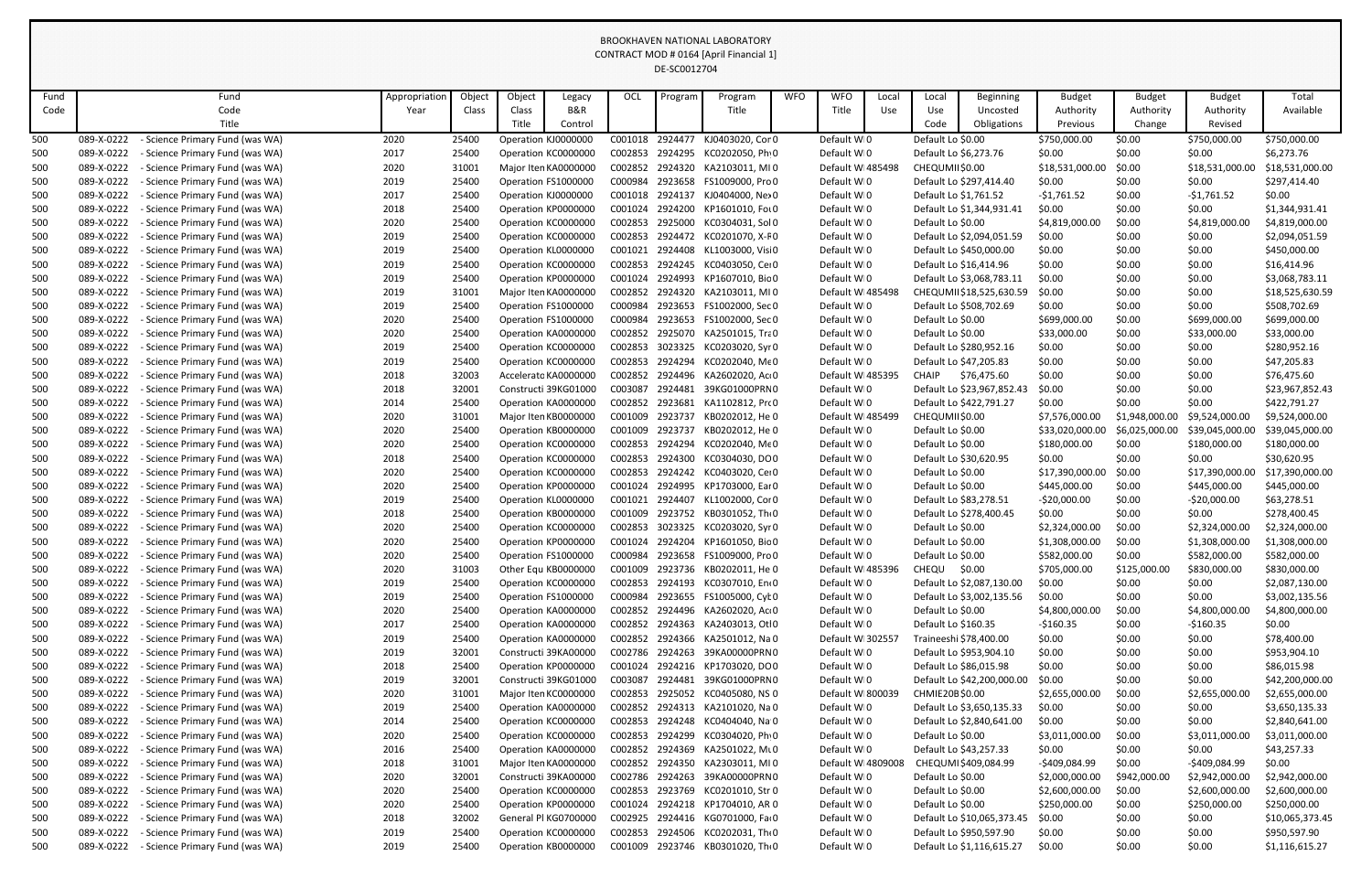| Fund |            | Fund                                 | Appropriation | Object | Object | Legacy               | OCL     | Program | Program                  | <b>WFO</b> | <b>WFO</b>       | Local | Local               | Beginning                  | <b>Budget</b>    | <b>Budget</b>  | <b>Budget</b>    | Total           |
|------|------------|--------------------------------------|---------------|--------|--------|----------------------|---------|---------|--------------------------|------------|------------------|-------|---------------------|----------------------------|------------------|----------------|------------------|-----------------|
| Code |            | Code                                 | Year          | Class  | Class  | B&R                  |         |         | Title                    |            | Title            | Use   | Use                 | Uncosted                   | Authority        | Authority      | Authority        | Available       |
|      |            | Title                                |               |        | Title  | Control              |         |         |                          |            |                  |       | Code                | Obligations                | Previous         | Change         | Revised          |                 |
| 500  | 089-X-0222 | Science Primary Fund (was WA)        | 2017          | 32003  |        | Accelerato KA0000000 | C002852 | 2924382 | KA2602010, Ac 0          |            | Default WI485395 |       | <b>CHAIP</b>        | \$185,727.18               | \$0.00           | \$0.00         | \$0.00           | \$185,727.18    |
| 500  | 089-X-0222 | <b>Science Primary Fund (was WA)</b> | 2019          | 25400  |        | Operation KP000000C  | C001024 | 2924204 | KP1601050, Bic 0         |            | Default WI0      |       |                     | Default Lo \$158,276.45    | \$0.00           | \$0.00         | \$0.00           | \$158,276.45    |
| 500  | 089-X-0222 | - Science Primary Fund (was WA)      | 2019          | 25400  |        | Operation KB0000000  | C001009 | 2923733 | KB0201021, He 0          |            | Default WI0      |       |                     | Default Lo \$2,033,870.73  | \$0.00           | \$0.00         | \$0.00           | \$2,033,870.73  |
| 500  | 089-X-0222 | <b>Science Primary Fund (was WA)</b> | 2017          | 25400  |        | Operation KA0000000  | C002852 | 2924382 | KA2602010, Ac 0          |            | Default WI0      |       |                     | Default Lo \$1,756.28      | $-535.40$        | \$0.00         | $-535.40$        | \$1,720.88      |
| 500  | 089-X-0222 | Science Primary Fund (was WA)        | 2016          | 25400  |        | Operation KP0000000  | C001024 | 2924205 | KP1602010, Rao 0         |            | Default WI0      |       |                     | Default Lo \$4,286.34      | \$0.00           | \$0.00         | \$0.00           | \$4,286.34      |
| 500  | 089-X-0222 | <b>Science Primary Fund (was WA)</b> | 2019          | 31003  |        | Other Equ KB0000000  | C001009 | 2923736 | KB0202011, He 0          |            | Default WI485396 |       | CHEQU               | \$1,849,000.00             | \$0.00           | \$0.00         | \$0.00           | \$1,849,000.00  |
| 500  | 089-X-0222 | <b>Science Primary Fund (was WA)</b> | 2020          | 25400  |        | Operation KA0000000  | C002852 |         | 2924313 KA2101020, Na 0  |            | Default WI0      |       | Default Lo \$0.00   |                            | \$5,700,000.00   | \$0.00         | \$5,700,000.00   | \$5,700,000.00  |
| 500  | 089-X-0222 | <b>Science Primary Fund (was WA)</b> | 2019          | 25400  |        | Operation KC000000C  | C002853 | 2924242 | KC0403020, Cer0          |            | Default WI0      |       |                     | Default Lo \$11,530,578.90 | $-$1,385,000.00$ | \$0.00         | $-$1,385,000.00$ | \$10,145,578.90 |
| 500  | 089-X-0222 | Science Primary Fund (was WA)        | 2019          | 25400  |        | Operation FS1000000  | C000984 | 2923652 | FS1001000, Pro 0         |            | Default WI0      |       |                     | Default Lo \$1,334,865.99  | \$0.00           | \$0.00         | \$0.00           | \$1,334,865.99  |
| 500  | 089-X-0222 | <b>Science Primary Fund (was WA)</b> | 2018          | 31003  |        | Other Equ KB0000000  | C001009 | 2923737 | KB0202012, He 0          |            | Default WI485396 |       | CHEQU               | \$797,555.36               | \$0.00           | \$0.00         | \$0.00           | \$797,555.36    |
| 500  | 089-X-0222 | <b>Science Primary Fund (was WA)</b> | 2018          | 25400  |        | Operation KC000000C  | C002853 | 2924192 | KC0207010, En(0          |            | Default WI0      |       |                     | Default Lo \$611,057.47    | \$0.00           | \$0.00         | \$0.00           | \$611,057.47    |
| 500  | 089-X-0222 | <b>Science Primary Fund (was WA)</b> | 2019          | 25400  |        | Operation KB0000000  | C001009 | 2923736 | KB0202011, He 0          |            | Default WI0      |       |                     | Default Lo \$17,768,332.51 | \$0.00           | \$0.00         | \$0.00           | \$17,768,332.51 |
| 500  | 089-X-0222 | <b>Science Primary Fund (was WA)</b> | 2019          | 31003  |        | Other Equ KP000000C  | C001024 | 2924993 | KP1607010, Bic 0         |            | Default WI0      |       |                     | Default Lo \$1,349,000.00  | \$0.00           | \$0.00         | \$0.00           | \$1,349,000.00  |
| 500  | 089-X-0222 | <b>Science Primary Fund (was WA)</b> | 2020          | 25400  |        | Operation KA0000000  | C002852 | 2924317 | KA2102021, AT 0          |            | Default WI0      |       | Default Lo \$0.00   |                            | \$24,629,000.00  | \$0.00         | \$24,629,000.00  | \$24,629,000.00 |
| 500  | 089-X-0222 | Science Primary Fund (was WA)        | 2019          | 25400  |        | Operation KA0000000  | C002852 |         | 2924496 KA2602020, Ac 0  |            | Default WI0      |       |                     | Default Lo \$443,959.88    | \$0.00           | \$0.00         | \$0.00           | \$443,959.88    |
| 500  | 089-X-0222 | Science Primary Fund (was WA)        | 2018          | 25400  |        | Operation KP000000C  | C001024 | 2924514 | KP1606010, DO0           |            | Default WI0      |       |                     | Default Lo \$2,094,649.43  | \$0.00           | \$0.00         | \$0.00           | \$2,094,649.43  |
| 500  | 089-X-0222 | <b>Science Primary Fund (was WA)</b> | 2020          | 25400  |        | Operation KA0000000  | C002852 |         | 2924336 KA2202090, Otl0  |            | Default WI0      |       | Default Lo \$0.00   |                            | \$385,000.00     | \$0.00         | \$385,000.00     | \$385,000.00    |
| 500  | 089-X-0222 | <b>Science Primary Fund (was WA)</b> | 2020          | 25400  |        | Operation KL0000000  | C001021 |         | 2924406 KL1001000, Sci(0 |            | Default WI0      |       | Default Lo \$0.00   |                            | \$1,590,000.00   | $-520,000.00$  | \$1,570,000.00   | \$1,570,000.00  |
| 500  | 089-X-0222 | <b>Science Primary Fund (was WA)</b> | 2020          | 25400  |        | Operation KB0000000  | C001009 | 2923721 | KB0101022, MEO           |            | Default WI0      |       | Default Lo \$0.00   |                            | \$1,115,000.00   | \$315,000.00   | \$1,430,000.00   | \$1,430,000.00  |
| 500  | 089-X-0222 | Science Primary Fund (was WA)        | 2018          | 31003  |        | Other Equ KB0000000  | C001009 | 2923736 | KB0202011, He 0          |            | Default WI485396 |       | CHEQU               | \$824,000.00               | \$0.00           | \$0.00         | \$0.00           | \$824,000.00    |
| 500  | 089-X-0222 | <b>Science Primary Fund (was WA)</b> | 2020          | 25400  |        | Operation KA0000000  | C002852 | 2924357 | KA2401021, Sci 0         |            | Default WI0      |       | Default Lo \$0.00   |                            | \$190,000.00     | \$0.00         | \$190,000.00     | \$190,000.00    |
| 500  | 089-X-0222 | <b>Science Primary Fund (was WA)</b> | 2019          | 25400  |        | Operation KA0000000  | C002852 | 2924366 | KA2501012, Na 0          |            | Default WI0      |       |                     | Default Lo \$111,366.64    | \$0.00           | \$0.00         | \$0.00           | \$111,366.64    |
| 500  | 089-X-0222 | <b>Science Primary Fund (was WA)</b> | 2015          | 25400  |        | Operation KP000000C  | C001024 | 2924417 | KP1606000, Me0           |            | Default WI0      |       |                     | Default Lo \$67,264.21     | \$0.00           | \$0.00         | \$0.00           | \$67,264.21     |
| 500  | 089-X-0222 | - Science Primary Fund (was WA)      | 2019          | 25400  |        | Operation KB0000000  | C001009 | 2923755 | KB0401022, Lov0          |            | Default WI0      |       |                     | Default Lo \$411,205.13    | \$0.00           | \$0.00         | \$0.00           | \$411,205.13    |
| 500  | 089-X-0222 | <b>Science Primary Fund (was WA)</b> | 2017          | 31003  |        | Other Equ KB0000000  | C001009 | 2923736 | KB0202011, He 0          |            | Default WI485396 |       | CHEQU               | \$621,412.12               | \$0.00           | \$0.00         | \$0.00           | \$621,412.12    |
| 500  | 089-X-0222 | - Science Primary Fund (was WA)      | 2020          | 25400  |        | Operation FS1000000  | C000984 |         | 2923656 FS1006000, Per 0 |            | Default WI0      |       | Default Lo \$0.00   |                            | \$459,000.00     | \$0.00         | \$459,000.00     | \$459,000.00    |
| 500  | 089-X-0222 | - Science Primary Fund (was WA)      | 2019          | 25400  |        | Operation KC0000000  | C002853 |         | 2924504 KC0202021, Exp0  |            | Default WI0      |       |                     | Default Lo \$2,198,710.03  | \$0.00           | \$0.00         | \$0.00           | \$2,198,710.03  |
| 500  | 089-X-0222 | - Science Primary Fund (was WA)      | 2018          | 25400  |        | Operation KA0000000  | C002852 |         | 2924319 KA2102090, Otl0  |            | Default WI0      |       | Default Lo \$310.62 |                            | \$0.00           | \$0.00         | \$0.00           | \$310.62        |
| 500  | 089-X-0222 | - Science Primary Fund (was WA)      | 2017          | 25400  |        | Operation KC0000000  | C002853 |         | 2923775 KC0202030, DO0   |            | Default WI0      |       | Default Lo \$305.56 |                            | \$0.00           | \$0.00         | \$0.00           | \$305.56        |
| 500  | 089-X-0222 | Science Primary Fund (was WA)        | 2020          | 25400  |        | Operation KC0000000  | C002853 |         | 2924305 KC0406020, Act0  |            | Default WI0      |       | Default Lo \$0.00   |                            | \$592,000.00     | $-5212,000.00$ | \$380,000.00     | \$380,000.00    |
| 500  | 089-X-0222 | <b>Science Primary Fund (was WA)</b> | 2018          | 25400  |        | Operation KP000000C  | C001024 |         | 2924462 KP1703040, DO0   |            | Default WI0      |       |                     | Default Lo \$525,530.65    | -\$292,629.77    | \$0.00         | $-$292,629.77$   | \$232,900.88    |
| 500  | 089-X-0222 | Science Primary Fund (was WA)        | 2018          | 25400  |        | Operation KJ0000000  | C001018 |         | 2924134 KJ0401000, Apr 0 |            | Default WI0      |       |                     | Default Lo \$101,496.52    | \$0.00           | \$0.00         | \$0.00           | \$101,496.52    |
| 500  | 089-X-0222 | Science Primary Fund (was WA)        | 2019          | 25400  |        | Operation KA0000000  | C002852 |         | 2924489 KA2401032, QI'0  |            | Default WI0      |       |                     | Default Lo \$1,148,358.93  | \$0.00           | \$0.00         | \$0.00           | \$1,148,358.93  |
| 500  | 089-X-0222 | - Science Primary Fund (was WA)      | 2018          | 25400  |        | Operation KL0000000  | C001021 |         | 2924414 KL1500000, Ou 0  |            | Default WI0      |       |                     | Default Lo \$11,820.36     | \$0.00           | \$0.00         | \$0.00           | \$11,820.36     |
| 500  | 089-X-0222 | <b>Science Primary Fund (was WA)</b> | 2019          | 25400  |        | Operation KC0000000  | C002853 |         | 2923807 KC0302010, Ch. 0 |            | Default WI0      |       |                     | Default Lo \$1,940,003.60  | \$0.00           | \$0.00         | \$0.00           | \$1,940,003.60  |
| 500  | 089-X-0222 | Science Primary Fund (was WA)        | 2018          | 25400  |        | Operation KB0000000  | C001009 |         | 2924156 KB0201052, He 0  |            | Default WI0      |       |                     | Default Lo \$22,920.38     | \$0.00           | \$0.00         | \$0.00           | \$22,920.38     |
| 500  | 089-X-0222 | Science Primary Fund (was WA)        | 2019          | 25400  |        | Operation KA0000000  | C002852 |         | 2924325 KA2201020, Na 0  |            | Default WI0      |       |                     | Default Lo \$2,645,827.48  | \$0.00           | \$0.00         | \$0.00           | \$2,645,827.48  |
| 500  | 089-X-0222 | - Science Primary Fund (was WA)      | 2019          | 25400  |        | Operation KA0000000  | C002852 |         | 2924348 KA2302010, Exi 0 |            | Default WI0      |       |                     | Default Lo \$186,151.30    | \$0.00           | \$0.00         | \$0.00           | \$186,151.30    |
| 500  | 089-X-0222 | - Science Primary Fund (was WA)      | 2019          | 32003  |        | Accelerato KC0000000 | C002853 |         | 2924233 KC0401040, Na 0  |            | Default W 485395 |       | <b>CHAIP</b>        | \$4,200,000.00             | \$0.00           | \$0.00         | \$0.00           | \$4,200,000.00  |
| 500  | 089-X-0222 | Science Primary Fund (was WA)        | 2019          | 25400  |        | Operation FS1000000  | C000984 |         | 2923656 FS1006000, Per 0 |            | Default WI0      |       |                     | Default Lo \$143,097.03    | \$0.00           | \$0.00         | \$0.00           | \$143,097.03    |
| 500  | 089-X-0222 | - Science Primary Fund (was WA)      | 2018          | 25400  |        | Operation KA0000000  | C002852 | 2923681 | KA1102812, Pro 0         |            | Default WI0      |       |                     | Default Lo \$116,070.99    | \$0.00           | \$0.00         | \$0.00           | \$116,070.99    |
| 500  | 089-X-0222 | Science Primary Fund (was WA)        | 2020          | 25400  |        | Operation KC0000000  | C002853 |         | 2924290 KC0405070, NS 0  |            | Default W 800038 |       | CHMIE20B\$0.00      |                            | \$3,856,000.00   | \$0.00         | \$3,856,000.00   | \$3,856,000.00  |
| 500  | 089-X-0222 | Science Primary Fund (was WA)        | 2019          | 25400  |        | Operation AT0000000  | C000840 | 2925051 | AT1050000, Inr 0         |            | Default WI0      |       | Default Lo \$0.00   |                            | \$160,000.00     | \$0.00         | \$160,000.00     | \$160,000.00    |
| 500  | 089-X-0222 | - Science Primary Fund (was WA)      | 2019          | 25400  |        | Operation KP0000000  | C001024 |         | 2924995 KP1703000, Ear 0 |            | Default WI0      |       |                     | Default Lo \$576,349.41    | \$0.00           | \$0.00         | \$0.00           | \$576,349.41    |
| 500  | 089-X-0222 | Science Primary Fund (was WA)        | 2018          | 25400  |        | Operation KC0000000  | C002853 |         | 2924460 KC0301050, DOO   |            | Default WI0      |       | Default Lo \$8.95   |                            | \$0.00           | \$0.00         | \$0.00           | \$8.95          |
| 500  | 089-X-0222 | Science Primary Fund (was WA)        | 2020          | 25400  |        | Operation KL0000000  | C001021 |         | 2924407 KL1002000, Cor 0 |            | Default WI0      |       | Default Lo \$0.00   |                            | \$146,000.00     | \$31,000.00    | \$177,000.00     | \$177,000.00    |
| 500  | 089-X-0222 | Science Primary Fund (was WA)        | 2019          | 25400  |        | Operation KB0000000  | C001009 |         | 2924156 KB0201052, He 0  |            | Default WI0      |       |                     | Default Lo \$214,000.00    | \$0.00           | \$0.00         | \$0.00           | \$214,000.00    |
| 500  | 089-X-0222 | Science Primary Fund (was WA)        | 2019          | 25400  |        | Operation KB0000000  | C001009 |         | 2923749 KB0301042, Th: 0 |            | Default WI0      |       |                     | Default Lo \$2,084,715.88  | \$0.00           | \$0.00         | \$0.00           | \$2,084,715.88  |
| 500  | 089-X-0222 | - Science Primary Fund (was WA)      | 2020          | 32003  |        | Accelerato KB0000000 | C001009 |         | 2923736 KB0202011, He 0  |            | Default W 485395 |       | <b>CHAIP</b>        | \$0.00                     | \$2,104,000.00   | \$356,000.00   | \$2,460,000.00   | \$2,460,000.00  |
| 500  | 089-X-0222 | Science Primary Fund (was WA)        | 2017          | 31001  |        | Major Iten KA0000000 | C002852 |         | 2924320 KA2103011, MI 0  |            | Default WI485486 |       |                     | CHEQUMII\$838,523.42       | \$0.00           | \$0.00         | \$0.00           | \$838,523.42    |
| 500  | 089-X-0222 | - Science Primary Fund (was WA)      | 2019          | 25400  |        | Operation KC0000000  | C002853 |         | 2924192 KC0207010, Ent0  |            | Default WI0      |       |                     | Default Lo \$1,315,000.00  | \$0.00           | \$0.00         | \$0.00           | \$1,315,000.00  |
| 500  | 089-X-0222 | - Science Primary Fund (was WA)      | 2019          | 25400  |        | Operation KJ0000000  | C001018 |         | 2924510 KJ0402030, Cor 0 |            | Default WI0      |       |                     | Default Lo \$1,450,000.00  | \$0.00           | \$0.00         | \$0.00           | \$1,450,000.00  |
|      |            |                                      |               |        |        |                      |         |         |                          |            |                  |       |                     |                            |                  |                |                  |                 |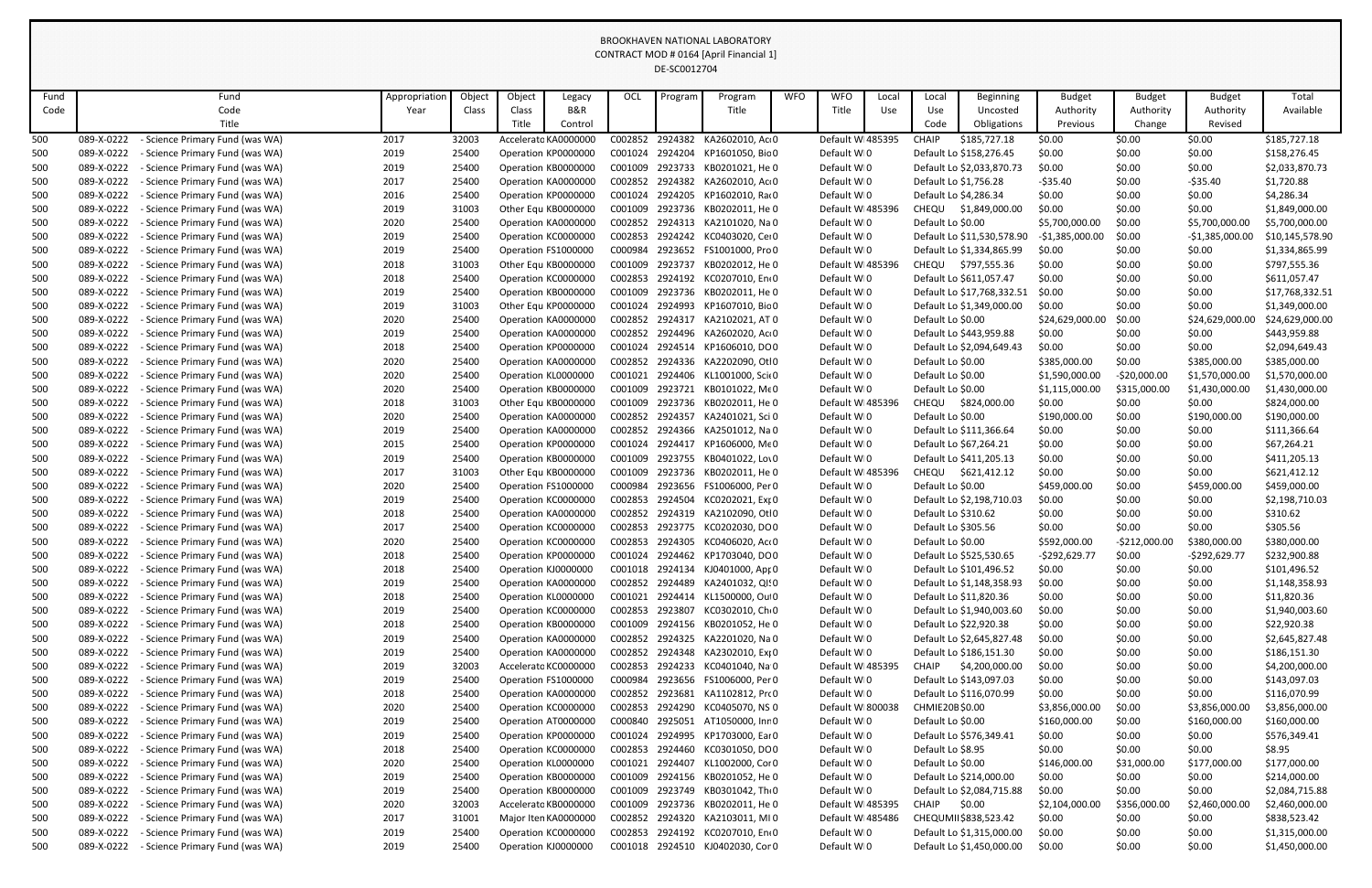| Fund |            | Fund                                 | Appropriation | Object | Object | Legacy               | OCL     | Program | Program                          | <b>WFO</b> | <b>WFO</b>       | Local | Local             | <b>Beginning</b>           | <b>Budget</b>   | <b>Budget</b> | <b>Budget</b>   | Total           |
|------|------------|--------------------------------------|---------------|--------|--------|----------------------|---------|---------|----------------------------------|------------|------------------|-------|-------------------|----------------------------|-----------------|---------------|-----------------|-----------------|
| Code |            | Code                                 | Year          | Class  | Class  | B&R                  |         |         | Title                            |            | Title            | Use   | Use               | Uncosted                   | Authority       | Authority     | Authority       | Available       |
|      |            | Title                                |               |        | Title  | Control              |         |         |                                  |            |                  |       | Code              | Obligations                | Previous        | Change        | Revised         |                 |
| 500  | 089-X-0222 | Science Primary Fund (was WA)        | 2020          | 25400  |        | Operation KP0000000  | C001024 | 2924211 | KP1701000, Atr 0                 |            | Default WI0      |       | Default Lo \$0.00 |                            | \$5,200,000.00  | \$0.00        | \$5,200,000.00  | \$5,200,000.00  |
| 500  | 089-X-0222 | - Science Primary Fund (was WA)      | 2020          | 25400  |        | Operation KC0000000  | C002853 |         | 2924233 KC0401040, Na 0          |            | Default WI0      |       | Default Lo \$0.00 |                            | \$81,888,000.00 | \$0.00        | \$81,888,000.00 | \$81,888,000.00 |
| 500  | 089-X-0222 | - Science Primary Fund (was WA)      | 2018          | 25400  |        | Operation KA0000000  | C002852 |         | 2924357 KA2401021, Sci 0         |            | Default WI0      |       |                   | Default Lo \$99,968.41     | \$0.00          | \$0.00        | \$0.00          | \$99,968.41     |
| 500  | 089-X-0222 | - Science Primary Fund (was WA)      | 2020          | 25400  |        | Operation KA0000000  | C002852 |         | 2924346 KA2301020, Na 0          |            | Default WI0      |       | Default Lo \$0.00 |                            | \$1,190,000.00  | \$0.00        | \$1,190,000.00  | \$1,190,000.00  |
| 500  | 089-X-0222 | <b>Science Primary Fund (was WA)</b> | 2020          | 25400  |        | Operation KJ0000000  | C001018 |         | 2924476 KJ0403010, Cor 0         |            | Default WI0      |       | Default Lo \$0.00 |                            | \$328,000.00    | \$0.00        | \$328,000.00    | \$328,000.00    |
| 500  | 089-X-0222 | - Science Primary Fund (was WA)      | 2018          | 25400  |        | Operation KP0000000  | C001024 | 2924209 | KP1605010, Str 0                 |            | Default WI0      |       |                   | Default Lo \$41,509.65     | \$0.00          | \$0.00        | \$0.00          | \$41,509.65     |
| 500  | 089-X-0222 | - Science Primary Fund (was WA)      | 2019          | 25400  |        | Operation KA0000000  | C002852 |         | 2924371 KA2501032, Na 0          |            | Default WI0      |       |                   | Default Lo \$1,163,151.16  | \$0.00          | \$0.00        | \$0.00          | \$1,163,151.16  |
| 500  | 089-X-0222 | <b>Science Primary Fund (was WA)</b> | 2019          | 25400  |        | Operation KB0000000  | C001009 |         | 2923752 KB0301052, Th: 0         |            | Default WI0      |       |                   | Default Lo \$347,000.00    | \$0.00          | \$0.00        | \$0.00          | \$347,000.00    |
| 500  | 089-X-0222 | - Science Primary Fund (was WA)      | 2020          | 25400  |        | Operation KC0000000  | C002853 | 2924504 | KC0202021, Exr 0                 |            | Default WI0      |       | Default Lo \$0.00 |                            | \$2,582,000.00  | \$0.00        | \$2,582,000.00  | \$2,582,000.00  |
| 500  | 089-X-0222 | <b>Science Primary Fund (was WA)</b> | 2020          | 25400  |        | Operation KC0000000  | C002853 |         | 2924506 KC0202031, Tho 0         |            | Default WI0      |       | Default Lo \$0.00 |                            | \$1,884,000.00  | \$0.00        | \$1,884,000.00  | \$1,884,000.00  |
| 500  | 089-X-0222 | - Science Primary Fund (was WA)      | 2019          | 25400  |        | Operation KC0000000  | C002853 | 2924244 | KC0403040, Cei 0                 |            | Default WI0      |       |                   | Default Lo \$16,414.96     | \$0.00          | \$0.00        | \$0.00          | \$16,414.96     |
| 500  | 089-X-0222 | - Science Primary Fund (was WA)      | 2020          | 25400  |        | Operation KA0000000  | C002852 |         | 2924358 KA2401022, Sci 0         |            | Default WI0      |       | Default Lo \$0.00 |                            | \$500,000.00    | \$175,000.00  | \$675,000.00    | \$675,000.00    |
| 500  | 089-X-0222 | - Science Primary Fund (was WA)      | 2019          | 32001  |        | Constructi 39KG01000 | C003227 | 2924984 | 39KG01000PRN0                    |            | Default WI0      |       |                   | Default Lo \$6,601,686.24  | \$0.00          | \$0.00        | \$0.00          | \$6,601,686.24  |
| 500  | 089-X-0222 | - Science Primary Fund (was WA)      | 2019          | 25400  |        | Operation KC0000000  | C002853 |         | 2924233 KC0401040, Na 0          |            | Default WI0      |       |                   | Default Lo \$26,835,229.75 | \$0.00          | \$0.00        | \$0.00          | \$26,835,229.75 |
| 500  | 089-X-0222 | Science Primary Fund (was WA)        | 2019          | 25400  |        | Operation KA0000000  | C002852 |         | 2924358 KA2401022, Sci 0         |            | Default WI0      |       |                   | Default Lo \$424,442.87    | \$0.00          | \$0.00        | \$0.00          | \$424,442.87    |
| 500  | 089-X-0222 | <b>Science Primary Fund (was WA)</b> | 2018          | 25400  |        | Operation KP0000000  | C001024 | 2924203 | KP1601040, Co+0                  |            | Default WI0      |       |                   | Default Lo \$78,003.33     | \$0.00          | \$0.00        | \$0.00          | \$78,003.33     |
| 500  | 089-X-0222 | - Science Primary Fund (was WA)      | 2018          | 25400  |        | Operation KA0000000  | C002852 | 2924314 | KA2101030, Un 0                  |            | Default WI0      |       |                   | Default Lo \$187,277.71    | \$0.00          | \$0.00        | \$0.00          | \$187,277.71    |
| 500  | 089-X-0222 | <b>Science Primary Fund (was WA)</b> | 2020          | 25400  |        | Operation KJ0000000  | C001018 |         | 2924134 KJ0401000, Apr 0         |            | Default WI0      |       | Default Lo \$0.00 |                            | \$400,000.00    | \$0.00        | \$400,000.00    | \$400,000.00    |
| 500  | 089-X-0222 | - Science Primary Fund (was WA)      | 2020          | 25400  |        | Operation KB0000000  | C001009 |         | 2923749 KB0301042, Th: 0         |            | Default WI0      |       | Default Lo \$0.00 |                            | \$2,855,000.00  | \$658,000.00  | \$3,513,000.00  | \$3,513,000.00  |
| 500  | 089-X-0222 | <b>Science Primary Fund (was WA)</b> | 2019          | 25400  |        | Operation KJ0000000  | C001018 |         | 2924516 KJ0403040, Cor 0         |            | Default WI0      |       |                   | Default Lo \$142,448.06    | \$0.00          | \$0.00        | \$0.00          | \$142,448.06    |
| 500  | 089-X-0222 | <b>Science Primary Fund (was WA)</b> | 2019          | 25400  |        | Operation KC0000000  | C002853 | 2924241 | KC0403010, Cei 0                 |            | Default WI0      |       |                   | Default Lo \$16,414.96     | \$0.00          | \$0.00        | \$0.00          | \$16,414.96     |
| 500  | 089-X-0222 | - Science Primary Fund (was WA)      | 2018          | 25400  |        | Operation KC0000000  | C002853 | 2924447 | KC0213010, Co+0                  |            | Default WI0      |       |                   | Default Lo \$785,276.27    | \$0.00          | \$0.00        | \$0.00          | \$785,276.27    |
| 500  | 089-X-0222 | - Science Primary Fund (was WA)      | 2019          | 25400  |        | Operation KA0000000  | C002852 |         | 2924327 KA2201090, Otl0          |            | Default WI0      |       |                   | Default Lo \$212,714.88    | \$0.00          | \$0.00        | \$0.00          | \$212,714.88    |
| 500  | 089-X-0222 | - Science Primary Fund (was WA)      | 2019          | 25400  |        | Operation KC0000000  | C002853 | 2925000 | KC0304031, Sol 0                 |            | Default WI0      |       |                   | Default Lo \$2,059,588.59  | \$0.00          | \$0.00        | \$0.00          | \$2,059,588.59  |
| 500  | 089-X-0222 | - Science Primary Fund (was WA)      | 2020          | 25400  |        | Operation KA0000000  | C002852 | 2924371 | KA2501032, Na 0                  |            | Default WI0      |       | Default Lo \$0.00 |                            | \$1,300,000.00  | \$0.00        | \$1,300,000.00  | \$1,300,000.00  |
| 500  | 089-X-0222 | - Science Primary Fund (was WA)      | 2020          | 25400  |        | Operation FS1000000  | C000984 | 2923657 | FS1007000, Ma 0                  |            | Default WI0      |       | Default Lo \$0.00 |                            | \$553,000.00    | \$0.00        | \$553,000.00    | \$553,000.00    |
| 500  | 089-X-0222 | - Science Primary Fund (was WA)      | 2020          | 25400  |        | Operation KC0000000  | C002853 |         | 2925052 KC0405080, NS 0          |            | Default WI800039 |       | CHMIE20B\$0.00    |                            | \$850,000.00    | \$0.00        | \$850,000.00    | \$850,000.00    |
| 500  | 089-X-0222 | - Science Primary Fund (was WA)      | 2018          | 25400  |        | Operation KC0000000  | C002853 |         | 2924193 KC0307010, Ent0          |            | Default WI0      |       |                   | Default Lo \$237,487.39    | \$0.00          | \$0.00        | \$0.00          | \$237,487.39    |
| 500  | 089-X-0222 | - Science Primary Fund (was WA)      | 2019          | 25400  |        | Operation KB000000C  | C001009 |         | 2923721 KB0101022, MEO           |            | Default WI0      |       |                   | Default Lo \$1,254,565.52  | \$0.00          | \$0.00        | \$0.00          | \$1,254,565.52  |
| 500  | 089-X-0222 | - Science Primary Fund (was WA)      | 2019          | 25400  |        | Operation KA0000000  |         |         | C002852 2924317 KA2102021, AT 0  |            | Default WI0      |       |                   | Default Lo \$13,203,817.01 | \$0.00          | \$0.00        | \$0.00          | \$13,203,817.01 |
| 500  | 089-X-0222 | - Science Primary Fund (was WA)      | 2020          | 25400  |        | Operation KA0000000  |         |         | C002852 2924327 KA2201090, Otl0  |            | Default WI0      |       | Default Lo \$0.00 |                            | \$783,800.00    | \$0.00        | \$783,800.00    | \$783,800.00    |
| 500  | 089-X-0222 | - Science Primary Fund (was WA)      | 2011          | 25400  |        | Operation KP0000000  | C001024 |         | 2924206 KP1602020, Rai 0         |            | Default WI0      |       |                   | Default Lo \$372.03        | $-5372.03$      | \$0.00        | $-5372.03$      | \$0.00          |
| 500  | 089-X-0222 | Science Primary Fund (was WA)        | 2014          | 25400  |        | Operation KB0000000  | C001009 |         | 2923728 KB0181012, Nu 0          |            | Default WI0      |       |                   | Default Lo \$34,228.17     | \$0.00          | \$0.00        | \$0.00          | \$34,228.17     |
| 500  | 089-X-0222 | - Science Primary Fund (was WA)      | 2020          | 25400  |        | Operation KP0000000  | C001024 |         | 2924993 KP1607010, Bic 0         |            | Default WI0      |       | Default Lo \$0.00 |                            | \$4,350,000.00  | \$0.00        | \$4,350,000.00  | \$4,350,000.00  |
| 500  | 089-X-0222 | <b>Science Primary Fund (was WA)</b> | 2019          | 25400  |        | Operation KJ0000000  | C001018 |         | 2924474 KJ0402010, Cor 0         |            | Default WI0      |       |                   | Default Lo \$451,512.00    | \$0.00          | \$0.00        | \$0.00          | \$451,512.00    |
| 500  | 089-X-0222 | Science Primary Fund (was WA)        | 2018          | 32003  |        | Accelerato KB0000000 | C001009 |         | 2923736 KB0202011, He 0          |            | Default W 485395 |       | <b>CHAIP</b>      | \$1,199,490.39             | \$0.00          | \$0.00        | \$0.00          | \$1,199,490.39  |
| 500  | 089-X-0222 | - Science Primary Fund (was WA)      | 2018          | 32003  |        | Accelerato KC0000000 | C002853 |         | 2924233 KC0401040, Na 0          |            | Default WI485395 |       | <b>CHAIP</b>      | \$111,349.54               | \$0.00          | \$0.00        | \$0.00          | \$111,349.54    |
| 500  | 089-X-0222 | <b>Science Primary Fund (was WA)</b> | 2020          | 25400  |        | Operation FS1000000  |         |         | C000984 2923654 FS1004000, Inf(0 |            | Default WI0      |       | Default Lo \$0.00 |                            | \$397,000.00    | \$0.00        | \$397,000.00    | \$397,000.00    |
| 500  | 089-X-0222 | - Science Primary Fund (was WA)      | 2015          | 25400  |        | Operation KA0000000  | C002852 |         | 2924313 KA2101020, Na 0          |            | Default WI485474 |       |                   | CHOPEMIE \$33.06           | $-533.06$       | \$0.00        | $-533.06$       | \$0.00          |
| 500  | 089-X-0222 | - Science Primary Fund (was WA)      | 2020          | 31003  |        | Other Equ KB0000000  | C001009 |         | 2923737 KB0202012, He 0          |            | Default WI485396 |       | CHEQU \$0.00      |                            | \$2,077,000.00  | \$679,000.00  | \$2,756,000.00  | \$2,756,000.00  |
| 500  | 089-X-0222 | - Science Primary Fund (was WA)      | 2019          | 25400  |        | Operation KP0000000  | C001024 |         | 2924200 KP1601010, For 0         |            | Default WI0      |       |                   | Default Lo \$2,771,000.00  | \$0.00          | \$0.00        | \$0.00          | \$2,771,000.00  |
| 500  | 089-X-0222 | - Science Primary Fund (was WA)      | 2019          | 25400  |        | Operation KP0000000  | C001024 |         | 2924203 KP1601040, CoIO          |            | Default WI0      |       |                   | Default Lo \$2,330,000.00  | \$0.00          | \$0.00        | \$0.00          | \$2,330,000.00  |
| 500  | 089-X-0222 | Science Primary Fund (was WA)        | 2017          | 25400  |        | Operation KC0000000  | C002853 |         | 2923774 KC0202020, DO0           |            | Default WI0      |       |                   | Default Lo \$7,280.81      | -\$938.66       | \$0.00        | -\$938.66       | \$6,342.15      |
| 500  | 089-X-0222 | - Science Primary Fund (was WA)      | 2020          | 25400  |        | Operation KJ0000000  | C001018 | 2924510 | KJ0402030, Cor 0                 |            | Default WI0      |       | Default Lo \$0.00 |                            | \$500,000.00    | \$0.00        | \$500,000.00    | \$500,000.00    |
| 500  | 089-X-0222 | <b>Science Primary Fund (was WA)</b> | 2019          | 25400  |        | Operation KC0000000  | C002853 |         | 2924299 KC0304020, Ph 0          |            | Default WI0      |       |                   | Default Lo \$2,246,638.34  | \$0.00          | \$0.00        | \$0.00          | \$2,246,638.34  |
| 500  | 089-X-0222 | - Science Primary Fund (was WA)      | 2020          | 25400  |        | Operation KB0000000  | C001009 |         | 2925029 KB0405012, Fui 0         |            | Default WI0      |       | Default Lo \$0.00 |                            | \$340,000.00    | \$62,000.00   | \$402,000.00    | \$402,000.00    |
| 500  | 089-X-0222 | - Science Primary Fund (was WA)      | 2019          | 25400  |        | Operation KA0000000  | C002852 |         | 2924357 KA2401021, Sci 0         |            | Default WI0      |       |                   | Default Lo \$190,000.00    | \$0.00          | \$0.00        | \$0.00          | \$190,000.00    |
| 500  | 089-X-0222 | Science Primary Fund (was WA)        | 2020          | 25400  |        | Operation KC0000000  | C002853 |         | 2924472 KC0201070, X-F0          |            | Default WI0      |       | Default Lo \$0.00 |                            | \$1,630,000.00  | \$0.00        | \$1,630,000.00  | \$1,630,000.00  |
| 500  | 089-X-0222 | - Science Primary Fund (was WA)      | 2018          | 25400  |        | Operation KA0000000  | C002852 | 2924380 | KA2601020, Na 0                  |            | Default WI0      |       |                   | Default Lo \$57,442.12     | \$0.00          | \$0.00        | \$0.00          | \$57,442.12     |
| 500  | 089-X-0222 | - Science Primary Fund (was WA)      | 2020          | 25400  |        | Operation FS1000000  | C000984 |         | 2923655 FS1005000, Cyt 0         |            | Default WI0      |       | Default Lo \$0.00 |                            | \$2,630,000.00  | \$0.00        | \$2,630,000.00  | \$2,630,000.00  |
| 500  | 089-X-0222 | - Science Primary Fund (was WA)      | 2020          | 25400  |        | Operation KA0000000  | C002852 |         | 2924355 KA2401012, Na 0          |            | Default WI0      |       | Default Lo \$0.00 |                            | \$4,890,000.00  | \$0.00        | \$4,890,000.00  | \$4,890,000.00  |
| 500  | 089-X-0222 | - Science Primary Fund (was WA)      | 2019          | 25400  |        | Operation KA0000000  | C002852 | 2924380 | KA2601020, Na 0                  |            | Default WI0      |       |                   | Default Lo \$2,108,000.00  | \$0.00          | \$0.00        | \$0.00          | \$2,108,000.00  |
|      |            |                                      |               |        |        |                      |         |         |                                  |            |                  |       |                   |                            |                 |               |                 |                 |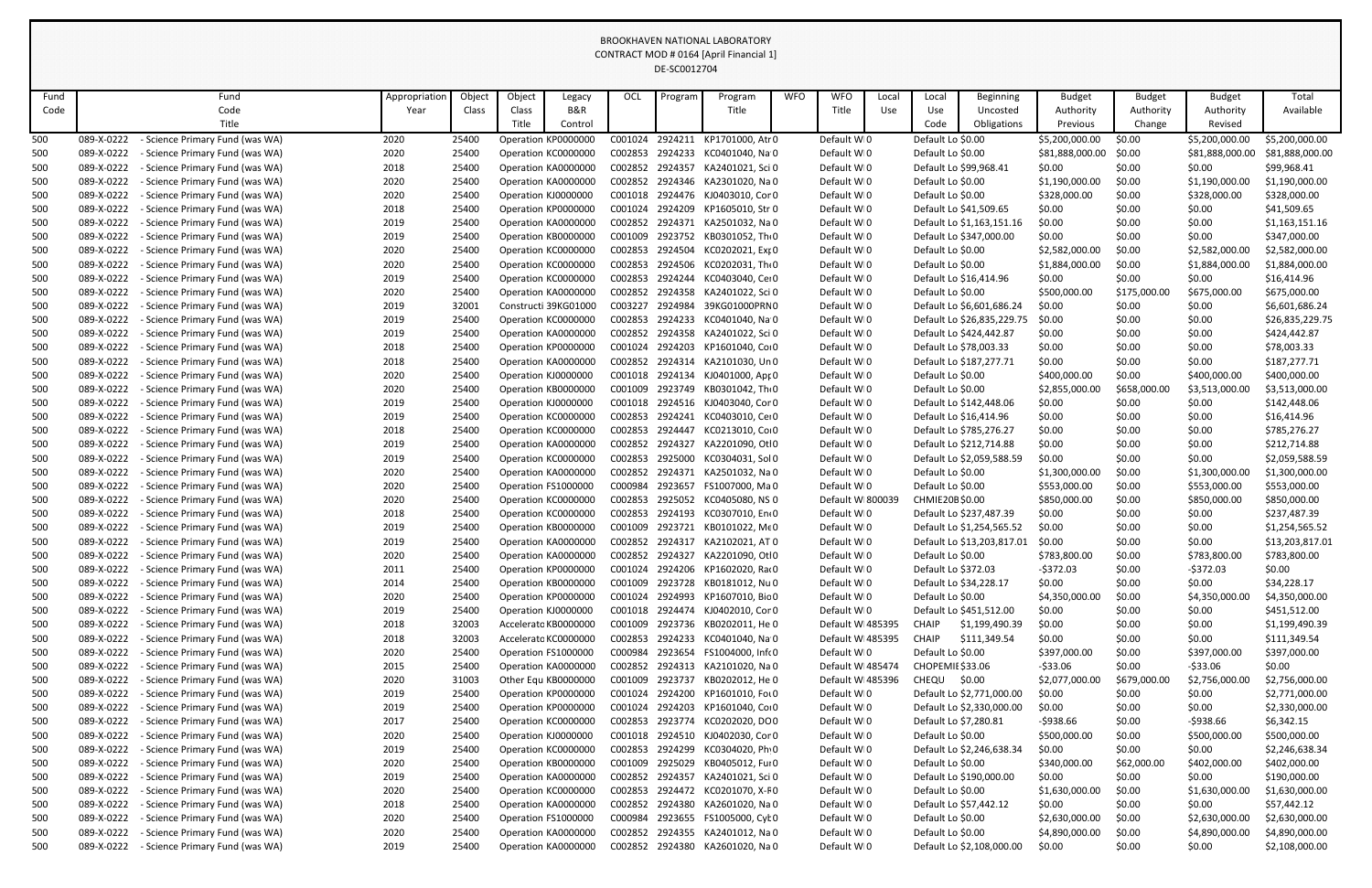| Fund |            | Fund                                          | Appropriation | Object | Object | Legacy                     | <b>OCL</b>      | Program | Program                           | <b>WFO</b> | <b>WFO</b>       | Local | Local                 | <b>Beginning</b>           | <b>Budget</b>  | <b>Budget</b> | <b>Budget</b>  | Total           |
|------|------------|-----------------------------------------------|---------------|--------|--------|----------------------------|-----------------|---------|-----------------------------------|------------|------------------|-------|-----------------------|----------------------------|----------------|---------------|----------------|-----------------|
| Code |            | Code                                          | Year          | Class  | Class  | <b>B&amp;R</b>             |                 |         | Title                             |            | Title            | Use   | Use                   | Uncosted                   | Authority      | Authority     | Authority      | Available       |
|      |            | Title                                         |               |        | Title  | Control                    |                 |         |                                   |            |                  |       | Code                  | Obligations                | Previous       | Change        | Revised        |                 |
| 500  | 089-X-0222 | Science Primary Fund (was WA)                 | 2019          | 31003  |        | Other Equ KC0000000        | C002853         | 2924242 | KC0403020, Cei 0                  |            | Default WI485396 |       | CHEQU                 | \$3,873,975.97             | \$1,385,000.00 | \$0.00        | \$1,385,000.00 | \$5,258,975.97  |
| 500  | 089-X-0222 | - Science Primary Fund (was WA)               | 2019          | 25400  |        | Operation KC0000000        | C002853         | 2923769 | KC0201010, Str 0                  |            | Default WI0      |       |                       | Default Lo \$1,599,104.15  | \$0.00         | \$0.00        | \$0.00         | \$1,599,104.15  |
| 500  | 089-X-0222 | - Science Primary Fund (was WA)               | 2019          | 25400  |        | Operation KB0000000        | C001009         | 2923734 | KB0201022, He 0                   |            | Default WI0      |       | Default Lo \$3.66     |                            | \$0.00         | \$0.00        | \$0.00         | \$3.66          |
| 500  | 089-X-0222 | - Science Primary Fund (was WA)               | 2020          | 25400  |        | Operation KC0000000        | C002853         | 2924405 | KC0201060, Ne 0                   |            | Default WI0      |       | Default Lo \$0.00     |                            | \$2,790,000.00 | \$0.00        | \$2,790,000.00 | \$2,790,000.00  |
| 500  | 089-X-0222 | - Science Primary Fund (was WA)               | 2019          | 32003  |        | Accelerato KB0000000       | C001009         | 2923736 | KB0202011, He 0                   |            | Default WI485395 |       | CHAIP                 | \$4,513,000.00             | \$0.00         | \$0.00        | \$0.00         | \$4,513,000.00  |
| 510  | 089-X-0222 | Science Reimbursable Work Technology Transf   | 2020          | 25400  |        | Operation 456100000        | C003005         | 6600199 | 456165021, Cor 4861208            |            | CHAGR8440        |       | Default Lo \$0.00     |                            | \$48,543.69    | \$0.00        | \$48,543.69    | \$48,543.69     |
| 510  | 089-X-0222 | - Science Reimbursable Work Technology Transf | 2019          | 25400  |        | <b>Operation 456100000</b> | C003005         | 6600199 | 456165021, Co(4861091             |            | CHAGRRIK 0       |       |                       | Default Lo \$126,259.91    | $-521,063.96$  | \$0.00        | $-521,063.96$  | \$105,195.95    |
| 510  | 089-X-0222 | - Science Reimbursable Work Technology Transf | 2020          | 25400  |        | Operation 456100000        | C003005         | 6600199 | 456165021, Co(4861091             |            | CHAGRRIK 0       |       | Default Lo \$0.00     |                            | \$402,376.94   | \$0.00        | \$402,376.94   | \$402,376.94    |
| 511  | 089-X-0222 | - Science Reimbursable Work with Non-Federal  | 2019          | 25400  |        | <b>Operation 456100000</b> | C003005         | 6600146 | 456160031, Ind 4861153            |            | CHAGR8440        |       | Default Lo \$182.63   |                            | $-$182.63$     | \$0.00        | $-$182.63$     | \$0.00          |
| 511  | 089-X-0222 | - Science Reimbursable Work with Non-Federal  | 2019          | 25400  |        | Operation 456100000        | C003005         | 6600146 | 456160031, Ind 4861075 CHAGR8430  |            |                  |       | Default Lo \$2,569.90 |                            | \$0.00         | \$0.00        | \$0.00         | \$2,569.90      |
| 511  | 089-X-0222 | - Science Reimbursable Work with Non-Federal  | 2019          | 25400  |        | <b>Operation 456100000</b> | C003005         | 6600146 | 456160031, Ind 4861182            |            | CHAGR8440        |       |                       | Default Lo \$21,667.00     | \$0.00         | \$0.00        | \$0.00         | \$21,667.00     |
| 511  | 089-X-0222 | - Science Reimbursable Work with Non-Federal  | 2020          | 25400  |        | <b>Operation 456100000</b> | C003005         | 6600146 | 456160031, Ind 4861052            |            | CHAGR8410        |       | Default Lo \$0.00     |                            | \$2,279,006.51 | \$0.00        | \$2,279,006.51 | \$2,279,006.51  |
| 511  | 089-X-0222 | - Science Reimbursable Work with Non-Federal  | 2020          | 25400  |        | Operation 456100000        | C003005         | 6600146 | 456160031, Ind 4861212 CHAGR8440  |            |                  |       | Default Lo \$0.00     |                            | \$75,000.00    | \$0.00        | \$75,000.00    | \$75,000.00     |
| 511  | 089-X-0222 | - Science Reimbursable Work with Non-Federal  | 2019          | 25400  |        | <b>Operation 456100000</b> | C003005         | 6600146 | 456160031, Ind 4861130            |            | CHAGR8440        |       |                       | Default Lo \$443,163.35    | \$0.00         | \$0.00        | \$0.00         | \$443,163.35    |
| 511  | 089-X-0222 | - Science Reimbursable Work with Non-Federal  | 2020          | 25400  |        | Operation 456100000        | C003005         | 6600146 | 456160031, Ind 4861202 CHAGR8440  |            |                  |       | Default Lo \$0.00     |                            | \$29,644.66    | \$0.00        | \$29,644.66    | \$29,644.66     |
| 511  | 089-X-0222 | - Science Reimbursable Work with Non-Federal  | 2020          | 25400  |        | Operation 456100000        | C003005         | 6600146 | 456160031, Ind 4861217            |            | CHAGR8440        |       | Default Lo \$0.00     |                            | \$133,205.02   | \$0.00        | \$133,205.02   | \$133,205.02    |
| 511  | 089-X-0222 | - Science Reimbursable Work with Non-Federal  | 2019          | 25400  |        | <b>Operation 456100000</b> | C003005         | 6600147 | 456160032, Ind 4861175 CHAGR8440  |            |                  |       |                       | Default Lo \$30,694.87     | \$0.00         | \$0.00        | \$0.00         | \$30,694.87     |
| 511  | 089-X-0222 | - Science Reimbursable Work with Non-Federal  | 2020          | 25400  |        | Operation 456100000        | C003005         | 6600147 | 456160032, Ind 4861210 CHAGR8440  |            |                  |       | Default Lo \$0.00     |                            | \$7,381.78     | \$0.00        | \$7,381.78     | \$7,381.78      |
| 511  | 089-X-0222 | - Science Reimbursable Work with Non-Federal  | 2020          | 25400  |        | Operation 456100000        | C003005         | 6600147 | 456160032, Ind 4861161            |            | CHAGR8440        |       | Default Lo \$0.00     |                            | \$55,502.09    | \$0.00        | \$55,502.09    | \$55,502.09     |
| 511  | 089-X-0222 | - Science Reimbursable Work with Non-Federal  | 2020          | 25400  |        | <b>Operation 456100000</b> | C003005         | 6600146 | 456160031, Ind 4861133            |            | CHAGR8440        |       | Default Lo \$0.00     |                            | \$41,504.03    | \$0.00        | \$41,504.03    | \$41,504.03     |
| 511  | 089-X-0222 | - Science Reimbursable Work with Non-Federal  | 2019          | 25400  |        | <b>Operation 456100000</b> | C003005         | 6600146 | 456160031, Ind 4861063            |            | CHAGR8420        |       | Default Lo \$9,628.13 |                            | \$0.00         | \$0.00        | \$0.00         | \$9,628.13      |
| 511  | 089-X-0222 | - Science Reimbursable Work with Non-Federal  | 2020          | 25400  |        | <b>Operation 456100000</b> | C003005         | 6600146 | 456160031, Ind 4861135            |            | CHAGR8440        |       | Default Lo \$0.00     |                            | \$221,359.20   | \$0.00        | \$221,359.20   | \$221,359.20    |
| 511  | 089-X-0222 | - Science Reimbursable Work with Non-Federal  | 2020          | 25400  |        | Operation 456100000        | C003005         | 6600146 | 456160031, Ind 4861023 CHAGR84(0  |            |                  |       | Default Lo \$0.00     |                            | \$64,324.80    | \$0.00        | \$64,324.80    | \$64,324.80     |
| 511  | 089-X-0222 | - Science Reimbursable Work with Non-Federal  | 2019          | 25400  |        | <b>Operation 456100000</b> | C003005         | 6600147 | 456160032, Ind 4861167            |            | CHAGR8440        |       | Default Lo \$3,229.20 |                            | \$0.00         | \$0.00        | \$0.00         | \$3,229.20      |
| 511  | 089-X-0222 | - Science Reimbursable Work with Non-Federal  | 2019          | 25400  |        | <b>Operation 456100000</b> | C003005         | 6600146 | 456160031, Ind 4861053            |            | CHAGR8420        |       | Default Lo \$6,766.57 |                            | \$0.00         | \$0.00        | \$0.00         | \$6,766.57      |
| 511  | 089-X-0222 | - Science Reimbursable Work with Non-Federal  | 2019          | 25400  |        | <b>Operation 456100000</b> | C003005         | 6600146 | 456160031, Ind 4861109            |            | CHAGR8430        |       | Default Lo \$666.73   |                            | -\$144.85      | \$0.00        | $-5144.85$     | \$521.88        |
| 511  | 089-X-0222 | - Science Reimbursable Work with Non-Federal  | 2019          | 25400  |        | Operation 456100000        | C003005         | 6600147 | 456160032, Ind 4861184 CHAGR8440  |            |                  |       |                       | Default Lo \$23,335.70     | \$0.00         | \$0.00        | \$0.00         | \$23,335.70     |
| 511  | 089-X-0222 | - Science Reimbursable Work with Non-Federal  | 2020          | 25400  |        | Operation 456100000        | C003005         | 6600146 | 456160031, Ind 4861178 CHAGR8440  |            |                  |       | Default Lo \$0.00     |                            | \$116,875.00   | \$0.00        | \$116,875.00   | \$116,875.00    |
| 511  | 089-X-0222 | - Science Reimbursable Work with Non-Federal  | 2019          | 25400  |        | <b>Operation 456100000</b> | C003005         | 6600146 | 456160031, Ind 4860936 CHAGR8720  |            |                  |       | Default Lo \$7,788.29 |                            | -\$7,788.29    | \$0.00        | -\$7,788.29    | \$0.00          |
| 511  | 089-X-0222 | - Science Reimbursable Work with Non-Federal  | 2020          | 25400  |        | <b>Operation 456100000</b> | C003005         | 6600147 | 456160032, Ind 4861189 CHAGR8440  |            |                  |       | Default Lo \$0.00     |                            | \$26,747.57    | \$0.00        | \$26,747.57    | \$26,747.57     |
| 511  | 089-X-0222 | - Science Reimbursable Work with Non-Federal  | 2020          | 25400  |        | <b>Operation 456100000</b> | C003005         | 6600146 | 456160031, Ind 4861192 CHAGR8440  |            |                  |       | Default Lo \$0.00     |                            | \$44,271.84    | \$0.00        | \$44,271.84    | \$44,271.84     |
| 511  | 089-X-0222 | - Science Reimbursable Work with Non-Federal  | 2019          | 25400  |        | <b>Operation 456100000</b> | C003005         | 6600147 | 456160032, Ind 4861076 CHAGR8430  |            |                  |       |                       | Default Lo \$265,095.87    | \$0.00         | \$0.00        | \$0.00         | \$265,095.87    |
| 511  | 089-X-0222 | - Science Reimbursable Work with Non-Federal  | 2019          | 25400  |        | <b>Operation 456100000</b> | C003005         | 6600146 | 456160031, Ind 4861173 CHAGR8440  |            |                  |       | Default Lo \$517.07   |                            | \$0.00         | \$0.00        | \$0.00         | \$517.07        |
| 511  | 089-X-0222 | - Science Reimbursable Work with Non-Federal  | 2019          | 25400  |        | <b>Operation 456100000</b> | C003005         | 6600147 | 456160032, Ind 4861176 CHAGR8440  |            |                  |       |                       | Default Lo \$66,702.80     | \$0.00         | \$0.00        | \$0.00         | \$66,702.80     |
| 511  | 089-X-0222 | - Science Reimbursable Work with Non-Federal  | 2020          | 25400  |        | <b>Operation 456100000</b> | C003005         | 6600146 | 456160031, Ind 4861198 CHAGR8440  |            |                  |       | Default Lo \$0.00     |                            | \$8,325.31     | \$0.00        | \$8,325.31     | \$8,325.31      |
| 511  | 089-X-0222 | - Science Reimbursable Work with Non-Federal  | 2020          | 25400  |        | <b>Operation 456100000</b> | C003005         | 6600146 | 456160031, Ind 4861224 CHNF-20-10 |            |                  |       | Default Lo \$0.00     |                            | \$50,000.00    | \$0.00        | \$50,000.00    | \$50,000.00     |
| 511  | 089-X-0222 | - Science Reimbursable Work with Non-Federal  | 2019          | 25400  |        | <b>Operation 456100000</b> | C003005         | 6600146 | 456160031, Ind 4861179            |            | CHAGR8440        |       |                       | Default Lo \$20,000.00     | \$0.00         | \$0.00        | \$0.00         | \$20,000.00     |
| 511  | 089-X-0222 | - Science Reimbursable Work with Non-Federal  | 2019          | 25400  |        | Operation 456100000        | C003005         | 6600146 | 456160031, Ind 4861102 CHAGR8430  |            |                  |       | Default Lo \$1,020.18 |                            | $-51,020.18$   | \$0.00        | $-51,020.18$   | \$0.00          |
| 511  | 089-X-0222 | - Science Reimbursable Work with Non-Federal  | 2018          | 25400  |        | <b>Operation 456100000</b> | C003005         | 6600147 | 456160032, Ind 4801577 CH AGR87 0 |            |                  |       |                       | Default Lo \$50,485.44     | \$0.00         | \$0.00        | \$0.00         | \$50,485.44     |
| 511  | 089-X-0222 | - Science Reimbursable Work with Non-Federal  | 2017          | 25400  |        | <b>Operation 456100000</b> | C003005 6600147 |         | 456160032, Ind 4801577 CH AGR87 0 |            |                  |       |                       | Default Lo \$13,862.87     | \$0.00         | \$0.00        | \$0.00         | \$13,862.87     |
| 511  | 089-X-0222 | - Science Reimbursable Work with Non-Federal  | 2020          | 25400  |        | <b>Operation 456100000</b> | C003005         | 6600146 | 456160031, Ind 4861223 CHNF-20-10 |            |                  |       | Default Lo \$0.00     |                            | \$67,345.00    | \$0.00        | \$67,345.00    | \$67,345.00     |
| 511  | 089-X-0222 | - Science Reimbursable Work with Non-Federal  | 2020          | 25400  |        | <b>Operation 456100000</b> | C003005         | 6600146 | 456160031, Ind 4861190            |            | CHAGR8440        |       | Default Lo \$0.00     |                            | \$33,840.27    | \$0.00        | \$33,840.27    | \$33,840.27     |
| 511  | 089-X-0222 | - Science Reimbursable Work with Non-Federal  | 2020          | 25400  |        | <b>Operation 456100000</b> | C003005         | 6600146 | 456160031, Ind 4861197            |            | CHAGR8440        |       | Default Lo \$0.00     |                            | \$24,975.94    | \$0.00        | \$24,975.94    | \$24,975.94     |
| 511  | 089-X-0222 | - Science Reimbursable Work with Non-Federal  | 2020          | 25400  |        | <b>Operation 456100000</b> | C003005         | 6600146 | 456160031, Ind 4861182            |            | CHAGR8440        |       | Default Lo \$0.00     |                            | \$13,041.33    | \$0.00        | \$13,041.33    | \$13,041.33     |
| 511  | 089-X-0222 | - Science Reimbursable Work with Non-Federal  | 2020          | 25400  |        | <b>Operation 456100000</b> | C003005         | 6600146 | 456160031, Ind 4861159 CHAGR8440  |            |                  |       | Default Lo \$0.00     |                            | \$17,563.33    | \$0.00        | \$17,563.33    | \$17,563.33     |
| 511  | 089-X-0222 | - Science Reimbursable Work with Non-Federal  | 2019          | 25400  |        | <b>Operation 456100000</b> | C003005         | 6600146 | 456160031, Ind 4861115 CHAGR8430  |            |                  |       |                       | Default Lo \$18,670.77     | \$0.00         | \$0.00        | \$0.00         | \$18,670.77     |
| 511  | 089-X-0222 | - Science Reimbursable Work with Non-Federal  | 2019          | 25400  |        | <b>Operation 456100000</b> | C003005         | 6600146 | 456160031, Ind 4861089            |            | CHAGR8430        |       | Default Lo \$309.19   |                            | $-5309.19$     | \$0.00        | $-5309.19$     | \$0.00          |
| 511  | 089-X-0222 | - Science Reimbursable Work with Non-Federal  | 2019          | 25400  |        | <b>Operation 456100000</b> | C003005         | 6600146 | 456160031, Ind 4861160 CHAGR8440  |            |                  |       |                       | Default Lo \$23,324.26     | \$0.00         | \$0.00        | \$0.00         | \$23,324.26     |
| 511  | 089-X-0222 | - Science Reimbursable Work with Non-Federal  | 2019          | 25400  |        | <b>Operation 456100000</b> | C003005         | 6600146 | 456160031, Ind 4861052 CHAGR8410  |            |                  |       |                       | Default Lo \$10,408,626.62 | \$0.00         | \$0.00        | \$0.00         | \$10,408,626.62 |
| 511  | 089-X-0222 | - Science Reimbursable Work with Non-Federal  | 2019          | 25400  |        | <b>Operation 456100000</b> | C003005         | 6600146 | 456160031, Ind 4861098 CHAGR8430  |            |                  |       |                       | Default Lo \$31,889.11     | \$0.00         | \$0.00        | \$0.00         | \$31,889.11     |
| 511  | 089-X-0222 | - Science Reimbursable Work with Non-Federal  | 2020          | 25400  |        | Operation 456100000        | C003005         | 6600146 | 456160031, Ind 4861128 CHAGR8440  |            |                  |       | Default Lo \$0.00     |                            | \$9,787.58     | \$0.00        | \$9,787.58     | \$9,787.58      |
| 511  | 089-X-0222 | - Science Reimbursable Work with Non-Federal  | 2020          | 25400  |        | Operation 456100000        | C003005         | 6600146 | 456160031, Ind 4861120 CHAGR8430  |            |                  |       | Default Lo \$0.00     |                            | \$317,212.30   | \$0.00        | \$317,212.30   | \$317,212.30    |
|      |            |                                               |               |        |        |                            |                 |         |                                   |            |                  |       |                       |                            |                |               |                |                 |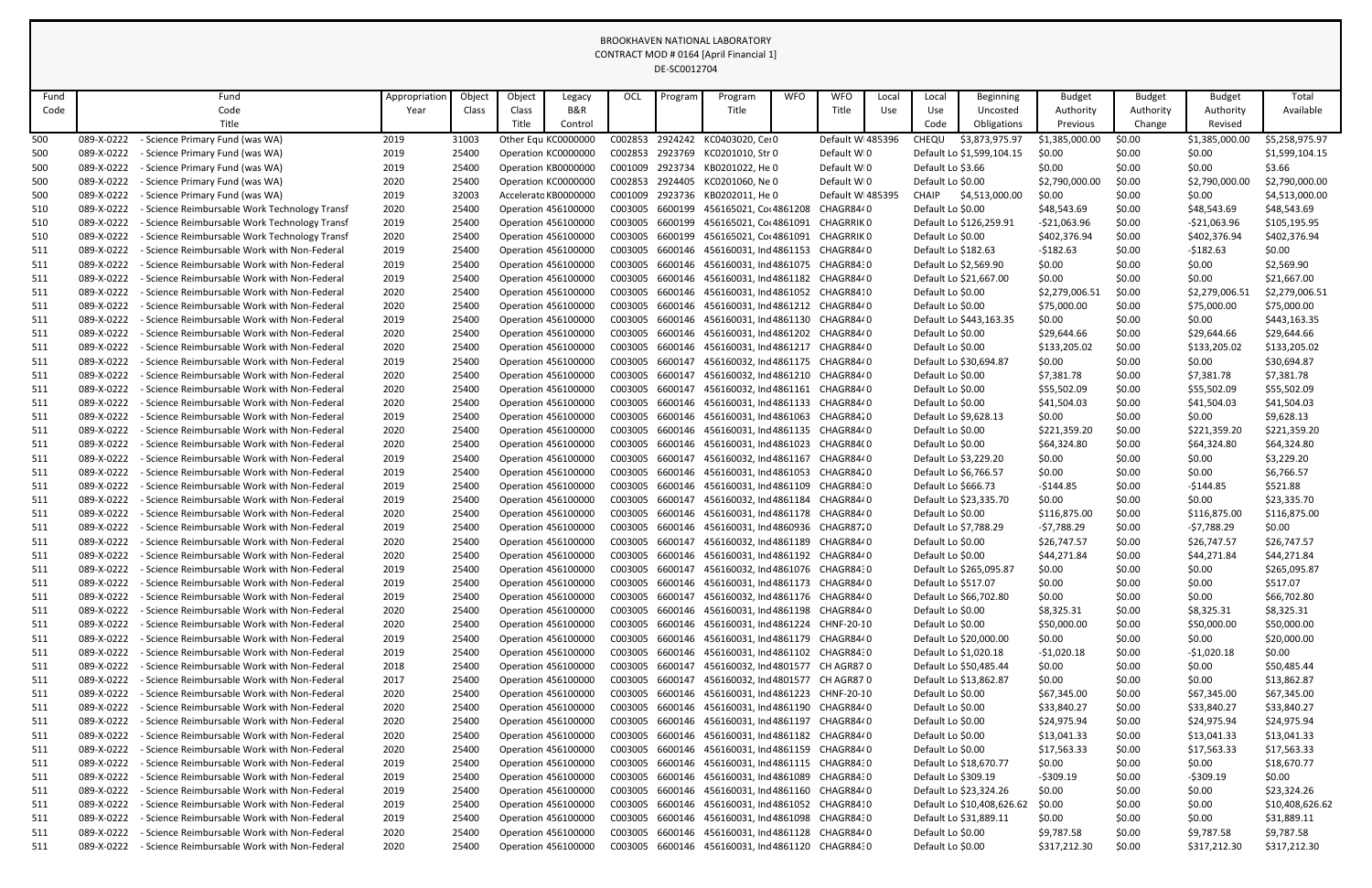| Fund |            | Fund                                              | Appropriation | Object | Object                     | Legacy         | OCL     | Program | Program                                  | <b>WFO</b> | <b>WFO</b> | Local | Local                 | Beginning               | <b>Budget</b> | <b>Budget</b> | <b>Budget</b> | Total        |
|------|------------|---------------------------------------------------|---------------|--------|----------------------------|----------------|---------|---------|------------------------------------------|------------|------------|-------|-----------------------|-------------------------|---------------|---------------|---------------|--------------|
| Code |            | Code                                              | Year          | Class  | Class                      | <b>B&amp;R</b> |         |         | Title                                    |            | Title      | Use   | Use                   | Uncosted                | Authority     | Authority     | Authority     | Available    |
|      |            | Title                                             |               |        | Title                      | Control        |         |         |                                          |            |            |       | Code                  | Obligations             | Previous      | Change        | Revised       |              |
| 511  | 089-X-0222 | Science Reimbursable Work with Non-Federal        | 2020          | 25400  | Operation 45610000         |                | C003005 | 6600147 | 456160032, Ind 4801577                   |            | CH AGR87 0 |       | Default Lo \$0.00     |                         | \$25,242.72   | \$0.00        | \$25,242.72   | \$25,242.72  |
| 511  | 089-X-0222 | Science Reimbursable Work with Non-Federal        | 2019          | 25400  | <b>Operation 456100000</b> |                | C003005 |         | 6600146 456160031, Ind 4861165 CHAGR8440 |            |            |       | Default Lo \$473.59   |                         | \$0.00        | \$0.00        | \$0.00        | \$473.59     |
| 511  | 089-X-0222 | - Science Reimbursable Work with Non-Federal      | 2018          | 25400  | Operation 456100000        |                | C003005 | 6600146 | 456160031, Ind 4861079 CHAGR8430         |            |            |       |                       | Default Lo \$41,439.06  | \$0.00        | \$0.00        | \$0.00        | \$41,439.06  |
| 511  | 089-X-0222 | - Science Reimbursable Work with Non-Federal      | 2019          | 25400  | Operation 456100000        |                | C003005 | 6600146 | 456160031, Ind 4861120                   |            | CHAGR8430  |       |                       | Default Lo \$16,921.32  | \$0.00        | \$0.00        | \$0.00        | \$16,921.32  |
| 511  | 089-X-0222 | Science Reimbursable Work with Non-Federal        | 2019          | 25400  | Operation 456100000        |                | C003005 |         | 6600146 456160031, Ind 4861151 CHAGR8440 |            |            |       |                       | Default Lo \$222,250.56 | \$0.00        | \$0.00        | \$0.00        | \$222,250.56 |
| 511  | 089-X-0222 | <b>Science Reimbursable Work with Non-Federal</b> | 2020          | 25400  | <b>Operation 456100000</b> |                | C003005 | 6600146 | 456160031, Ind 4861104 CHAGR8430         |            |            |       | Default Lo \$0.00     |                         | \$54,080.51   | \$0.00        | \$54,080.51   | \$54,080.51  |
| 511  | 089-X-0222 | Science Reimbursable Work with Non-Federal        | 2020          | 25400  | Operation 456100000        |                | C003005 | 6600146 | 456160031, Ind 4861186 CHAGR8440         |            |            |       | Default Lo \$0.00     |                         | \$11,178.00   | \$0.00        | \$11,178.00   | \$11,178.00  |
| 511  | 089-X-0222 | - Science Reimbursable Work with Non-Federal      | 2020          | 25400  | Operation 456100000        |                | C003005 | 6600146 | 456160031, Ind 4861115 CHAGR8430         |            |            |       | Default Lo \$0.00     |                         | \$9,079.60    | \$0.00        | \$9,079.60    | \$9,079.60   |
| 511  | 089-X-0222 | Science Reimbursable Work with Non-Federal        | 2020          | 25400  | Operation 456100000        |                | C003005 | 6600146 | 456160031, Ind 4861204 CHAGR8440         |            |            |       | Default Lo \$0.00     |                         | \$200,000.00  | \$0.00        | \$200,000.00  | \$200,000.00 |
| 511  | 089-X-0222 | Science Reimbursable Work with Non-Federal        | 2020          | 25400  | Operation 456100000        |                | C003005 | 6600147 | 456160032, Ind 4861175 CHAGR8440         |            |            |       | Default Lo \$0.00     |                         | \$38,834.96   | \$0.00        | \$38,834.96   | \$38,834.96  |
| 511  | 089-X-0222 | <b>Science Reimbursable Work with Non-Federal</b> | 2019          | 25400  | Operation 456100000        |                | C003005 | 6600146 | 456160031, Ind 4861144 CHAGR8440         |            |            |       |                       | Default Lo \$3,427.80   | \$0.00        | \$0.00        | \$0.00        | \$3,427.80   |
| 511  | 089-X-0222 | Science Reimbursable Work with Non-Federal        | 2020          | 25400  | <b>Operation 456100000</b> |                | C003005 |         | 6600146 456160031, Ind 4861098 CHAGR8430 |            |            |       | Default Lo \$0.00     |                         | \$54,464.78   | \$0.00        | \$54,464.78   | \$54,464.78  |
| 511  | 089-X-0222 | - Science Reimbursable Work with Non-Federal      | 2020          | 25400  | Operation 456100000        |                | C003005 | 6600146 | 456160031, Ind 4861191 CHAGR8440         |            |            |       | Default Lo \$0.00     |                         | \$94,258.00   | \$0.00        | \$94,258.00   | \$94,258.00  |
| 511  | 089-X-0222 | Science Reimbursable Work with Non-Federal        | 2014          | 25400  | Operation 456100000        |                | C003005 | 6600146 | 456160031, Ind 4860871                   |            | CHAGR8720  |       |                       | Default Lo \$70,159.64  | \$0.00        | \$0.00        | \$0.00        | \$70,159.64  |
| 511  | 089-X-0222 | Science Reimbursable Work with Non-Federal        | 2020          | 25400  | <b>Operation 456100000</b> |                | C003005 | 6600147 | 456160032, Ind 4861184 CHAGR8440         |            |            |       | Default Lo \$0.00     |                         | \$11,578.29   | \$0.00        | \$11,578.29   | \$11,578.29  |
| 511  | 089-X-0222 | Science Reimbursable Work with Non-Federal        | 2018          | 25400  | <b>Operation 456100000</b> |                | C003005 | 6600146 | 456160031, Ind 4861072                   |            | CHAGR8420  |       |                       | Default Lo \$2,578.06   | \$0.00        | \$0.00        | \$0.00        | \$2,578.06   |
| 511  | 089-X-0222 | <b>Science Reimbursable Work with Non-Federal</b> | 2020          | 25400  | <b>Operation 456100000</b> |                | C003005 | 6600146 | 456160031, Ind 4861053 CHAGR8420         |            |            |       | Default Lo \$0.00     |                         | \$85,731.00   | \$0.00        | \$85,731.00   | \$85,731.00  |
| 511  | 089-X-0222 | - Science Reimbursable Work with Non-Federal      | 2019          | 25400  | Operation 456100000        |                | C003005 | 6600146 | 456160031, Ind 4860946 CHAGR8730         |            |            |       | Default Lo \$702.48   |                         | \$0.00        | \$0.00        | \$0.00        | \$702.48     |
| 511  | 089-X-0222 | Science Reimbursable Work with Non-Federal        | 2019          | 25400  | Operation 456100000        |                | C003005 | 6600146 | 456160031, Ind 4861022                   |            | CHAGR8410  |       |                       | Default Lo \$176,129.53 | \$0.00        | \$0.00        | \$0.00        | \$176,129.53 |
| 511  | 089-X-0222 | Science Reimbursable Work with Non-Federal        | 2020          | 25400  | Operation 456100000        |                | C003005 | 6600147 | 456160032, Ind 4861213 CHAGR8440         |            |            |       | Default Lo \$0.00     |                         | \$33,301.25   | \$0.00        | \$33,301.25   | \$33,301.25  |
| 511  | 089-X-0222 | <b>Science Reimbursable Work with Non-Federal</b> | 2020          | 25400  | <b>Operation 456100000</b> |                | C003005 | 6600146 | 456160031, Ind 4861177 CHAGR8440         |            |            |       | Default Lo \$0.00     |                         | \$87,619.62   | \$0.00        | \$87,619.62   | \$87,619.62  |
| 511  | 089-X-0222 | <b>Science Reimbursable Work with Non-Federal</b> | 2020          | 25400  | <b>Operation 456100000</b> |                | C003005 | 6600146 | 456160031, Ind 4861193 CHAGR84(0         |            |            |       | Default Lo \$0.00     |                         | \$33,070.03   | \$0.00        | \$33,070.03   | \$33,070.03  |
| 511  | 089-X-0222 | - Science Reimbursable Work with Non-Federal      | 2020          | 25400  | Operation 456100000        |                | C003005 | 6600146 | 456160031, Ind 4861203 CHAGR8440         |            |            |       | Default Lo \$0.00     |                         | \$18,440.99   | \$0.00        | \$18,440.99   | \$18,440.99  |
| 511  | 089-X-0222 | Science Reimbursable Work with Non-Federal        | 2020          | 25400  | Operation 456100000        |                | C003005 | 6600146 | 456160031, Ind 4861187                   |            | CHAGR8440  |       | Default Lo \$0.00     |                         | \$40,789.28   | \$0.00        | \$40,789.28   | \$40,789.28  |
| 511  | 089-X-0222 | Science Reimbursable Work with Non-Federal        | 2019          | 25400  | <b>Operation 456100000</b> |                | C003005 |         | 6600146 456160031, Ind 4861068 CHAGR8420 |            |            |       |                       | Default Lo \$16,735.45  | \$0.00        | \$0.00        | \$0.00        | \$16,735.45  |
| 511  | 089-X-0222 | <b>Science Reimbursable Work with Non-Federal</b> | 2019          | 25400  | <b>Operation 456100000</b> |                | C003005 | 6600146 | 456160031, Ind 4861162 CHAGR8440         |            |            |       |                       | Default Lo \$20,251.77  | -\$13,520.16  | \$0.00        | $-$13,520.16$ | \$6,731.61   |
| 511  | 089-X-0222 | - Science Reimbursable Work with Non-Federal      | 2019          | 25400  | <b>Operation 456100000</b> |                | C003005 |         | 6600147 456160032, Ind 4861032 CHAGR8410 |            |            |       | Default Lo \$7,756.88 |                         | \$0.00        | \$0.00        | \$0.00        | \$7,756.88   |
| 511  | 089-X-0222 | - Science Reimbursable Work with Non-Federal      | 2019          | 25400  | Operation 456100000        |                | C003005 |         | 6600146 456160031, Ind 4861136 CHAGR8440 |            |            |       |                       | Default Lo \$20,035.01  | \$0.00        | \$0.00        | \$0.00        | \$20,035.01  |
| 511  | 089-X-0222 | - Science Reimbursable Work with Non-Federal      | 2019          | 25400  | <b>Operation 456100000</b> |                | C003005 |         | 6600146 456160031, Ind 4861139 AGR844170 |            |            |       |                       | Default Lo \$54,055.25  | \$0.00        | \$0.00        | \$0.00        | \$54,055.25  |
| 511  | 089-X-0222 | - Science Reimbursable Work with Non-Federal      | 2019          | 25400  | <b>Operation 456100000</b> |                | C003005 |         | 6600146 456160031, Ind 4861104 CHAGR8430 |            |            |       |                       | Default Lo \$61,831.65  | \$0.00        | \$0.00        | \$0.00        | \$61,831.65  |
| 511  | 089-X-0222 | - Science Reimbursable Work with Non-Federal      | 2020          | 25400  | <b>Operation 456100000</b> |                | C003005 |         | 6600146 456160031, Ind 4861200           |            | CHAGR8440  |       | Default Lo \$0.00     |                         | \$265,631.07  | \$0.00        | \$265,631.07  | \$265,631.07 |
| 511  | 089-X-0222 | - Science Reimbursable Work with Non-Federal      | 2020          | 25400  | <b>Operation 456100000</b> |                | C003005 |         | 6600146 456160031, Ind 4861195 CHAGR8440 |            |            |       | Default Lo \$0.00     |                         | \$166,043.77  | \$0.00        | \$166,043.77  | \$166,043.77 |
| 511  | 089-X-0222 | - Science Reimbursable Work with Non-Federal      | 2019          | 25400  | <b>Operation 456100000</b> |                | C003005 |         | 6600146 456160031, Ind 4861159 CHAGR8440 |            |            |       |                       | Default Lo \$7,622.05   | \$0.00        | \$0.00        | \$0.00        | \$7,622.05   |
| 511  | 089-X-0222 | - Science Reimbursable Work with Non-Federal      | 2019          | 25400  | <b>Operation 456100000</b> |                | C003005 |         | 6600146 456160031, Ind 4861133 CHAGR8440 |            |            |       |                       | Default Lo \$25,432.08  | \$0.00        | \$0.00        | \$0.00        | \$25,432.08  |
| 511  | 089-X-0222 | - Science Reimbursable Work with Non-Federal      | 2019          | 25400  | <b>Operation 456100000</b> |                | C003005 |         | 6600146 456160031, Ind 4861023 CHAGR84(0 |            |            |       |                       | Default Lo \$59,729.79  | \$0.00        | \$0.00        | \$0.00        | \$59,729.79  |
| 511  | 089-X-0222 | - Science Reimbursable Work with Non-Federal      | 2018          | 25400  | <b>Operation 456100000</b> |                | C003005 |         | 6600146 456160031, Ind 4861088 CHAGR8430 |            |            |       |                       | Default Lo \$10,045.33  | -\$10,045.33  | \$0.00        | -\$10,045.33  | \$0.00       |
| 511  | 089-X-0222 | - Science Reimbursable Work with Non-Federal      | 2019          | 25400  | <b>Operation 456100000</b> |                | C003005 | 6600147 | 456160032, Ind 4801577 CH AGR87 0        |            |            |       |                       | Default Lo \$50,485.44  | \$0.00        | \$0.00        | \$0.00        | \$50,485.44  |
| 511  | 089-X-0222 | Science Reimbursable Work with Non-Federal        | 2019          | 25400  | <b>Operation 456100000</b> |                | C003005 |         | 6600146 456160031, Ind 4861157 CHAGR8440 |            |            |       |                       | Default Lo \$37,812.96  | \$0.00        | \$0.00        | \$0.00        | \$37,812.96  |
| 511  | 089-X-0222 | - Science Reimbursable Work with Non-Federal      | 2019          | 25400  | <b>Operation 456100000</b> |                | C003005 |         | 6600146 456160031, Ind 4861121 CHAGR8440 |            |            |       |                       | Default Lo \$121,934.75 | \$0.00        | \$0.00        | \$0.00        | \$121,934.75 |
| 511  | 089-X-0222 | - Science Reimbursable Work with Non-Federal      | 2019          | 25400  | <b>Operation 456100000</b> |                | C003005 |         | 6600146 456160031, Ind 4860969 CHAGR8730 |            |            |       |                       | Default Lo \$194,172.07 | \$0.00        | \$0.00        | \$0.00        | \$194,172.07 |
| 511  | 089-X-0222 | - Science Reimbursable Work with Non-Federal      | 2019          | 25400  | <b>Operation 456100000</b> |                | C003005 |         | 6600146 456160031, Ind 4861135 CHAGR8440 |            |            |       |                       | Default Lo \$57,129.44  | \$0.00        | \$0.00        | \$0.00        | \$57,129.44  |
| 511  | 089-X-0222 | - Science Reimbursable Work with Non-Federal      | 2019          | 25400  | <b>Operation 456100000</b> |                | C003005 |         | 6600146 456160031, Ind 4861134 CHAGR8440 |            |            |       |                       | Default Lo \$166,471.93 | \$0.00        | \$0.00        | \$0.00        | \$166,471.93 |
| 511  | 089-X-0222 | Science Reimbursable Work with Non-Federal        | 2019          | 25400  | <b>Operation 456100000</b> |                | C003005 |         | 6600146 456160031, Ind 4861145 CHAGR8440 |            |            |       |                       | Default Lo \$12,149.46  | \$0.00        | \$0.00        | \$0.00        | \$12,149.46  |
| 511  | 089-X-0222 | - Science Reimbursable Work with Non-Federal      | 2019          | 25400  | <b>Operation 456100000</b> |                | C003005 |         | 6600146 456160031, Ind 4861163 CHAGR8440 |            |            |       |                       | Default Lo \$5,557.10   | \$0.00        | \$0.00        | \$0.00        | \$5,557.10   |
| 511  | 089-X-0222 | - Science Reimbursable Work with Non-Federal      | 2019          | 25400  | <b>Operation 456100000</b> |                | C003005 |         | 6600146 456160031, Ind 4861174 CHAGR8440 |            |            |       |                       | Default Lo \$25,000.00  | \$0.00        | \$0.00        | \$0.00        | \$25,000.00  |
| 511  | 089-X-0222 | - Science Reimbursable Work with Non-Federal      | 2018          | 25400  | <b>Operation 456100000</b> |                | C003005 |         | 6600146 456160031, Ind 4861114 CHAGR8430 |            |            |       | Default Lo \$1,896.61 |                         | -\$4.86       | \$0.00        | -\$4.86       | \$1,891.75   |
| 511  | 089-X-0222 | - Science Reimbursable Work with Non-Federal      | 2019          | 25400  | <b>Operation 456100000</b> |                | C003005 |         | 6600146 456160031, Ind 4861128 CHAGR8440 |            |            |       |                       | Default Lo \$72,436.83  | \$0.00        | \$0.00        | \$0.00        | \$72,436.83  |
| 511  | 089-X-0222 | Science Reimbursable Work with Non-Federal        | 2016          | 25400  | <b>Operation 456100000</b> |                | C003005 |         | 6600146 456160031, Ind 4860871 CHAGR8720 |            |            |       |                       | Default Lo \$13,578.50  | \$0.00        | \$0.00        | \$0.00        | \$13,578.50  |
| 511  | 089-X-0222 | - Science Reimbursable Work with Non-Federal      | 2019          | 25400  | Operation 456100000        |                | C003005 |         | 6600146 456160031, Ind 4861099 CHAGR8430 |            |            |       |                       | Default Lo \$98,452.58  | \$0.00        | \$0.00        | \$0.00        | \$98,452.58  |
| 511  | 089-X-0222 | - Science Reimbursable Work with Non-Federal      | 2020          | 25400  | <b>Operation 456100000</b> |                | C003005 |         | 6600146 456160031, Ind 4861162 CHAGR8440 |            |            |       | Default Lo \$0.00     |                         | \$68.15       | \$0.00        | \$68.15       | \$68.15      |
| 511  | 089-X-0222 | - Science Reimbursable Work with Non-Federal      | 2018          | 25400  | <b>Operation 456100000</b> |                | C003005 | 6600147 | 456160032, Ind 4861065 CHAGR8420         |            |            |       |                       | Default Lo \$128,364.60 | \$0.00        | \$0.00        | \$0.00        | \$128,364.60 |
| 511  | 089-X-0222 | - Science Reimbursable Work with Non-Federal      | 2020          | 25400  | Operation 456100000        |                | C003005 |         | 6600146 456160031, Ind 4861160 CHAGR8440 |            |            |       | Default Lo \$0.00     |                         | \$1,168.96    | \$0.00        | \$1,168.96    | \$1,168.96   |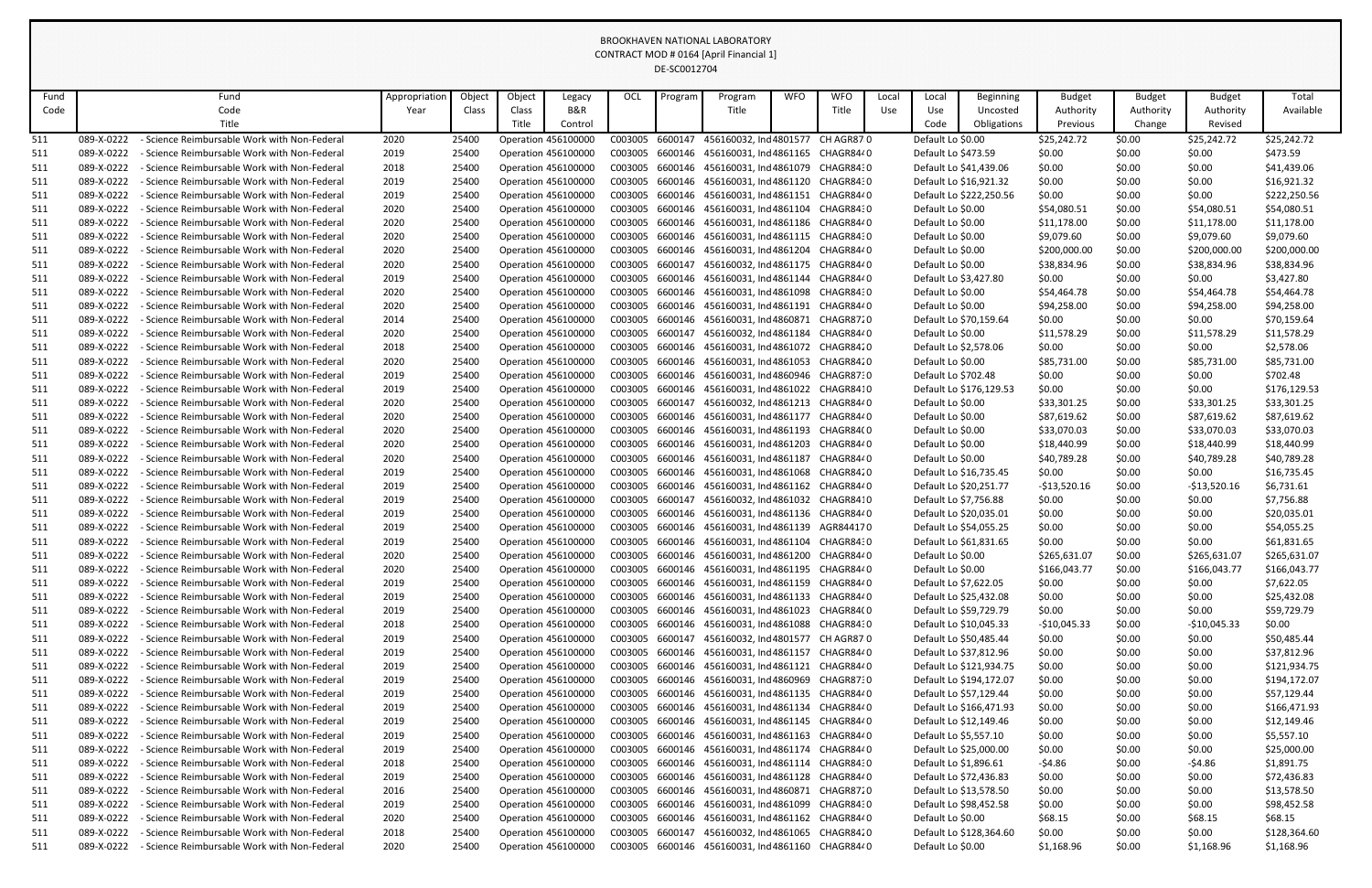| Fund |            | Fund                                              | Appropriation | Object | Object | Legacy                     | OCL     | Program | Program                                          | <b>WFO</b> | <b>WFO</b> | Local | Local              | Beginning                 | <b>Budget</b>   | <b>Budget</b> | <b>Budget</b>    | Total          |
|------|------------|---------------------------------------------------|---------------|--------|--------|----------------------------|---------|---------|--------------------------------------------------|------------|------------|-------|--------------------|---------------------------|-----------------|---------------|------------------|----------------|
| Code |            | Code                                              | Year          | Class  | Class  | B&R                        |         |         | Title                                            |            | Title      | Use   | Use                | Uncosted                  | Authority       | Authority     | Authority        | Available      |
|      |            | Title                                             |               |        | Title  | Control                    |         |         |                                                  |            |            |       | Code               | Obligations               | Previous        | Change        | Revised          |                |
| 511  | 089-X-0222 | Science Reimbursable Work with Non-Federal        | 2020          | 25400  |        | <b>Operation 456100000</b> | C003005 | 6600146 | 456160031, Ind 4861121                           |            | CHAGR8440  |       | Default Lo \$0.00  |                           | \$299.86        | \$0.00        | \$299.86         | \$299.86       |
| 511  | 089-X-0222 | - Science Reimbursable Work with Non-Federal      | 2020          | 25400  |        | <b>Operation 456100000</b> | C003005 |         | 6600146 456160031, Ind 4861222 CHNF-20-10        |            |            |       | Default Lo \$0.00  |                           | \$60,000.00     | \$0.00        | \$60,000.00      | \$60,000.00    |
| 511  | 089-X-0222 | - Science Reimbursable Work with Non-Federal      | 2019          | 25400  |        | <b>Operation 456100000</b> | C003005 | 6600147 | 456160032, Ind 4861065                           |            | CHAGR8420  |       |                    | Default Lo \$194,174.76   | \$0.00          | \$0.00        | \$0.00           | \$194,174.76   |
| 511  | 089-X-0222 | - Science Reimbursable Work with Non-Federal      | 2019          | 25400  |        | <b>Operation 456100000</b> | C003005 | 6600146 | 456160031, Ind 4861177                           |            | CHAGR8440  |       |                    | Default Lo \$13,333.00    | \$0.00          | \$0.00        | \$0.00           | \$13,333.00    |
| 511  | 089-X-0222 | - Science Reimbursable Work with Non-Federal      | 2019          | 25400  |        | <b>Operation 456100000</b> | C003005 | 6600146 | 456160031, Ind 4861164 CHAGR8440                 |            |            |       |                    | Default Lo \$4,583.97     | $-54,583.97$    | \$0.00        | $-54,583.97$     | \$0.00         |
| 511  | 089-X-0222 | - Science Reimbursable Work with Non-Federal      | 2020          | 25400  |        | <b>Operation 456100000</b> | C003005 | 6600146 | 456160031, Ind 4861225 CHNF-19-40                |            |            |       | Default Lo \$0.00  |                           | \$33,747.57     | \$0.00        | \$33,747.57      | \$33,747.57    |
| 511  | 089-X-0222 | - Science Reimbursable Work with Non-Federal      | 2019          | 25400  |        | <b>Operation 456100000</b> | C003005 |         | 6600146 456160031, Ind 4861107 CHAGR8430         |            |            |       |                    | Default Lo \$17,624.33    | $-$17,624.31$   | \$0.00        | $-$17,624.31$    | \$0.02         |
| 511  | 089-X-0222 | - Science Reimbursable Work with Non-Federal      | 2020          | 25400  |        | <b>Operation 456100000</b> | C003005 | 6600147 | 456160032, Ind 4861201                           |            | CHAGR8440  |       | Default Lo \$0.00  |                           | \$46,601.94     | \$0.00        | \$46,601.94      | \$46,601.94    |
| 511  | 089-X-0222 | - Science Reimbursable Work with Non-Federal      | 2019          | 25400  |        | <b>Operation 456100000</b> | C003005 | 6600147 | 456160032, Ind 4861161                           |            | CHAGR8440  |       |                    | Default Lo \$33,419.95    | \$0.00          | \$0.00        | \$0.00           | \$33,419.95    |
| 511  | 089-X-0222 | <b>Science Reimbursable Work with Non-Federal</b> | 2020          | 25400  |        | <b>Operation 456100000</b> | C003005 | 6600147 | 456160032, Ind 4861176 CHAGR8440                 |            |            |       | Default Lo \$0.00  |                           | \$242,718.45    | \$0.00        | \$242,718.45     | \$242,718.45   |
| 511  | 089-X-0222 | - Science Reimbursable Work with Non-Federal      | 2017          | 25400  |        | <b>Operation 456100000</b> | C003005 | 6600147 | 456160032, Ind 4861015                           |            | CHAGR84(0  |       |                    | Default Lo \$581,487.16   | $-5581,743.15$  | \$0.00        | $-5581,743.15$   | $-5255.99$     |
| 511  | 089-X-0222 | - Science Reimbursable Work with Non-Federal      | 2019          | 25400  |        | <b>Operation 456100000</b> | C003005 | 6600146 | 456160031, Ind 4861170 CHAGR8440                 |            |            |       |                    | Default Lo \$22,135.92    | \$0.00          | \$0.00        | \$0.00           | \$22,135.92    |
| 511  | 089-X-0222 | - Science Reimbursable Work with Non-Federal      | 2020          | 25400  |        | <b>Operation 456100000</b> | C003005 | 6600146 | 456160031, Ind 4861181 CHAGR8440                 |            |            |       | Default Lo \$0.00  |                           | \$44,271.84     | \$0.00        | \$44,271.84      | \$44,271.84    |
| 511  | 089-X-0222 | - Science Reimbursable Work with Non-Federal      | 2018          | 25400  |        | <b>Operation 456100000</b> | C003005 | 6600147 | 456160032, Ind 4860984                           |            | CHAGR84(0  |       | Default Lo \$67.81 |                           | \$0.00          | \$0.00        | \$0.00           | \$67.81        |
| 511  | 089-X-0222 | Science Reimbursable Work with Non-Federal        | 2020          | 25400  |        | <b>Operation 456100000</b> | C003005 |         | 6600146 456160031, Ind 4861196 CHAGR8440         |            |            |       | Default Lo \$0.00  |                           | \$13,055.47     | \$0.00        | \$13,055.47      | \$13,055.47    |
| 511  | 089-X-0222 | - Science Reimbursable Work with Non-Federal      | 2019          | 25400  |        | <b>Operation 456100000</b> | C003005 | 6600146 | 456160031, Ind 4861100 CHAGR8430                 |            |            |       |                    | Default Lo \$10,900.53    | \$0.00          | \$0.00        | \$0.00           | \$10,900.53    |
| 511  | 089-X-0222 | - Science Reimbursable Work with Non-Federal      | 2019          | 25400  |        | <b>Operation 456100000</b> | C003005 | 6600146 | 456160031, Ind 4861178 CHAGR8440                 |            |            |       |                    | Default Lo \$46,593.37    | \$0.00          | \$0.00        | \$0.00           | \$46,593.37    |
| 511  | 089-X-0222 | - Science Reimbursable Work with Non-Federal      | 2018          | 25400  |        | <b>Operation 456100000</b> | C003005 |         | 6600146 456160031, Ind 4861090                   |            | CHAGR8430  |       |                    | Default Lo \$29,453.57    | \$0.00          | \$0.00        | \$0.00           | \$29,453.57    |
| 511  | 089-X-0222 | - Science Reimbursable Work with Non-Federal      | 2018          | 25400  |        | <b>Operation 456100000</b> | C003005 | 6600146 | 456160031, Ind 4861075                           |            | CHAGR8430  |       |                    | Default Lo \$149.96       | \$0.00          | \$0.00        | \$0.00           | \$149.96       |
| 511  | 089-X-0222 | <b>Science Reimbursable Work with Non-Federal</b> | 2019          | 25400  |        | <b>Operation 456100000</b> | C003005 |         | 6600146 456160031, Ind 4861138 AGR844160         |            |            |       |                    | Default Lo \$1,730.51     | $-$1,730.51$    | \$0.00        | -\$1,730.51      | \$0.00         |
| 511  | 089-X-0222 | - Science Reimbursable Work with Non-Federal      | 2020          | 25400  |        | <b>Operation 456100000</b> | C003005 | 6600146 | 456160031, Ind 4861139                           |            | AGR844170  |       | Default Lo \$0.00  |                           | \$91,700.48     | \$0.00        | \$91,700.48      | \$91,700.48    |
| 511  | 089-X-0222 | - Science Reimbursable Work with Non-Federal      | 2019          | 25400  |        | <b>Operation 456100000</b> | C003005 | 6600146 | 456160031, Ind 4861158 CHAGR8440                 |            |            |       |                    | Default Lo \$6,021.68     | $-5447.24$      | \$0.00        | $-5447.24$       | \$5,574.44     |
| 511  | 089-X-0222 | - Science Reimbursable Work with Non-Federal      | 2020          | 25400  |        | <b>Operation 456100000</b> | C003005 | 6600146 | 456160031, Ind 4861163                           |            | CHAGR8440  |       | Default Lo \$0.00  |                           | \$9,202.28      | \$0.00        | \$9,202.28       | \$9,202.28     |
| 512  | 089-X-0222 | - Science Reimbursable Work with Other Federa     | 2018          | 25400  |        | <b>Operation 456100000</b> | C003005 | 6600050 | 456140196, NA 4861069                            |            | CHAGR80I0  |       |                    | Default Lo \$134,939.61   | \$0.00          | \$0.00        | \$0.00           | \$134,939.61   |
| 512  | 089-X-0222 | Science Reimbursable Work with Other Federa       | 2020          | 25400  |        | <b>Operation 456100000</b> | C003005 | 6600096 | 456140371, Nu 4861125 CHNRC3130                  |            |            |       | Default Lo \$0.00  |                           | \$169,902.91    | \$0.00        | \$169,902.91     | \$169,902.91   |
| 512  | 089-X-0222 | - Science Reimbursable Work with Other Federa     | 2019          | 25400  |        | <b>Operation 456100000</b> | C003005 | 6600050 | 456140196, NA 4860979                            |            | CHAGRNN 0  |       |                    | Default Lo \$7,251,862.99 | -\$3,592,233.01 | \$0.00        | $-53,592,233.01$ | \$3,659,629.98 |
| 512  | 089-X-0222 | - Science Reimbursable Work with Other Federa     | 2016          | 25400  |        | <b>Operation 456100000</b> | C003005 | 6600099 | 456140374, Nu 4860760 CH189N690                  |            |            |       |                    | Default Lo \$13,279.83    | \$0.00          | \$0.00        | \$0.00           | \$13,279.83    |
| 512  | 089-X-0222 | - Science Reimbursable Work with Other Federa     | 2019          | 25400  |        | Operation 456100000        | C003005 | 6600050 | 456140196, NA 4861025                            |            | CHAGRNN 0  |       |                    | Default Lo \$1,494.72     | \$0.00          | \$0.00        | \$0.00           | \$1,494.72     |
| 512  | 089-X-0222 | - Science Reimbursable Work with Other Federa     | 2019          | 25400  |        | <b>Operation 456100000</b> | C003005 |         | 6600096 456140371, Nu 4860873 CHAGRNRIO          |            |            |       |                    | Default Lo \$882,226.04   | \$0.00          | \$0.00        | \$0.00           | \$882,226.04   |
| 512  | 089-X-0222 | - Science Reimbursable Work with Other Federa     | 2019          | 25400  |        | <b>Operation 456100000</b> |         |         | C003005 6600073 456140358, Otl 3015354 CRAGR0840 |            |            |       |                    | Default Lo \$194,174.76   | \$0.00          | \$0.00        | \$0.00           | \$194,174.76   |
| 512  | 089-X-0222 | - Science Reimbursable Work with Other Federa     | 2013          | 25400  |        | <b>Operation 456100000</b> | C003005 | 6600007 | 456140050, Re: 4860849 CHAGR2010                 |            |            |       |                    | Default Lo \$2,007.03     | $-52,007.03$    | \$0.00        | $-52,007.03$     | \$0.00         |
| 512  | 089-X-0222 | - Science Reimbursable Work with Other Federa     | 2015          | 25400  |        | <b>Operation 456100000</b> | C003005 |         | 6600072 456140357, De 4860914 CHAGR1930          |            |            |       |                    | Default Lo \$260.99       | \$0.00          | \$0.00        | \$0.00           | \$260.99       |
| 512  | 089-X-0222 | - Science Reimbursable Work with Other Federa     | 2017          | 25400  |        | <b>Operation 456100000</b> | C003005 | 6600007 | 456140050, Re: 4860843 CHAGR2010                 |            |            |       |                    | Default Lo \$611.68       | \$0.00          | \$0.00        | \$0.00           | \$611.68       |
| 512  | 089-X-0222 | - Science Reimbursable Work with Other Federa     | 2020          | 25400  |        | <b>Operation 456100000</b> | C003005 |         | 6600096 456140371, Nu 4861185 CHNRC3130          |            |            |       | Default Lo \$0.00  |                           | \$97,087.38     | \$0.00        | \$97,087.38      | \$97,087.38    |
| 512  | 089-X-0222 | - Science Reimbursable Work with Other Federa     | 2018          | 25400  |        | <b>Operation 456100000</b> | C003005 | 6600050 | 456140196, NA 4860991 CHAGRNN 0                  |            |            |       |                    | Default Lo \$190,814.09   | \$0.00          | \$0.00        | \$0.00           | \$190,814.09   |
| 512  | 089-X-0222 | - Science Reimbursable Work with Other Federa     | 2017          | 25400  |        | <b>Operation 456100000</b> | C003005 | 6600066 | 456140351, De 4861057                            |            | CH1931CP 0 |       |                    | Default Lo \$1,583,240.81 | \$0.00          | \$0.00        | \$0.00           | \$1,583,240.81 |
| 512  | 089-X-0222 | - Science Reimbursable Work with Other Federa     | 2013          | 25400  |        | <b>Operation 456100000</b> | C003005 | 6600053 | 456140220, Re: 4860794 CHAGRAG 0                 |            |            |       |                    | Default Lo \$8,934.17     | \$0.00          | \$0.00        | \$0.00           | \$8,934.17     |
| 512  | 089-X-0222 | - Science Reimbursable Work with Other Federa     | 2018          | 25400  |        | <b>Operation 456100000</b> | C003005 | 6600050 | 456140196, NA 4860992 CHAGRNN 0                  |            |            |       | Default Lo \$50.71 |                           | \$0.00          | \$0.00        | \$0.00           | \$50.71        |
| 512  | 089-X-0222 | - Science Reimbursable Work with Other Federa     | 2019          | 25400  |        | <b>Operation 456100000</b> | C003005 |         | 6600096 456140371, Nu 4861126 CHNRC3130          |            |            |       |                    | Default Lo \$302,153.89   | \$0.00          | \$0.00        | \$0.00           | \$302,153.89   |
| 512  | 089-X-0222 | - Science Reimbursable Work with Other Federa     | 2018          | 25400  |        | <b>Operation 456100000</b> | C003005 |         | 6600066 456140351, De 4861127 CH1931CP 0         |            |            |       |                    | Default Lo \$8,220,896.20 | \$0.00          | \$0.00        | \$0.00           | \$8,220,896.20 |
| 512  | 089-X-0222 | - Science Reimbursable Work with Other Federa     | 2017          | 25400  |        | <b>Operation 456100000</b> | C003005 | 6600007 | 456140050, Re: 4861041 CHAGR2010                 |            |            |       |                    | Default Lo \$109.78       | \$0.00          | \$0.00        | \$0.00           | \$109.78       |
| 512  | 089-X-0222 | - Science Reimbursable Work with Other Federa     | 2013          | 25400  |        | <b>Operation 456100000</b> | C003005 | 6600007 | 456140050, Re: 4860561                           |            | CHAGR9E\0  |       |                    | Default Lo \$11,621.01    | \$0.00          | \$0.00        | \$0.00           | \$11,621.01    |
| 512  | 089-X-0222 | - Science Reimbursable Work with Other Federa     | 2019          | 25400  |        | <b>Operation 456100000</b> | C003005 | 6600050 | 456140196, NA 4861154 CHAGR80L0                  |            |            |       |                    | Default Lo \$17,223.11    | \$0.00          | \$0.00        | \$0.00           | \$17,223.11    |
| 512  | 089-X-0222 | - Science Reimbursable Work with Other Federa     | 2020          | 25400  |        | <b>Operation 456100000</b> | C003005 |         | 6600066 456140351, De 4861183 CH1931CP 0         |            |            |       | Default Lo \$0.00  |                           | \$1,500,000.00  | \$0.00        | \$1,500,000.00   | \$1,500,000.00 |
| 512  | 089-X-0222 | - Science Reimbursable Work with Other Federa     | 2019          | 25400  |        | <b>Operation 456100000</b> | C003005 | 6600050 | 456140196, NA 4861073 CHAGR80I 0                 |            |            |       |                    | Default Lo \$144,726.35   | \$0.00          | \$0.00        | \$0.00           | \$144,726.35   |
| 512  | 089-X-0222 | - Science Reimbursable Work with Other Federa     | 2017          | 25400  |        | <b>Operation 456100000</b> | C003005 | 6600007 | 456140050, Re: 4861037                           |            | CHAGR17E0  |       | Default Lo \$3.72  |                           | \$0.00          | \$0.00        | \$0.00           | \$3.72         |
| 512  | 089-X-0222 | - Science Reimbursable Work with Other Federa     | 2018          | 25400  |        | <b>Operation 456100000</b> | C003005 |         | 6600096 456140371, Nu 4861126 CHNRC3130          |            |            |       |                    | Default Lo \$252,639.11   | \$0.00          | \$0.00        | \$0.00           | \$252,639.11   |
| 512  | 089-X-0222 | - Science Reimbursable Work with Other Federa     | 2019          | 25400  |        | <b>Operation 456100000</b> | C003005 |         | 6600053 456140220, Res 4861118 CHAGR1R20         |            |            |       |                    | Default Lo \$199,458.49   | \$0.00          | \$0.00        | \$0.00           | \$199,458.49   |
| 512  | 089-X-0222 | - Science Reimbursable Work with Other Federa     | 2016          | 25400  |        | <b>Operation 456100000</b> | C003005 |         | 6600066 456140351, De 4860970 CHAGR1930          |            |            |       |                    | Default Lo \$503,880.42   | \$0.00          | \$0.00        | \$0.00           | \$503,880.42   |
| 512  | 089-X-0222 | - Science Reimbursable Work with Other Federa     | 2014          | 25400  |        | <b>Operation 456100000</b> | C003005 | 6600099 | 456140374, Nu 4860657 CH189V610                  |            |            |       |                    | Default Lo \$29,137.54    | \$0.00          | \$0.00        | \$0.00           | \$29,137.54    |
| 512  | 089-X-0222 | - Science Reimbursable Work with Other Federa     | 2016          | 25400  |        | <b>Operation 456100000</b> | C003005 | 6600099 | 456140374, Nu 4860817                            |            | CH189V640  |       |                    | Default Lo \$1,784.78     | \$0.00          | \$0.00        | \$0.00           | \$1,784.78     |
| 512  | 089-X-0222 | - Science Reimbursable Work with Other Federa     | 2017          | 25400  |        | Operation 456100000        | C003005 |         | 6600099 456140374, Nu 4860901 CHAGRNRIO          |            |            |       |                    | Default Lo \$34,547.10    | \$0.00          | \$0.00        | \$0.00           | \$34,547.10    |
|      |            |                                                   |               |        |        |                            |         |         |                                                  |            |            |       |                    |                           |                 |               |                  |                |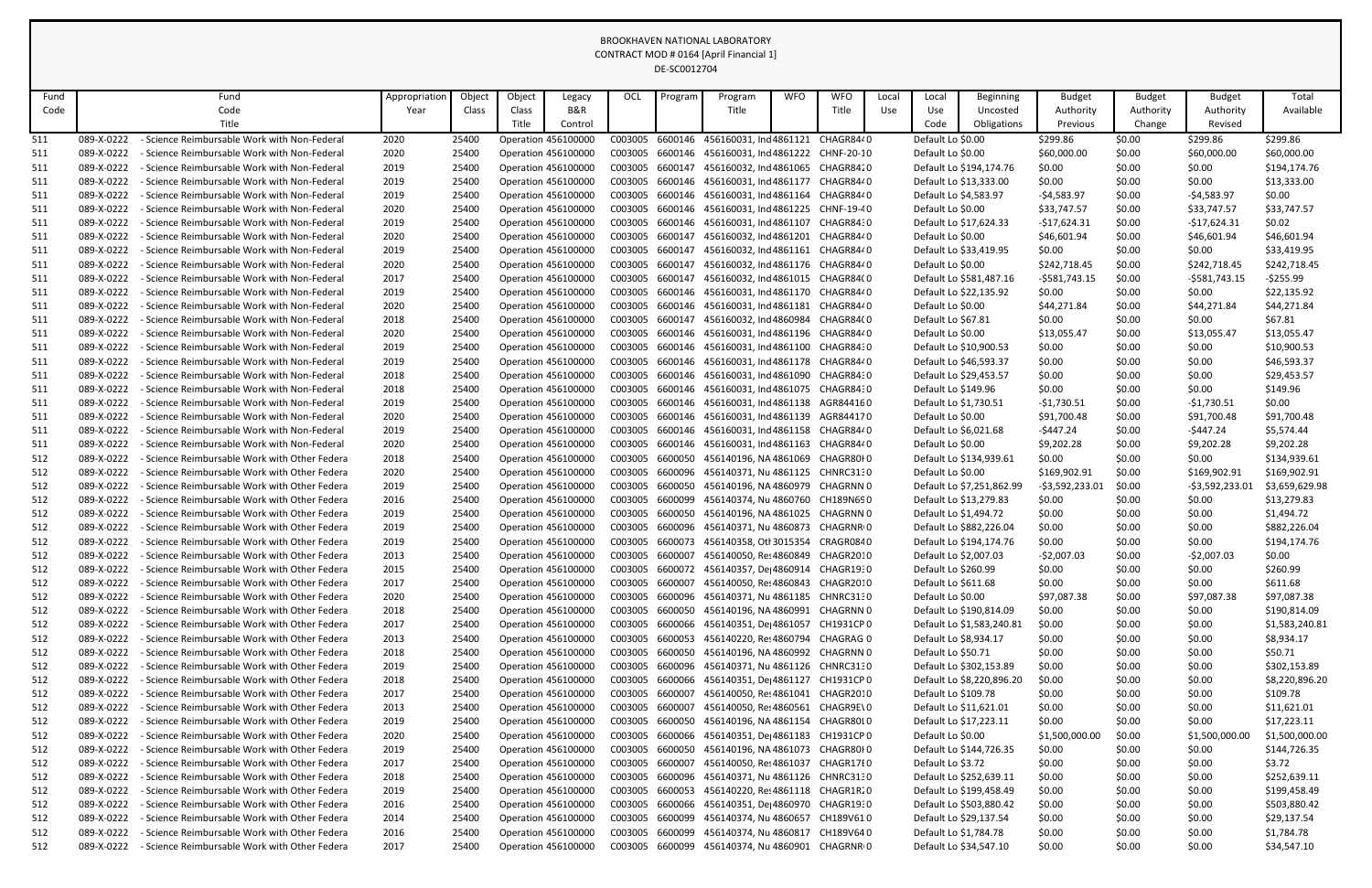| Fund       |            | Fund                                               | Appropriation | Object | Object                     | Legacy  | OCL                | Progran            | Program                           | <b>WFO</b> | <b>WFO</b>             | Local | Local                 | <b>Beginning</b>           | <b>Budget</b>  | <b>Budget</b> | <b>Budget</b>  | Total           |
|------------|------------|----------------------------------------------------|---------------|--------|----------------------------|---------|--------------------|--------------------|-----------------------------------|------------|------------------------|-------|-----------------------|----------------------------|----------------|---------------|----------------|-----------------|
| Code       |            | Code                                               | Year          | Class  | Class                      | B&R     |                    |                    | Title                             |            | Title                  | Use   | Use                   | Uncosted                   | Authority      | Authority     | Authority      | Available       |
|            |            | Title                                              |               |        | Title                      | Control |                    |                    |                                   |            |                        |       | Code                  | Obligations                | Previous       | Change        | Revised        |                 |
| 512        | 089-X-0222 | Science Reimbursable Work with Other Federa        | 2020          | 25400  | <b>Operation 456100000</b> |         | C003005            | 6600096            | 456140371, Nu 4860873             |            | CHAGRNR <sub>0</sub>   |       | Default Lo \$0.00     |                            | \$111,650.48   | \$0.00        | \$111,650.48   | \$111,650.48    |
| 512        | 089-X-0222 | - Science Reimbursable Work with Other Federa      | 2019          | 25400  | <b>Operation 456100000</b> |         | C003005            | 6600069            | 456140354, U.S 4860930            |            | CHAGRAID 0             |       |                       | Default Lo \$359,733.49    | \$0.00         | \$0.00        | \$0.00         | \$359,733.49    |
| 512        | 089-X-0222 | Science Reimbursable Work with Other Federa        | 2015          | 25400  | <b>Operation 456100000</b> |         | C003005            | 6600099            | 456140374, Nu 4860657             |            | CH189V610              |       | Default Lo \$9,708.74 |                            | \$0.00         | \$0.00        | \$0.00         | \$9,708.74      |
| 512        | 089-X-0222 | Science Reimbursable Work with Other Federa        | 2013          | 25400  | <b>Operation 456100000</b> |         | C003005            | 6600067            | 456140352, De 4860796 CHAGRSIA 0  |            |                        |       | Default Lo \$19.78    |                            | \$0.00         | \$0.00        | \$0.00         | \$19.78         |
| 512        | 089-X-0222 | Science Reimbursable Work with Other Federa        | 2014          | 25400  | <b>Operation 456100000</b> |         | C003005            | 6600099            | 456140374, Nu 4860697             |            | CH189N670              |       |                       | Default Lo \$67,304.85     | $-567,304.85$  | \$0.00        | $-$67,304.85$  | \$0.00          |
| 512        | 089-X-0222 | Science Reimbursable Work with Other Federa        | 2015          | 25400  | <b>Operation 456100000</b> |         | C003005            | 6600007            | 456140050, Res 4860959            |            | CHAGR2010              |       | Default Lo \$473.22   |                            | \$0.00         | \$0.00        | \$0.00         | \$473.22        |
| 512        | 089-X-0222 | Science Reimbursable Work with Other Federa        | 2018          | 25400  | <b>Operation 456100000</b> |         | C003005            | 6600051            | 456140200, Res 4861105 CHAGR1830  |            |                        |       |                       | Default Lo \$10,509.17     | \$0.00         | \$0.00        | \$0.00         | \$10,509.17     |
| 512        | 089-X-0222 | Science Reimbursable Work with Other Federa        | 2019          | 25400  | <b>Operation 456100000</b> |         | C003005            | 6600007            | 456140050, Re: 4861131            |            | CHAGRER20              |       |                       | Default Lo \$12,305.74     | \$0.00         | \$0.00        | \$0.00         | \$12,305.74     |
| 512        | 089-X-0222 | Science Reimbursable Work with Other Federa        | 2005          | 25400  | <b>Operation 456100000</b> |         | C003005            | 6600066            | 456140351, De 4806666 CHAGRRW0    |            |                        |       |                       | Default Lo \$394,234.20    | \$0.00         | \$0.00        | \$0.00         | \$394,234.20    |
| 512        | 089-X-0222 | Science Reimbursable Work with Other Federa        | 2019          | 25400  | <b>Operation 456100000</b> |         | C003005            | 6600066            | 456140351, De 4861183             |            | CH1931CP 0             |       |                       | Default Lo \$11,000,000.00 | \$0.00         | \$0.00        | \$0.00         | \$11,000,000.00 |
| 512        | 089-X-0222 | Science Reimbursable Work with Other Federa        | 2018          | 25400  | <b>Operation 456100000</b> |         | C003005            | 6600007            | 456140050, Re: 4860850            |            | CHAGR2010              |       | Default Lo \$193.69   |                            | \$0.00         | \$0.00        | \$0.00         | \$193.69        |
| 512        | 089-X-0222 | Science Reimbursable Work with Other Federa        | 2015          | 25400  | <b>Operation 456100000</b> |         | C003005            | 6600099            | 456140374, Nu 4860913 CHAGRNRIO   |            |                        |       | Default Lo \$151.73   |                            | \$0.00         | \$0.00        | \$0.00         | \$151.73        |
| 512        | 089-X-0222 | Science Reimbursable Work with Other Federa        | 2016          | 25400  | <b>Operation 456100000</b> |         | C003005            | 6600099            | 456140374, Nu 4860941             |            | CHAGRNR <sub>10</sub>  |       |                       | Default Lo \$26,293.22     | \$0.00         | \$0.00        | \$0.00         | \$26,293.22     |
| 512        | 089-X-0222 | Science Reimbursable Work with Other Federa        | 2016          | 25400  | <b>Operation 456100000</b> |         | C003005            | 6600053            | 456140220, Res 4803492 CH AGRNIIO |            |                        |       |                       | Default Lo \$455,077.00    | \$0.00         | \$0.00        | \$0.00         | \$455,077.00    |
| 512        | 089-X-0222 | Science Reimbursable Work with Other Federa        | 2015          | 25400  | <b>Operation 456100000</b> |         | C003005            | 6600053            | 456140220, Re: 4860897            |            | CHAGRR210              |       | Default Lo \$6,228.29 |                            | \$0.00         | \$0.00        | \$0.00         | \$6,228.29      |
|            | 089-X-0222 | Science Reimbursable Work with Other Federa        |               | 25400  |                            |         |                    | 6600050            | 456140196, NA 4860927             |            | CHARGNN 0              |       | Default Lo \$354.45   |                            |                | \$0.00        | \$0.00         | \$354.45        |
| 512<br>512 | 089-X-0222 | Science Reimbursable Work with Other Federa        | 2015          | 25400  | <b>Operation 456100000</b> |         | C003005<br>C003005 | 6600007            | 456140050, Re: 4861119 CHAGRP180  |            |                        |       |                       | Default Lo \$699,896.32    | \$0.00         |               | \$0.00         | \$699,896.32    |
|            | 089-X-0222 | Science Reimbursable Work with Other Federa        | 2019          | 25400  | <b>Operation 456100000</b> |         |                    | 6600069            | 456140354, U.S 4860930            |            | CHAGRAID 0             |       |                       | Default Lo \$59,493.70     | \$0.00         | \$0.00        | \$0.00         |                 |
| 512        |            |                                                    | 2018          |        | <b>Operation 456100000</b> |         | C003005            |                    |                                   |            |                        |       |                       |                            | \$0.00         | \$0.00        |                | \$59,493.70     |
| 512        | 089-X-0222 | Science Reimbursable Work with Other Federa        | 2011          | 25400  | <b>Operation 456100000</b> |         | C003005            | 6600096            | 456140371, Nu 4860532 CH189J4140  |            |                        |       | Default Lo \$3,429.21 |                            | \$0.00         | \$0.00        | \$0.00         | \$3,429.21      |
| 512        | 089-X-0222 | Science Reimbursable Work with Other Federa        | 2018          | 25400  | <b>Operation 456100000</b> |         | C003005            | 6600096<br>6600066 | 456140371, Nu 4860873             |            | CHAGRNR <sub>I</sub> O |       |                       | Default Lo \$129,900.08    | \$0.00         | \$0.00        | \$0.00         | \$129,900.08    |
| 512        | 089-X-0222 | · Science Reimbursable Work with Other Federa      | 2013          | 25400  | <b>Operation 456100000</b> |         | C003005            |                    | 456140351, De 4860844             |            | CHAGRSIA 0             |       | Default Lo \$3,823.49 |                            | \$0.00         | \$0.00        | \$0.00         | \$3,823.49      |
| 512        | 089-X-0222 | Science Reimbursable Work with Other Federa        | 2019          | 25400  | <b>Operation 456100000</b> |         | C003005            | 6600099            | 456140374, Nu 4860894             |            | CHAGRNR <sub>10</sub>  |       | Default Lo \$1,553.31 |                            | \$0.00         | \$0.00        | \$0.00         | \$1,553.31      |
| 512        | 089-X-0222 | Science Reimbursable Work with Other Federa        | 2015          | 25400  | <b>Operation 456100000</b> |         | C003005            | 6600053            | 456140220, Res 4803492            |            | CH AGRNII 0            |       |                       | Default Lo \$822,752.00    | \$0.00         | \$0.00        | \$0.00         | \$822,752.00    |
| 512        | 089-X-0222 | Science Reimbursable Work with Other Federa        | 2016          | 25400  | <b>Operation 456100000</b> |         | C003005            | 6600066            | 456140351, De 4861012 CHAGR1930   |            |                        |       |                       | Default Lo \$702,340.86    | \$0.00         | \$0.00        | \$0.00         | \$702,340.86    |
| 512        | 089-X-0222 | Science Reimbursable Work with Other Federa        | 2017          | 25400  | <b>Operation 456100000</b> |         | C003005            | 6600007            | 456140050, Re: 4861054            |            | CHAGRNA 0              |       | Default Lo \$8,453.63 |                            | \$0.00         | \$0.00        | \$0.00         | \$8,453.63      |
| 512        | 089-X-0222 | Science Reimbursable Work with Other Federa        | 2014          | 25400  | <b>Operation 456100000</b> |         | C003005            | 6600072            | 456140357, De 4860914             |            | CHAGR1930              |       | Default Lo \$6,708.87 |                            | \$0.00         | \$0.00        | \$0.00         | \$6,708.87      |
| 512        | 089-X-0222 | - Science Reimbursable Work with Other Federa      | 2020          | 25400  | Operation 456100000        |         | C003005            | 6600096            | 456140371, Nu 4861126 CHNRC3130   |            |                        |       | Default Lo \$0.00     |                            | \$1,213,592.29 | \$0.00        | \$1,213,592.29 | \$1,213,592.29  |
| 512        | 089-X-0222 | - Science Reimbursable Work with Other Federa      | 2016          | 25400  | Operation 456100000        |         | C003005            | 6600099            | 456140374, Nu 4860948 CHAGRNRIO   |            |                        |       |                       | Default Lo \$93,297.65     | \$0.00         | \$0.00        | \$0.00         | \$93,297.65     |
| 512        | 089-X-0222 | Science Reimbursable Work with Other Federa        | 2017          | 25400  | <b>Operation 456100000</b> |         | C003005 6600099    |                    | 456140374, Nu 4860947 CHAGRNRIO   |            |                        |       | Default Lo \$1,430.36 |                            | $-$1,430.36$   | \$0.00        | $-$1,430.36$   | \$0.00          |
| 512        | 089-X-0222 | - Science Reimbursable Work with Other Federa      | 2016          | 25400  | <b>Operation 456100000</b> |         | C003005            | 6600099            | 456140374, Nu 4860724 CH189V610   |            |                        |       | Default Lo \$3,761.11 |                            | \$0.00         | \$0.00        | \$0.00         | \$3,761.11      |
| 512        | 089-X-0222 | - Science Reimbursable Work with Other Federa      | 2015          | 25400  | <b>Operation 456100000</b> |         | C003005 6600067    |                    | 456140352, De 4860964             |            | CHAGR1930              |       |                       | Default Lo \$68,048.75     | \$0.00         | \$0.00        | \$0.00         | \$68,048.75     |
| 512        | 089-X-0222 | <b>Science Reimbursable Work with Other Federa</b> | 2019          | 25400  | <b>Operation 456100000</b> |         | C003005 6600096    |                    | 456140371, Nu 4861185 CHNRC3130   |            |                        |       |                       | Default Lo \$145,631.07    | \$0.00         | \$0.00        | \$0.00         | \$145,631.07    |
| 512        | 089-X-0222 | <b>Science Reimbursable Work with Other Federa</b> | 2007          | 25400  | <b>Operation 456100000</b> |         | C003005            | 6600050            | 456140196, NA 4860316 CHAGRNN 0   |            |                        |       |                       | Default Lo \$20,870.32     | \$0.00         | \$0.00        | \$0.00         | \$20,870.32     |
| 512        | 089-X-0222 | Science Reimbursable Work with Other Federa        | 2014          | 25400  | <b>Operation 456100000</b> |         | C003005 6600053    |                    | 456140220, Res 4803492 CH AGRNIIO |            |                        |       |                       | Default Lo \$731,897.00    | \$0.00         | \$0.00        | \$0.00         | \$731,897.00    |
| 512        | 089-X-0222 | - Science Reimbursable Work with Other Federa      | 2014          | 25400  | <b>Operation 456100000</b> |         | C003005            | 6600096            | 456140371, Nu 4860776 CH189QB\0   |            |                        |       | Default Lo \$9,993.07 |                            | \$0.00         | \$0.00        | \$0.00         | \$9,993.07      |
| 512        | 089-X-0222 | - Science Reimbursable Work with Other Federa      | 2018          | 25400  | <b>Operation 456100000</b> |         | C003005 6600053    |                    | 456140220, Re: 4860902            |            | CHAGRP410              |       |                       | Default Lo \$94,589.38     | \$0.00         | \$0.00        | \$0.00         | \$94,589.38     |
| 512        | 089-X-0222 | - Science Reimbursable Work with Other Federa      | 2014          | 25400  | <b>Operation 456100000</b> |         | C003005 6600073    |                    | 456140358, Otl 3011110 CRAGRS-O0  |            |                        |       | Default Lo \$121.25   |                            | $-5121.25$     | \$0.00        | $-5121.25$     | \$0.00          |
| 512        | 089-X-0222 | - Science Reimbursable Work with Other Federa      | 2016          | 25400  | <b>Operation 456100000</b> |         | C003005            | 6600050            | 456140196, NA 4860745 CHAGRNN 0   |            |                        |       | Default Lo \$6,224.31 |                            | \$0.00         | \$0.00        | \$0.00         | \$6,224.31      |
| 512        | 089-X-0222 | - Science Reimbursable Work with Other Federa      | 2020          | 25400  | <b>Operation 456100000</b> |         | C003005 6600069    |                    | 456140354, U.S 4860930 CHAGRAID 0 |            |                        |       | Default Lo \$0.00     |                            | \$61,056.55    | \$0.00        | \$61,056.55    | \$61,056.55     |
| 512        | 089-X-0222 | - Science Reimbursable Work with Other Federa      | 2019          | 25400  | <b>Operation 456100000</b> |         | C003005            | 6600050            | 456140196, NA 4861169 CHAGR8000   |            |                        |       |                       | Default Lo \$273,330.10    | \$0.00         | \$0.00        | \$0.00         | \$273,330.10    |
| 512        | 089-X-0222 | - Science Reimbursable Work with Other Federa      | 2019          | 25400  | <b>Operation 456100000</b> |         | C003005 6600050    |                    | 456140196, NA 4860942 CHAGRNN 0   |            |                        |       |                       | Default Lo \$181,755.69    | \$0.00         | \$0.00        | \$0.00         | \$181,755.69    |
| 512        | 089-X-0222 | <b>Science Reimbursable Work with Other Federa</b> | 2012          | 25400  | <b>Operation 456100000</b> |         | C003005            | 6600053            | 456140220, Res 4804168 CH AGRY10  |            |                        |       | Default Lo \$3,309.73 |                            | \$0.00         | \$0.00        | \$0.00         | \$3,309.73      |
| 512        | 089-X-0222 | - Science Reimbursable Work with Other Federa      | 2014          | 25400  | <b>Operation 456100000</b> |         | C003005            | 6600007            | 456140050, Re: 4860561 CHAGR9E\0  |            |                        |       | Default Lo \$8,737.52 |                            | \$0.00         | \$0.00        | \$0.00         | \$8,737.52      |
| 512        | 089-X-0222 | - Science Reimbursable Work with Other Federa      | 2015          | 25400  | <b>Operation 456100000</b> |         | C003005            | 6600007            | 456140050, Re: 4860561 CHAGR9E\0  |            |                        |       | Default Lo \$1.29     |                            | \$0.00         | \$0.00        | \$0.00         | \$1.29          |
| 512        | 089-X-0222 | - Science Reimbursable Work with Other Federa      | 2017          | 25400  | <b>Operation 456100000</b> |         | C003005            | 6600100            | 456140375, Nu 4860765 CH189N750   |            |                        |       | Default Lo \$280.57   |                            | \$0.00         | \$0.00        | \$0.00         | \$280.57        |
| 512        | 089-X-0222 | - Science Reimbursable Work with Other Federa      | 2019          | 25400  | <b>Operation 456100000</b> |         | C003005            | 6600007            | 456140050, Re: 4861123 CHAGRP180  |            |                        |       |                       | Default Lo \$81,383.58     | \$0.00         | \$0.00        | \$0.00         | \$81,383.58     |
| 512        | 089-X-0222 | - Science Reimbursable Work with Other Federa      | 2005          | 25400  | <b>Operation 456100000</b> |         | C003005            | 6600053            | 456140220, Res 4803774 CH AGRRV0  |            |                        |       |                       | Default Lo \$527,491.57    | \$0.00         | \$0.00        | \$0.00         | \$527,491.57    |
| 512        | 089-X-0222 | - Science Reimbursable Work with Other Federa      | 2019          | 25400  | <b>Operation 456100000</b> |         | C003005            | 6600096            | 456140371, Nu 4861125 CHNRC3130   |            |                        |       |                       | Default Lo \$155,641.60    | \$0.00         | \$0.00        | \$0.00         | \$155,641.60    |
| 512        | 089-X-0222 | - Science Reimbursable Work with Other Federa      | 2019          | 25400  | <b>Operation 456100000</b> |         | C003005            | 6600050            | 456140196, NA 4860991 CHAGRNN 0   |            |                        |       |                       | Default Lo \$112,621.36    | \$0.00         | \$0.00        | \$0.00         | \$112,621.36    |
| 512        | 089-X-0222 | - Science Reimbursable Work with Other Federa      | 2014          | 25400  | <b>Operation 456100000</b> |         | C003005            | 6600073            | 456140358, Otl 4860852 CHAGR0170  |            |                        |       |                       | Default Lo \$83,084.91     | \$0.00         | \$0.00        | \$0.00         | \$83,084.91     |
| 512        | 089-X-0222 | - Science Reimbursable Work with Other Federa      | 2017          | 25400  | <b>Operation 456100000</b> |         | C003005            | 6600099            | 456140374, Nu 4860911 CHAGRNRIO   |            |                        |       |                       | Default Lo \$72,595.39     | \$0.00         | \$0.00        | \$0.00         | \$72,595.39     |
| 512        | 089-X-0222 | - Science Reimbursable Work with Other Federa      | 2019          | 25400  | Operation 456100000        |         | C003005 6600053    |                    | 456140220, Res 4861180 CHAGRP3(0  |            |                        |       |                       | Default Lo \$3,600,000.00  | \$0.00         | \$0.00        | \$0.00         | \$3,600,000.00  |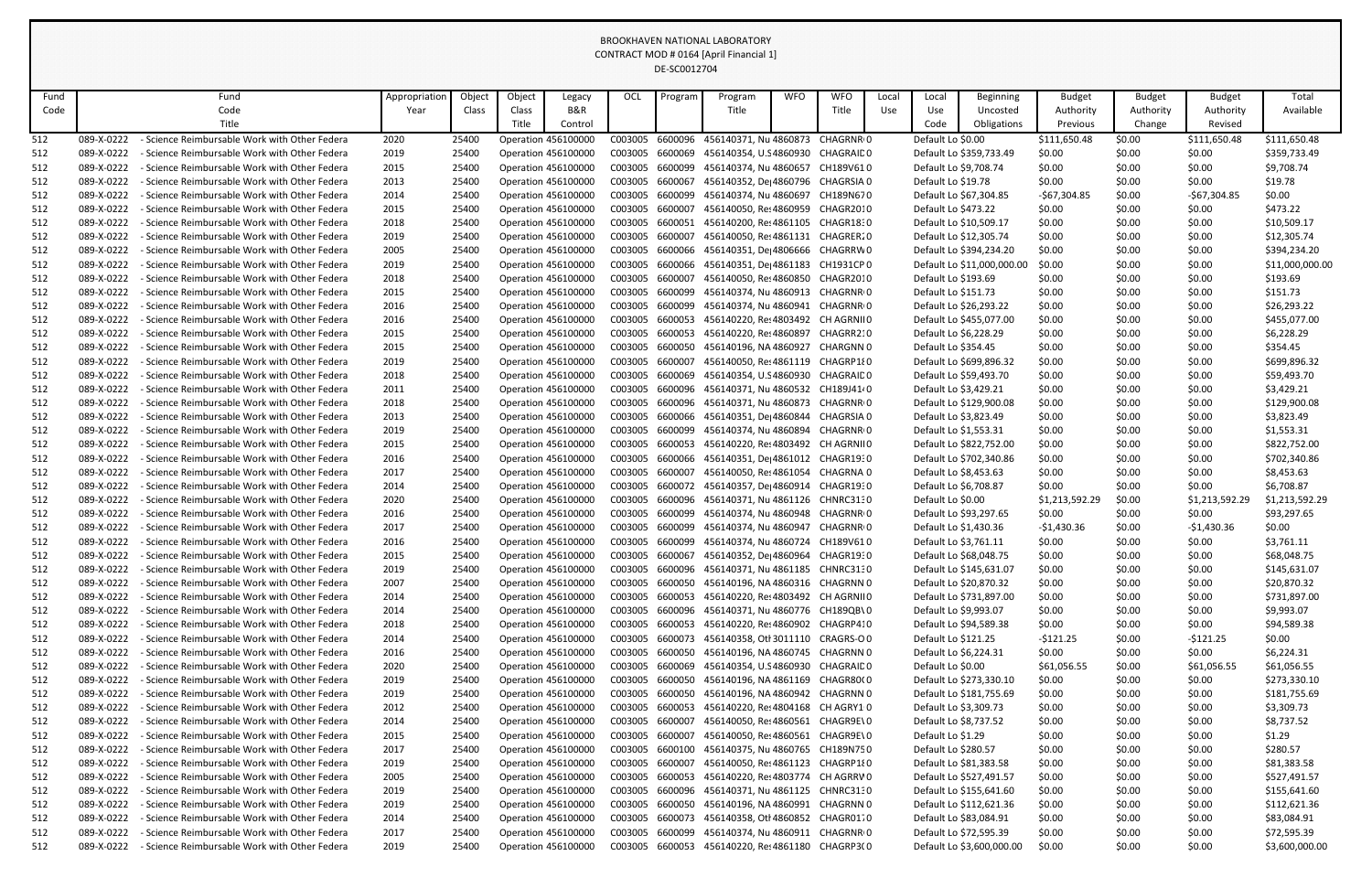| Fund | Fund                                                         | Appropriation | Object | Object                     | Legacy              | OCL             | Program | Program                           | <b>WFO</b> | <b>WFO</b>       | Local | Local                  | <b>Beginning</b>          | <b>Budget</b>  | <b>Budget</b> | <b>Budget</b>  | Total          |
|------|--------------------------------------------------------------|---------------|--------|----------------------------|---------------------|-----------------|---------|-----------------------------------|------------|------------------|-------|------------------------|---------------------------|----------------|---------------|----------------|----------------|
| Code | Code                                                         | Year          | Class  | Class                      | B&R                 |                 |         | Title                             |            | Title            | Use   | Use                    | Uncosted                  | Authority      | Authority     | Authority      | Available      |
|      | Title                                                        |               |        | Title                      | Control             |                 |         |                                   |            |                  |       | Code                   | Obligations               | Previous       | Change        | Revised        |                |
| 517  | 089-X-0222 - Science RW Agreements for Commercializing Techn | 2019          | 25400  | Operation 456100000        |                     | C003005         | 6600207 | 456167SC0, Off 4860823 CHAGR8720  |            |                  |       | Default Lo \$35,674.26 |                           | \$0.00         | \$0.00        | \$0.00         | \$35,674.26    |
| 517  | 089-X-0222 - Science RW Agreements for Commercializing Techn | 2019          | 25400  | <b>Operation 456100000</b> |                     | C003005         | 6600207 | 456167SC0, Off 4861010 CHAGR8730  |            |                  |       |                        | Default Lo \$3,138,491.98 | \$0.00         | \$0.00        | \$0.00         | \$3,138,491.98 |
| 517  | 089-X-0222 - Science RW Agreements for Commercializing Techn | 2018          | 25400  | <b>Operation 456100000</b> |                     | C003005         | 6600207 | 456167SC0, Off 4861108 CHAGR8430  |            |                  |       |                        | Default Lo \$3,060,444.99 | \$0.00         | \$0.00        | \$0.00         | \$3,060,444.99 |
| 517  | 089-X-0222 - Science RW Agreements for Commercializing Techn | 2018          | 25400  | <b>Operation 456100000</b> |                     | C003005         | 6600207 | 456167SC0, Off 4860834 CHAGR8720  |            |                  |       | Default Lo \$13,298.02 |                           | \$0.00         | \$0.00        | \$0.00         | \$13,298.02    |
| 517  | 089-X-0222 - Science RW Agreements for Commercializing Techn | 2019          | 25400  | <b>Operation 456100000</b> |                     | C003005         | 6600207 | 456167SC0, Off 4861108 CHAGR8430  |            |                  |       |                        | Default Lo \$3,602,103.30 | \$0.00         | \$0.00        | \$0.00         | \$3,602,103.30 |
| 517  | 089-X-0222 - Science RW Agreements for Commercializing Techn | 2020          | 25400  | <b>Operation 456100000</b> |                     | C003005         | 6600207 | 456167SC0, Off 4861108 CHAGR8430  |            |                  |       | Default Lo \$0.00      |                           | \$913,847.57   | \$0.00        | \$913,847.57   | \$913,847.57   |
| 517  | 089-X-0222 - Science RW Agreements for Commercializing Techn | 2018          | 25400  | <b>Operation 456100000</b> |                     | C003005         | 6600207 | 456167SC0, Off 4860826 CHAGR8720  |            |                  |       | Default Lo \$7,745.02  |                           | \$0.00         | \$0.00        | \$0.00         | \$7,745.02     |
| 525  | 089-20/21-0222 - Science RW with Other Federal Agencies      | 2020          | 25400  | <b>Operation 456100000</b> |                     | C003005         | 6600050 | 456140196, NA 4861214 CHAGRNN 0   |            |                  |       | Default Lo \$0.00      |                           | \$110,000.00   | \$0.00        | \$110,000.00   | \$110,000.00   |
| 525  | 089-20/21-0222 - Science RW with Other Federal Agencies      | 2020          | 25400  | <b>Operation 456100000</b> |                     | C003005         | 6600007 | 456140050, Res 4861131 CHAGRER20  |            |                  |       | Default Lo \$0.00      |                           | \$69,527.18    | \$0.00        | \$69,527.18    | \$69,527.18    |
| 525  | 089-20/21-0222 - Science RW with Other Federal Agencies      | 2020          | 25400  | <b>Operation 456100000</b> |                     | C003005         | 6600050 | 456140196, NA 4861216 CHAGR80I 0  |            |                  |       | Default Lo \$0.00      |                           | \$100,266.99   | \$0.00        | \$100,266.99   | \$100,266.99   |
| 525  | 089-20/21-0222 - Science RW with Other Federal Agencies      | 2020          | 25400  | <b>Operation 456100000</b> |                     | C003005         | 6600050 | 456140196, NA 4861073 CHAGR80I 0  |            |                  |       | Default Lo \$0.00      |                           | \$44,660.19    | \$0.00        | \$44,660.19    | \$44,660.19    |
| 525  | 089-20/21-0222 - Science RW with Other Federal Agencies      | 2020          | 25400  | <b>Operation 456100000</b> |                     | C003005         | 6600050 | 456140196, NA 4861154             |            | CHAGR80L0        |       | Default Lo \$0.00      |                           | \$31,445.63    | \$0.00        | \$31,445.63    | \$31,445.63    |
| 541  | 089-19/20-0222 ? Science Reimbursable Work with Other Federa | 2020          | 25400  | <b>Operation 456100000</b> |                     | C003005         | 6600050 | 456140196, NA 4861211 CHAGR80(0   |            |                  |       | Default Lo \$0.00      |                           | \$316,019.42   | \$0.00        | \$316,019.42   | \$316,019.42   |
| 541  | 089-19/20-0222 ? Science Reimbursable Work with Other Federa | 2020          | 25400  | <b>Operation 456100000</b> |                     | C003005         | 6600050 | 456140196, NA 4861207             |            | CHAGR80J 0       |       | Default Lo \$0.00      |                           | \$3,592,233.01 | \$0.00        | \$3,592,233.01 | \$3,592,233.01 |
| 541  | 089-19/20-0222 ? Science Reimbursable Work with Other Federa | 2020          | 25400  | <b>Operation 456100000</b> |                     | C003005         | 6600050 | 456140196, NA 4860992 CHAGRNN 0   |            |                  |       | Default Lo \$0.00      |                           | \$48,543.69    | \$0.00        | \$48,543.69    | \$48,543.69    |
| 674  | 089-18/19-0228 - DA Primary Fund                             | 2018          | 25400  | Operation TT0000000        |                     | C003093         | 4500001 | TT1020000, Coi 0                  |            | Default WI0      |       | Default Lo \$9,923.86  |                           | \$0.00         | \$0.00        | \$0.00         | \$9,923.86     |
| 679  | 089-15/16-0228 - DA Transfer from USAID (23 USC 2392)        | 2015          | 25400  |                            | Operation WA2200000 | C001104         | 2822390 | WA2230100, O 0                    |            | Default WI302064 |       | Climate RE \$40,000.00 |                           | \$0.00         | \$0.00        | \$0.00         | \$40,000.00    |
| 681  | 089-14/15-0228 - DA IA Transfer from USAID (23 USC 2392)     | 2014          | 25400  |                            | Operation WA2200000 | C001104         | 2822390 | WA2230100, O 0                    |            | Default WI0      |       | Default Lo \$39,548.18 |                           | \$0.00         | \$0.00        | \$0.00         | \$39,548.18    |
| 692  | 089-14/15-0228 - DA Primary Fund (P.L. 113-76 FY14)          | 2014          | 25400  |                            | Operation WN0000000 | C001118         | 1721222 | WN0219060, St 4860825             |            | CHAGR8720        |       | Default Lo \$17,728.79 |                           | \$0.00         | \$0.00        | \$0.00         | \$17,728.79    |
| 900  | 089-X-0240<br>- Weapons Activities (WA) Primary Fund (was T  | 2020          | 25400  |                            | Operation DP0909000 | C002955         | 2223112 | DP0909010, Nu0                    |            | Default WI0      |       | Default Lo \$0.00      |                           | \$427,000.00   | \$0.00        | \$427,000.00   | \$427,000.00   |
| 900  | 089-X-0240<br>Weapons Activities (WA) Primary Fund (was T    | 2019          | 25400  |                            | Operation DP0909000 | C002955         | 2223112 | DP0909010, Nu0                    |            | Default WI0      |       | Default Lo \$35,687.86 |                           | \$0.00         | \$0.00        | \$0.00         | \$35,687.86    |
| 900  | 089-X-0240<br>Weapons Activities (WA) Primary Fund (was T    | 2014          | 25400  |                            | Operation DP4000000 | C000925         | 2222480 | DP4011093, Nu0                    |            | Default WI0      |       | Default Lo \$2,057.91  |                           | \$0.00         | \$0.00        | \$0.00         | \$2,057.91     |
| 900  | 089-X-0240<br>Weapons Activities (WA) Primary Fund (was T    | 2014          | 25400  |                            | Operation DP1204000 | C000912         | 2220743 | DP1204010, Ser0                   |            | Default WI0      |       | Default Lo \$836.82    |                           | \$0.00         | \$0.00        | \$0.00         | \$836.82       |
| 900  | 089-X-0240<br>Weapons Activities (WA) Primary Fund (was T    | 2015          | 25400  | Operation DP8000000        |                     | C002982         | 2222989 | DP8000000, Co 0                   |            | Default WI0      |       | Default Lo \$1,260.15  |                           | \$0.00         | \$0.00        | \$0.00         | \$1,260.15     |
| 910  | 089-X-0240<br>WA Reimbursable Work with Other Federal Age    | 2014          | 25400  | <b>Operation 456100000</b> |                     | C003005         | 6600084 | 45614036B, Sci 4860789            |            | CHAGRHSI 0       |       | Default Lo \$4,403.81  |                           | \$0.00         | \$0.00        | \$0.00         | \$4,403.81     |
| 910  | 089-X-0240<br>WA Reimbursable Work with Other Federal Age    | 2015          | 25400  | <b>Operation 456100000</b> |                     | C003005         | 6600014 | 456140075, Arr 4860884            |            | CHAGRW70         |       | Default Lo \$34,783.01 |                           | \$0.00         | \$0.00        | \$0.00         | \$34,783.01    |
| 910  | 089-X-0240<br>- WA Reimbursable Work with Other Federal Age  | 2014          | 25400  | <b>Operation 456100000</b> |                     | C003005         | 6600084 | 45614036B, Sci 4860915 CHAGRHSI0  |            |                  |       | Default Lo \$11,352.52 |                           | \$0.00         | \$0.00        | \$0.00         | \$11,352.52    |
| 910  | - WA Reimbursable Work with Other Federal Age<br>089-X-0240  | 2014          | 25400  | Operation 456100000        |                     |                 | 6600072 | 456140357, De 4860787             |            | CHAGRSIA 0       |       | Default Lo \$849.00    |                           | \$0.00         | \$0.00        | \$0.00         | \$849.00       |
| 910  | 089-X-0240<br>WA Reimbursable Work with Other Federal Age    | 2015          | 25400  | <b>Operation 456100000</b> |                     | C003005         | 6600084 | 45614036B, Sci 4860847            |            | CHAGRHSI 0       |       | Default Lo \$34,200.86 |                           | \$0.00         | \$0.00        | \$0.00         | \$34,200.86    |
| 910  | 089-X-0240<br>WA Reimbursable Work with Other Federal Age    | 2017          | 25400  | <b>Operation 456100000</b> |                     | C003005 6600072 |         | 456140357, De 4860787             |            | CHAGRSIA 0       |       | Default Lo \$0.01      |                           | \$0.00         | \$0.00        | \$0.00         | \$0.01         |
| 910  | 089-X-0240<br>WA Reimbursable Work with Other Federal Age    | 2014          | 25400  |                            | Operation 456100000 | C003005         | 6600084 | 45614036B, Sci 4841247            |            | CHAGRHSI 0       |       | Default Lo \$4,212.25  |                           | \$0.00         | \$0.00        | \$0.00         | \$4,212.25     |
| 1050 | 089-X-0243<br>Other Defense Activities (ODA) Primary Fund    | 2019          | 25400  |                            | Operation HQ0000000 | C002425 3184701 |         | HQ1001000, W 0                    |            | Default WI0      |       | Default Lo \$67,876.51 |                           | \$0.00         | \$0.00        | \$0.00         | \$67,876.51    |
| 1050 | 089-X-0243<br>- Other Defense Activities (ODA) Primary Fund  | 2018          | 25400  |                            | Operation HU0000000 | C002426 3184709 |         | HU2006100, Oc 0                   |            | Default WI0      |       | Default Lo \$8.89      |                           | \$0.00         | \$0.00        | \$0.00         | \$8.89         |
| 1055 | 089-X-0243<br>- ODA Reimbursable Work with Other Federal Ag  | 2015          | 25400  | Operation 456100000        |                     | C003005         | 6600084 | 45614036B, Sci 4860960            |            | CHAGRHSI 0       |       |                        | Default Lo \$120,639.12   | \$0.00         | \$0.00        | \$0.00         | \$120,639.12   |
| 1055 | 089-X-0243<br>- ODA Reimbursable Work with Other Federal Ag  | 2019          | 25400  | <b>Operation 456100000</b> |                     | C003005 6600040 |         | 456140142, Otl 4861152 CHAGRHQ 0  |            |                  |       |                        | Default Lo \$172,483.51   | \$0.00         | \$0.00        | \$0.00         | \$172,483.51   |
| 1055 | 089-X-0243<br>ODA Reimbursable Work with Other Federal Ag    | 2019          | 25400  | <b>Operation 456100000</b> |                     | C003005         | 6600040 | 456140142, Otl 4861166 CHAGRNR 0  |            |                  |       |                        | Default Lo \$123,499.49   | \$0.00         | \$0.00        | \$0.00         | \$123,499.49   |
| 1055 | 089-X-0243<br>- ODA Reimbursable Work with Other Federal Ag  | 2012          | 25400  | <b>Operation 456100000</b> |                     | C003005         | 6600084 | 45614036B, Sci 4860789 CHAGRHSI0  |            |                  |       | Default Lo \$1,561.80  |                           | \$0.00         | \$0.00        | \$0.00         | \$1,561.80     |
| 1055 | 089-X-0243<br>ODA Reimbursable Work with Other Federal Ag    | 2018          | 25400  | Operation 456100000        |                     | C003005         | 6600040 | 456140142, Otl 4861110 CH16003D0  |            |                  |       | Default Lo \$338.24    |                           | \$0.00         | \$0.00        | \$0.00         | \$338.24       |
| 1055 | 089-X-0243<br>- ODA Reimbursable Work with Other Federal Ag  | 2019          | 25400  | Operation 456100000        |                     | C003005         | 6600040 | 456140142, Otl 4861150 CHAGREA(0  |            |                  |       |                        | Default Lo \$119,804.68   | \$0.00         | \$0.00        | \$0.00         | \$119,804.68   |
| 1055 | 089-X-0243<br>ODA Reimbursable Work with Other Federal Ag    | 2018          | 25400  | Operation 456100000        |                     | C003005         | 6600040 | 456140142, Otl 4861055 CHAGRNC: 0 |            |                  |       |                        | Default Lo \$299,732.80   | \$0.00         | \$0.00        | \$0.00         | \$299,732.80   |
| 1055 | 089-X-0243<br>ODA Reimbursable Work with Other Federal Ag    | 2019          | 25400  | Operation 456100000        |                     | C003005 6600040 |         | 456140142, Otl 4861147 CHAGREA(0  |            |                  |       | Default Lo \$345.96    |                           | $-5345.96$     | \$0.00        | $-$345.96$     | \$0.00         |
| 1055 | 089-X-0243<br>- ODA Reimbursable Work with Other Federal Ag  | 2018          | 25400  | <b>Operation 456100000</b> |                     | C003005         | 6600084 | 45614036B, Sci 4861129 CHAGR70F0  |            |                  |       | Default Lo \$30,529.83 |                           | \$0.00         | \$0.00        | \$0.00         | \$30,529.83    |
| 1055 | 089-X-0243<br>ODA Reimbursable Work with Other Federal Ag    | 2018          | 25400  | <b>Operation 456100000</b> |                     | C003005         | 6600040 | 456140142, Otl 4861097 CHAGREA(0  |            |                  |       | Default Lo \$3,745.35  |                           | \$0.00         | \$0.00        | \$0.00         | \$3,745.35     |
| 1055 | 089-X-0243<br>- ODA Reimbursable Work with Other Federal Ag  | 2018          | 25400  | <b>Operation 456100000</b> |                     | C003005         | 6600038 | 456140135, DA 4861106 CHAGRHRIO   |            |                  |       | Default Lo \$3,607.88  |                           | \$0.00         | \$0.00        | \$0.00         | \$3,607.88     |
| 1055 | 089-X-0243<br>- ODA Reimbursable Work with Other Federal Ag  | 2016          | 25400  | <b>Operation 456100000</b> |                     | C003005         | 6600040 | 456140142, Otl 4861013 CHAGRNIE 0 |            |                  |       |                        | Default Lo \$100,000.00   | \$0.00         | \$0.00        | \$0.00         | \$100,000.00   |
| 1055 | 089-X-0243<br>ODA Reimbursable Work with Other Federal Ag    | 2016          | 25400  | Operation 456100000        |                     | C003005 6600084 |         | 45614036B, Sci 4860960 CHAGRHSI0  |            |                  |       | Default Lo \$90,000.00 |                           | \$0.00         | \$0.00        | \$0.00         | \$90,000.00    |
| 1055 | 089-X-0243<br>- ODA Reimbursable Work with Other Federal Ag  | 2019          | 25400  | Operation 456100000        |                     | C003005         | 6600040 | 456140142, Otl 4861055 CHAGRNC: 0 |            |                  |       |                        | Default Lo \$300,000.00   | \$0.00         | \$0.00        | \$0.00         | \$300,000.00   |
| 1055 | 089-X-0243<br>ODA Reimbursable Work with Other Federal Ag    | 2015          | 25400  | <b>Operation 456100000</b> |                     | C003005         | 6600084 | 45614036B, Sci 4860923 CHARGHSI0  |            |                  |       | Default Lo \$696.09    |                           | \$0.00         | \$0.00        | \$0.00         | \$696.09       |
| 1055 | 089-X-0243<br>- ODA Reimbursable Work with Other Federal Ag  | 2018          | 25400  | Operation 456100000        |                     | C003005 6600084 |         | 45614036B, Sci 4861051 CHAGRHSI0  |            |                  |       |                        | Default Lo \$149,682.38   | \$0.00         | \$0.00        | \$0.00         | \$149,682.38   |
| 1055 | 089-X-0243<br>- ODA Reimbursable Work with Other Federal Ag  | 2015          | 25400  | <b>Operation 456100000</b> |                     | C003005         | 6600084 | 45614036B, Sci 4860933 CHAGRHSI0  |            |                  |       | Default Lo \$2,147.71  |                           | \$0.00         | \$0.00        | \$0.00         | \$2,147.71     |
| 1055 | 089-X-0243<br>- ODA Reimbursable Work with Other Federal Ag  | 2018          | 25400  | Operation 456100000        |                     | C003005         | 6600040 | 456140142, Otl 4861094 CHAGREA(0  |            |                  |       | Default Lo \$9,985.94  |                           | \$0.00         | \$0.00        | \$0.00         | \$9,985.94     |
| 1055 | - ODA Reimbursable Work with Other Federal Ag<br>089-X-0243  | 2018          | 25400  | Operation 456100000        |                     | C003005         | 6600040 | 456140142, Otl 4861112 CHAGREA(0  |            |                  |       | Default Lo \$69,446.97 |                           | \$0.00         | \$0.00        | \$0.00         | \$69,446.97    |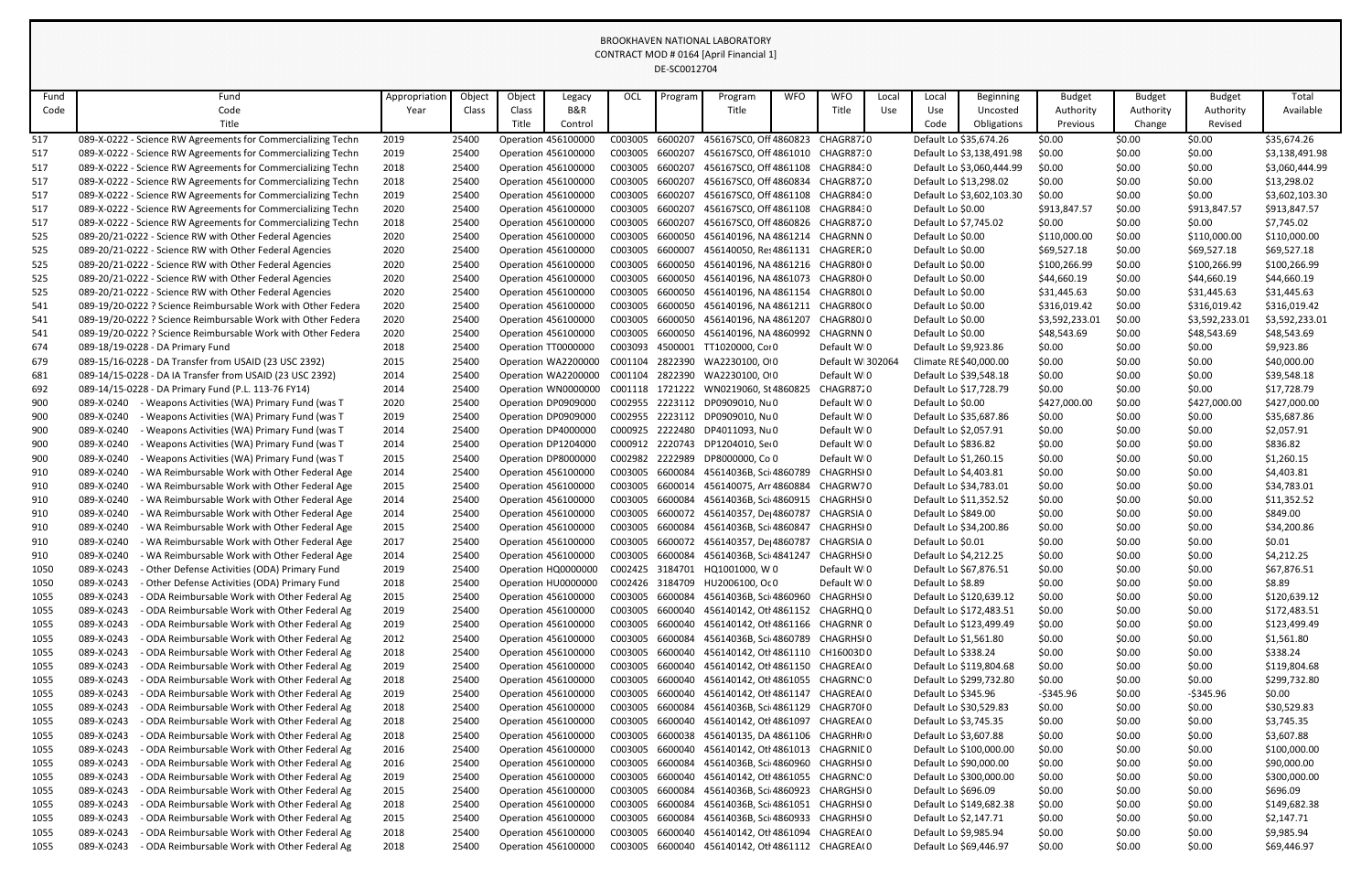| Fund |            | Fund                                                         | Appropriation | Object | Object                     | Legacy                     | OCL             | Program | Program                                  | <b>WFO</b> | <b>WFO</b>  | Local | Local                 | Beginning                 | <b>Budget</b>  | <b>Budget</b>  | <b>Budget</b>  | Total          |
|------|------------|--------------------------------------------------------------|---------------|--------|----------------------------|----------------------------|-----------------|---------|------------------------------------------|------------|-------------|-------|-----------------------|---------------------------|----------------|----------------|----------------|----------------|
| Code |            | Code                                                         | Year          | Class  | Class                      | B&R                        |                 |         | Title                                    |            | Title       | Use   | Use                   | Uncosted                  | Authority      | Authority      | Authority      | Available      |
|      |            | Title                                                        |               |        | Title                      | Control                    |                 |         |                                          |            |             |       | Code                  | Obligations               | Previous       | Change         | Revised        |                |
| 1055 | 089-X-0243 | ODA Reimbursable Work with Other Federal Ag                  | 2016          | 25400  | <b>Operation 456100000</b> |                            | C003005         | 6600084 | 45614036B, Sci 4860994                   |            | CHAGRHSI 0  |       | Default Lo \$2,561.17 |                           | $-52,561.17$   | \$0.00         | $-52,561.17$   | \$0.00         |
| 1055 | 089-X-0243 | - ODA Reimbursable Work with Other Federal Ag                | 2019          | 25400  | <b>Operation 456100000</b> |                            | C003005         | 6600084 | 45614036B, Sci 4861140 CHAGR70F0         |            |             |       |                       | Default Lo \$95,699.66    | \$0.00         | \$0.00         | \$0.00         | \$95,699.66    |
| 1055 | 089-X-0243 | - ODA Reimbursable Work with Other Federal Ag                | 2017          | 25400  | Operation 456100000        |                            | C003005         | 6600084 | 45614036B, Sci 4861049 CHAGRHSI0         |            |             |       | Default Lo \$1,108.00 |                           | \$0.00         | \$0.00         | \$0.00         | \$1,108.00     |
| 1055 | 089-X-0243 | ODA Reimbursable Work with Other Federal Ag                  | 2019          | 25400  | Operation 456100000        |                            | C003005         | 6600084 | 45614036B, Sci 4861172 CHAGRHSI0         |            |             |       | Default Lo \$5,654.21 |                           | \$0.00         | \$0.00         | \$0.00         | \$5,654.21     |
| 1055 | 089-X-0243 | - ODA Reimbursable Work with Other Federal Ag                | 2018          | 25400  | Operation 456100000        |                            | C003005         | 6600109 | 456140063, Air 4861078 CHAGRF4F0         |            |             |       | Default Lo \$332.65   |                           | \$0.00         | \$0.00         | \$0.00         | \$332.65       |
| 1055 | 089-X-0243 | - ODA Reimbursable Work with Other Federal Ag                | 2016          | 25400  | <b>Operation 456100000</b> |                            | C003005         | 6600084 | 45614036B, Sci 4860997 CHAGRHSI0         |            |             |       |                       | Default Lo \$17,697.10    | \$0.00         | \$0.00         | \$0.00         | \$17,697.10    |
| 1055 | 089-X-0243 | - ODA Reimbursable Work with Other Federal Ag                | 2016          | 25400  | Operation 456100000        |                            | C003005         | 6600084 | 45614036B, Sci 4861008 CHAGRHSI0         |            |             |       |                       | Default Lo \$25,000.00    | \$0.00         | \$0.00         | \$0.00         | \$25,000.00    |
| 1055 | 089-X-0243 | - ODA Reimbursable Work with Other Federal Ag                | 2016          | 25400  |                            | <b>Operation 456100000</b> | C003005         | 6600033 | 456140124, DN 4861006 CHAGR1000          |            |             |       | Default Lo \$2,259.69 |                           | \$0.00         | \$0.00         | \$0.00         | \$2,259.69     |
| 1055 | 089-X-0243 | ODA Reimbursable Work with Other Federal Ag                  | 2018          | 25400  | Operation 456100000        |                            | C003005         | 6600040 | 456140142, Otl 4861083 CHAGREA(0         |            |             |       |                       | Default Lo \$22,941.95    | \$0.00         | \$0.00         | \$0.00         | \$22,941.95    |
| 1055 | 089-X-0243 | - ODA Reimbursable Work with Other Federal Ag                | 2019          | 25400  | Operation 456100000        |                            | C003005         | 6600084 | 45614036B, Sci 4861129 CHAGR70F0         |            |             |       |                       | Default Lo \$112,112.00   | \$0.00         | \$0.00         | \$0.00         | \$112,112.00   |
| 1055 | 089-X-0243 | - ODA Reimbursable Work with Other Federal Ag                | 2019          | 25400  | <b>Operation 456100000</b> |                            | C003005         | 6600040 | 456140142, Otl 4861155 CHAGREA(0         |            |             |       |                       | Default Lo \$127,323.50   | \$0.00         | \$0.00         | \$0.00         | \$127,323.50   |
| 1055 | 089-X-0243 | - ODA Reimbursable Work with Other Federal Ag                | 2017          | 25400  | Operation 456100000        |                            | C003005         | 6600084 | 45614036B, Sci 4861048 CHAGRHSI0         |            |             |       | Default Lo \$6,585.86 |                           | \$0.00         | \$0.00         | \$0.00         | \$6,585.86     |
| 1055 | 089-X-0243 | - ODA Reimbursable Work with Other Federal Ag                | 2019          | 25400  | Operation 456100000        |                            | C003005         | 6600040 | 456140142, Otl 4861149 CHAGREA(0         |            |             |       |                       | Default Lo \$119,234.20   | \$0.00         | \$0.00         | \$0.00         | \$119,234.20   |
| 1055 | 089-X-0243 | - ODA Reimbursable Work with Other Federal Ag                | 2017          | 25400  | Operation 456100000        |                            | C003005         | 6600084 | 45614036B, Sci 4861005 CHAGRHSI0         |            |             |       |                       | Default Lo \$1,122,345.17 | \$0.00         | \$0.00         | \$0.00         | \$1,122,345.17 |
| 1055 | 089-X-0243 | - ODA Reimbursable Work with Other Federal Ag                | 2018          | 25400  | <b>Operation 456100000</b> |                            | C003005         | 6600040 | 456140142, Otl 4861085 CHAGRNR 0         |            |             |       | Default Lo \$996.57   |                           | \$0.00         | \$0.00         | \$0.00         | \$996.57       |
| 1055 | 089-X-0243 | - ODA Reimbursable Work with Other Federal Ag                | 2018          | 25400  | Operation 456100000        |                            | C003005         | 6600040 | 456140142, Otl 4861117 CHAGRNRIO         |            |             |       |                       | Default Lo \$125,511.81   | \$0.00         | \$0.00         | \$0.00         | \$125,511.81   |
| 1055 | 089-X-0243 | - ODA Reimbursable Work with Other Federal Ag                | 2020          | 25400  |                            | <b>Operation 456100000</b> | C003005         | 6600084 | 45614036B, Sci 3015399 CRAGR70F0         |            |             |       | Default Lo \$0.00     |                           | \$30,000.00    | \$0.00         | \$30,000.00    | \$30,000.00    |
| 1055 | 089-X-0243 | - ODA Reimbursable Work with Other Federal Ag                | 2019          | 25400  | Operation 456100000        |                            | C003005         | 6600038 | 456140135, DA 4861137 CHAGRHRIO          |            |             |       |                       | Default Lo \$56,714.69    | \$0.00         | \$0.00         | \$0.00         | \$56,714.69    |
| 1055 | 089-X-0243 | - ODA Reimbursable Work with Other Federal Ag                | 2018          | 25400  | Operation 456100000        |                            | C003005         | 6600040 | 456140142, Otl 4861095 CHAGREA(0         |            |             |       | Default Lo \$261.12   |                           | \$0.00         | \$0.00         | \$0.00         | \$261.12       |
| 1055 | 089-X-0243 | - ODA Reimbursable Work with Other Federal Ag                | 2019          | 25400  | Operation 456100000        |                            | C003005         | 6600084 | 45614036B, Sci 4861143 CHAGR70F0         |            |             |       |                       | Default Lo \$106,799.55   | \$0.00         | \$0.00         | \$0.00         | \$106,799.55   |
| 1055 | 089-X-0243 | - ODA Reimbursable Work with Other Federal Ag                | 2018          | 25400  | <b>Operation 456100000</b> |                            | C003005         | 6600040 | 456140142, Otl 4861113 CHAGREA(0         |            |             |       | Default Lo \$3,776.95 |                           | \$0.00         | \$0.00         | \$0.00         | \$3,776.95     |
| 1055 | 089-X-0243 | - ODA Reimbursable Work with Other Federal Ag                | 2018          | 25400  | Operation 456100000        |                            | C003005         | 6600040 | 456140142, Otl 4861082 CHAGREA(0         |            |             |       | Default Lo \$403.92   |                           | $-5403.92$     | \$0.00         | $-5403.92$     | \$0.00         |
| 1055 | 089-X-0243 | - ODA Reimbursable Work with Other Federal Ag                | 2018          | 25400  |                            | <b>Operation 456100000</b> | C003005         | 6600084 | 45614036B, Sci 4861024                   |            | CHAGRHSI 0  |       | Default Lo \$3,598.73 |                           | \$0.00         | \$0.00         | \$0.00         | \$3,598.73     |
| 1055 | 089-X-0243 | - ODA Reimbursable Work with Other Federal Ag                | 2019          | 25400  | Operation 456100000        |                            | C003005         | 6600040 | 456140142, Otl 4861148 CHAGREA(0         |            |             |       |                       | Default Lo \$98,179.86    | \$0.00         | \$0.00         | \$0.00         | \$98,179.86    |
| 1055 | 089-X-0243 | - ODA Reimbursable Work with Other Federal Ag                | 2019          | 25400  | <b>Operation 456100000</b> |                            | C003005         | 6600040 | 456140142, Otl 4861171 CHAGREA(0         |            |             |       |                       | Default Lo \$174,182.91   | \$0.00         | \$0.00         | \$0.00         | \$174,182.91   |
| 1055 | 089-X-0243 | - ODA Reimbursable Work with Other Federal Ag                | 2018          | 25400  | Operation 456100000        |                            | C003005         | 6600084 | 45614036B, Sci 4861124                   |            | CHAGR70F0   |       |                       | Default Lo \$15,635.71    | \$0.00         | \$0.00         | \$0.00         | \$15,635.71    |
| 1055 | 089-X-0243 | - ODA Reimbursable Work with Other Federal Ag                | 2016          | 25400  |                            | <b>Operation 456100000</b> | C003005         |         | 6600084 45614036B, Sci 4842534 CHAGRHSI0 |            |             |       |                       | Default Lo \$21,555.93    | \$0.00         | \$0.00         | \$0.00         | \$21,555.93    |
| 1060 | 089-X-0243 | ODA Specialized Security Activities Non-Pro                  | 2019          | 25400  |                            | Operation GD6000000        | C002970         | 3203762 | GD6020200, Se 0                          |            | Default WI0 |       |                       | Default Lo \$31,594.63    | \$0.00         | \$0.00         | \$0.00         | \$31,594.63    |
| 1060 | 089-X-0243 | ODA Specialized Security Activities Non-Pro                  | 2018          | 25400  |                            | Operation GD6000000        |                 |         | C002970 3203764 GD6020400, CI 0          |            | Default WI0 |       |                       | Default Lo \$44,205.46    | \$0.00         | \$0.00         | \$0.00         | \$44,205.46    |
| 1060 | 089-X-0243 | - ODA Specialized Security Activities Non-Pro                | 2020          | 25400  |                            | Operation GD6000000        | C002970         | 3203763 | GD6020300, In 0                          |            | Default WI0 |       | Default Lo \$0.00     |                           | \$1,581,240.00 | \$1,672,060.00 | \$3,253,300.00 | \$3,253,300.00 |
| 1060 | 089-X-0243 | - ODA Specialized Security Activities Non-Pro                | 2018          | 25400  |                            | Operation GD6000000        | C002970 3203780 |         | GD6050200, Te 0                          |            | Default WI0 |       | Default Lo \$147.49   |                           | \$0.00         | \$0.00         | \$0.00         | \$147.49       |
| 1060 | 089-X-0243 | ODA Specialized Security Activities Non-Pro                  | 2020          | 25400  |                            | Operation GD6000000        | C002970 3203764 |         | GD6020400, CI 0                          |            | Default WI0 |       | Default Lo \$0.00     |                           | \$5,000.00     | \$15,000.00    | \$20,000.00    | \$20,000.00    |
| 1060 | 089-X-0243 | - ODA Specialized Security Activities Non-Pro                | 2019          | 25400  |                            | Operation GD6000000        | C002970         | 3203769 | GD6020900, Of 0                          |            | Default WI0 |       |                       | Default Lo \$159,749.68   | \$0.00         | \$0.00         | \$0.00         | \$159,749.68   |
| 1060 | 089-X-0243 | - ODA Specialized Security Activities Non-Pro                | 2020          | 25400  |                            | Operation GD6000000        | C002970 3203761 |         | GD6020100, An 0                          |            | Default WI0 |       | Default Lo \$0.00     |                           | \$407,230.00   | \$383,270.00   | \$790,500.00   | \$790,500.00   |
| 1060 | 089-X-0243 | - ODA Specialized Security Activities Non-Pro                | 2019          | 25400  |                            | Operation GD6000000        | C002970         | 3203763 | GD6020300, Inv0                          |            | Default WI0 |       |                       | Default Lo \$506,503.22   | \$0.00         | \$0.00         | \$0.00         | \$506,503.22   |
| 1060 | 089-X-0243 | - ODA Specialized Security Activities Non-Pro                | 2017          | 25400  |                            | Operation GD6000000        | C002970         |         | 3203779 GD6050100, CY 0                  |            | Default WI0 |       | Default Lo \$864.41   |                           | $-$ \$864.41   | \$0.00         | $-$ \$864.41   | \$0.00         |
| 1060 | 089-X-0243 | - ODA Specialized Security Activities Non-Pro                | 2019          | 25400  |                            | Operation GD6000000        | C002970 3203761 |         | GD6020100, An 0                          |            | Default WI0 |       |                       | Default Lo \$178,271.45   | \$0.00         | \$0.00         | \$0.00         | \$178,271.45   |
| 1071 |            | 089-19/20-0243 - ODA Reimbursable Work with Other Federal Ag | 2020          | 25400  |                            | <b>Operation 456100000</b> | C003005         | 6600109 | 456140063, Air 4861188                   |            | CHAGRF4F0   |       | Default Lo \$0.00     |                           | \$14,563.11    | \$0.00         | \$14,563.11    | \$14,563.11    |
| 1071 |            | 089-19/20-0243 - ODA Reimbursable Work with Other Federal Ag | 2020          | 25400  |                            | <b>Operation 456100000</b> | C003005         | 6600040 | 456140142, Otl 4861194                   |            | CHAGRHQ 0   |       | Default Lo \$0.00     |                           | \$250,000.00   | \$0.00         | \$250,000.00   | \$250,000.00   |
| 1551 | 089-X-0309 | - Defense Nuclear Nonproliferation (DNN) Prim                | 2020          | 25400  |                            | Operation CT8000000        | C003284         |         | 2223218 CT8406030, Col0                  |            | Default WI0 |       | Default Lo \$0.00     |                           | \$40,000.00    | \$0.00         | \$40,000.00    | \$40,000.00    |
| 1551 | 089-X-0309 | - Defense Nuclear Nonproliferation (DNN) Prim                | 2019          | 25400  |                            | Operation DN2010000        | C003118         | 2223180 | DN2010000, Pr 0                          |            | Default WI0 |       |                       | Default Lo \$326,796.72   | \$0.00         | \$0.00         | \$0.00         | \$326,796.72   |
| 1551 | 089-X-0309 | Defense Nuclear Nonproliferation (DNN) Prim                  | 2019          | 25400  |                            | Operation DN4000000        | C003042         |         | 2223102 DN4003020, NLO                   |            | Default WI0 |       |                       | Default Lo \$140,079.81   | \$0.00         | \$0.00         | \$0.00         | \$140,079.81   |
| 1551 | 089-X-0309 | - Defense Nuclear Nonproliferation (DNN) Prim                | 2015          | 25400  |                            | Operation NN2000000        | C001052         |         | 2221132 NN2001000, Nc 0                  |            | Default WI0 |       | Default Lo \$1.79     |                           | \$0.00         | \$0.00         | \$0.00         | \$1.79         |
| 1551 | 089-X-0309 | Defense Nuclear Nonproliferation (DNN) Prim                  | 2015          | 25400  |                            | Operation NN4000000        |                 |         | C001056 2222717 NN4009010, Sa 0          |            | Default WI0 |       | Default Lo \$0.89     |                           | -\$0.89        | \$0.00         | $-50.89$       | \$0.00         |
| 1551 | 089-X-0309 | - Defense Nuclear Nonproliferation (DNN) Prim                | 2015          | 25400  |                            | Operation NN5000000        | C001058         |         | 2221240 NN5004010, U.O                   |            | Default WI0 |       | Default Lo \$2,916.33 |                           | \$0.00         | \$0.00         | \$0.00         | \$2,916.33     |
| 1551 | 089-X-0309 | Defense Nuclear Nonproliferation (DNN) Prim                  | 2019          | 25400  |                            | Operation DN2012000        | C003120         |         | 2223182 DN2012010, U. 0                  |            | Default WI0 |       |                       | Default Lo \$10,019.78    | \$0.00         | \$0.00         | \$0.00         | \$10,019.78    |
| 1551 | 089-X-0309 | Defense Nuclear Nonproliferation (DNN) Prim                  | 2019          | 25400  |                            | Operation DN1006000        | C003089         |         | 2223153 DN1006010, Int0                  |            | Default WI0 |       |                       | Default Lo \$24,365.89    | \$0.00         | \$0.00         | \$0.00         | \$24,365.89    |
| 1551 | 089-X-0309 | - Defense Nuclear Nonproliferation (DNN) Prim                | 2020          | 25400  |                            | Operation DN2010000        | C003118         |         | 2223180 DN2010000, Pr 0                  |            | Default WI0 |       | Default Lo \$0.00     |                           | \$3,880,000.00 | \$0.00         | \$3,880,000.00 | \$3,880,000.00 |
| 1551 | 089-X-0309 | Defense Nuclear Nonproliferation (DNN) Prim                  | 2020          | 25400  |                            | Operation DN4000000        | C003042         |         | 2223105 DN4004030, MI0                   |            | Default WI0 |       | Default Lo \$0.00     |                           | \$40,000.00    | \$0.00         | \$40,000.00    | \$40,000.00    |
| 1551 | 089-X-0309 | - Defense Nuclear Nonproliferation (DNN) Prim                | 2018          | 25400  |                            | Operation DN4000000        | C003042         |         | 2223103 DN4004010, Civ0                  |            | Default WI0 |       | Default Lo \$752.78   |                           | \$0.00         | \$0.00         | \$0.00         | \$752.78       |
| 1551 | 089-X-0309 | Defense Nuclear Nonproliferation (DNN) Prim                  | 2019          | 25400  |                            | Operation CT8000000        | C003284         |         | 2223020 CT8401000, Ra(0                  |            | Default WI0 |       |                       | Default Lo \$415,188.51   | \$0.00         | \$0.00         | \$0.00         | \$415,188.51   |
| 1551 | 089-X-0309 | Defense Nuclear Nonproliferation (DNN) Prim                  | 2020          | 25400  |                            | Operation DN4000000        | C003042         |         | 2223096 DN4001030, Sa 0                  |            | Default WI0 |       | Default Lo \$0.00     |                           | \$428,000.00   | \$0.00         | \$428,000.00   | \$428,000.00   |
|      |            |                                                              |               |        |                            |                            |                 |         |                                          |            |             |       |                       |                           |                |                |                |                |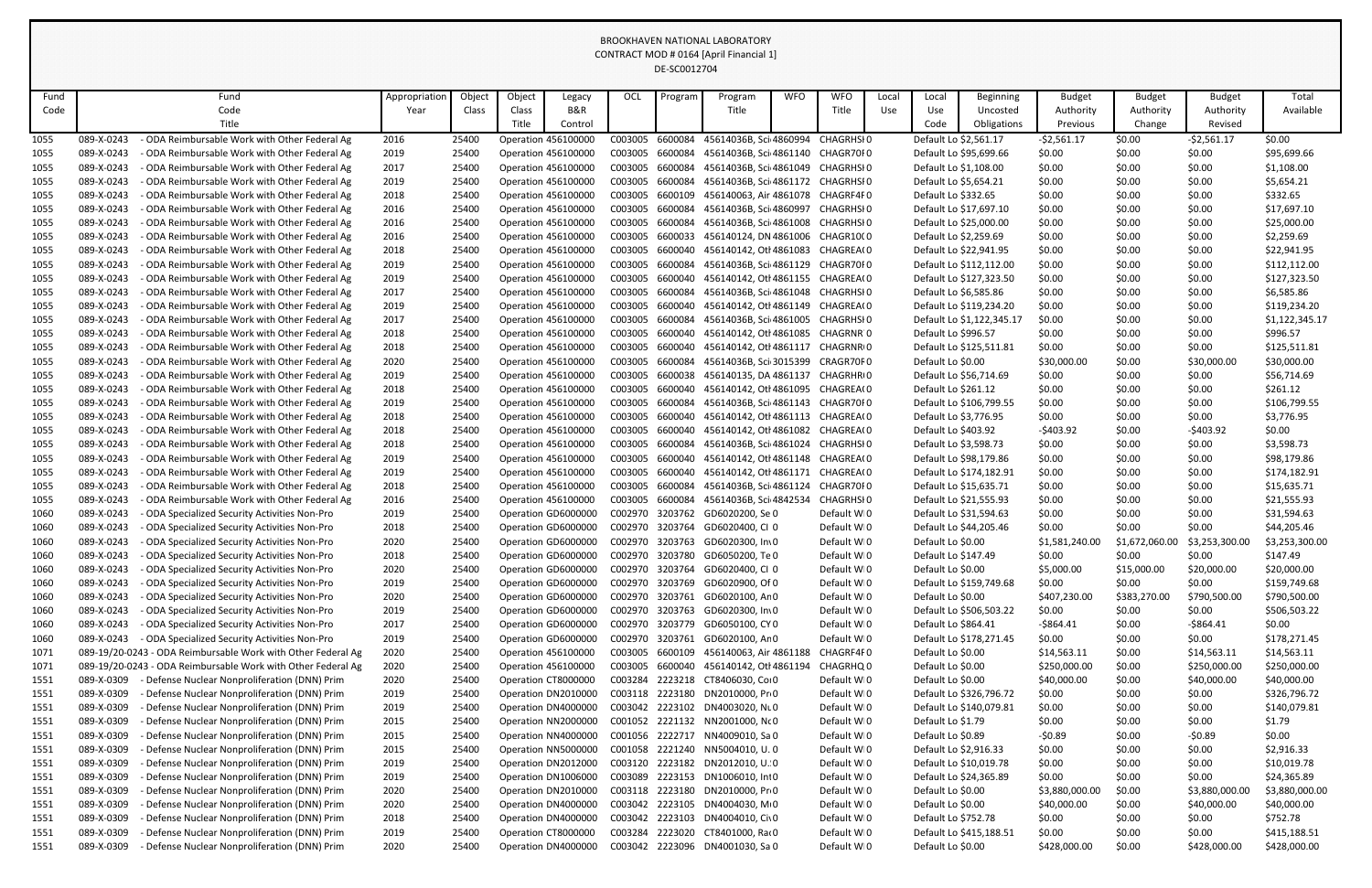| Fund |            | Fund                                                        | Appropriation | Object | Object | Legacy              | OCL             | Progran | Program                         | <b>WFO</b> | <b>WFO</b>  | Local | Local              | Beginning               | <b>Budget</b>  | <b>Budget</b>  | <b>Budget</b>  | Total          |
|------|------------|-------------------------------------------------------------|---------------|--------|--------|---------------------|-----------------|---------|---------------------------------|------------|-------------|-------|--------------------|-------------------------|----------------|----------------|----------------|----------------|
| Code |            | Code                                                        | Year          | Class  | Class  | B&R                 |                 |         | Title                           |            | Title       | Use   | Use                | Uncosted                | Authority      | Authority      | Authority      | Available      |
|      |            | Title                                                       |               |        | Title  | Control             |                 |         |                                 |            |             |       | Code               | Obligations             | Previous       | Change         | Revised        |                |
| 1551 | 089-X-0309 | Defense Nuclear Nonproliferation (DNN) Prim                 | 2020          | 25400  |        | Operation CT8000000 | C003284         | 2223023 | CT8404010, Eva0                 |            | Default WI0 |       | Default Lo \$0.00  |                         | \$79,000.00    | \$0.00         | \$79,000.00    | \$79,000.00    |
| 1551 | 089-X-0309 | Defense Nuclear Nonproliferation (DNN) Prim                 | 2017          | 25400  |        | Operation DN2001000 | C003038         | 2223154 | DN2001030, USO                  |            | Default WI0 |       | Default Lo \$2.37  |                         | \$0.00         | \$0.00         | \$0.00         | \$2.37         |
| 1551 | 089-X-0309 | Defense Nuclear Nonproliferation (DNN) Prim                 | 2020          | 25400  |        | Operation DN1006000 | C003089         | 2223153 | DN1006010, Int0                 |            | Default WI0 |       | Default Lo \$0.00  |                         | \$150,000.00   | \$0.00         | \$150,000.00   | \$150,000.00   |
| 1551 | 089-X-0309 | Defense Nuclear Nonproliferation (DNN) Prim                 | 2020          | 25400  |        | Operation DN4000000 | C003042         | 2223210 | DN4001050, Sa 0                 |            | Default WI0 |       | Default Lo \$0.00  |                         | \$230,000.00   | \$0.00         | \$230,000.00   | \$230,000.00   |
| 1551 | 089-X-0309 | - Defense Nuclear Nonproliferation (DNN) Prim               | 2020          | 25400  |        | Operation DN4000000 | C003042         | 2223102 | DN4003020, NLO                  |            | Default WI0 |       | Default Lo \$0.00  |                         | \$468,828.00   | \$0.00         | \$468,828.00   | \$468,828.00   |
| 1551 | 089-X-0309 | Defense Nuclear Nonproliferation (DNN) Prim                 | 2015          | 25400  |        | Operation NN5000000 | C001058         | 2221235 | NN5002020, In 0                 |            | Default WI0 |       |                    | Default Lo \$728,917.12 | $-59,475.00$   | \$0.00         | $-59,475.00$   | \$719,442.12   |
| 1551 | 089-X-0309 | Defense Nuclear Nonproliferation (DNN) Prim                 | 2019          | 25400  |        | Operation CT8000000 | C003284         | 2223023 | CT8404010, Eva0                 |            | Default WI0 |       |                    | Default Lo \$2,159.62   | \$0.00         | \$0.00         | \$0.00         | \$2,159.62     |
| 1551 | 089-X-0309 | Defense Nuclear Nonproliferation (DNN) Prim                 | 2019          | 25400  |        | Operation DN1005000 | C003088         | 2223152 | DN1005010, Dc 0                 |            | Default WI0 |       |                    | Default Lo \$185,729.08 | \$0.00         | \$0.00         | \$0.00         | \$185,729.08   |
| 1551 | 089-X-0309 | - Defense Nuclear Nonproliferation (DNN) Prim               | 2018          | 25400  |        | Operation CT8000000 | C003284         | 2223014 | CT8101000, Nu 0                 |            | Default WI0 |       |                    | Default Lo \$41,561.96  | \$0.00         | \$0.00         | \$0.00         | \$41,561.96    |
| 1551 | 089-X-0309 | Defense Nuclear Nonproliferation (DNN) Prim                 | 2020          | 25400  |        | Operation CT8000000 | C003284         | 2223020 | CT8401000, Ra(0                 |            | Default WI0 |       | Default Lo \$0.00  |                         | \$2,437,570.00 | \$0.00         | \$2,437,570.00 | \$2,437,570.00 |
| 1551 | 089-X-0309 | Defense Nuclear Nonproliferation (DNN) Prim                 | 2020          | 25400  |        | Operation DN4000000 | C003042         | 2223106 | DN4004040, Po 0                 |            | Default WI0 |       | Default Lo \$0.00  |                         | \$150,000.00   | \$0.00         | \$150,000.00   | \$150,000.00   |
| 1551 | 089-X-0309 | Defense Nuclear Nonproliferation (DNN) Prim                 | 2019          | 25400  |        | Operation DN4000000 | C003042         | 2223094 | DN4001010, Sa 0                 |            | Default WI0 |       |                    | Default Lo \$300,960.59 | \$0.00         | \$0.00         | \$0.00         | \$300,960.59   |
| 1551 | 089-X-0309 | Defense Nuclear Nonproliferation (DNN) Prim                 | 2015          | 25400  |        | Operation NN400000  | C001056         | 2222733 | NN4012040, Po 0                 |            | Default WI0 |       | Default Lo \$1.95  |                         | $-51.95$       | \$0.00         | $-51.95$       | \$0.00         |
| 1551 | 089-X-0309 | Defense Nuclear Nonproliferation (DNN) Prim                 | 2020          | 25400  |        | Operation CT8000000 | C003284         | 2223144 | CT8001000, NA 0                 |            | Default WI0 |       | Default Lo \$0.00  |                         | \$60,000.00    | \$0.00         | \$60,000.00    | \$60,000.00    |
| 1551 | 089-X-0309 | Defense Nuclear Nonproliferation (DNN) Prim                 | 2020          | 25400  |        | Operation DN1003000 | C003036         | 2223063 | DN1003011, U. 0                 |            | Default WI0 |       | Default Lo \$0.00  |                         | \$1,190,742.28 | \$0.00         | \$1,190,742.28 | \$1,190,742.28 |
| 1551 | 089-X-0309 | Defense Nuclear Nonproliferation (DNN) Prim                 | 2020          | 25400  |        | Operation DN4000000 | C003042         | 2223095 | DN4001020, Sa 0                 |            | Default WI0 |       | Default Lo \$0.00  |                         | \$688,000.00   | \$0.00         | \$688,000.00   | \$688,000.00   |
| 1551 | 089-X-0309 | Defense Nuclear Nonproliferation (DNN) Prim                 | 2020          | 25400  |        | Operation DN4000000 | C003042         | 2223094 | DN4001010, Sa 0                 |            | Default WI0 |       | Default Lo \$0.00  |                         | \$625,000.00   | \$0.00         | \$625,000.00   | \$625,000.00   |
| 1551 | 089-X-0309 | Defense Nuclear Nonproliferation (DNN) Prim                 | 2019          | 25400  |        | Operation DN400000C | C003042         | 2223101 | DN4003010, W 0                  |            | Default WI0 |       |                    | Default Lo \$9,981.33   | \$0.00         | \$0.00         | \$0.00         | \$9,981.33     |
| 1551 | 089-X-0309 | Defense Nuclear Nonproliferation (DNN) Prim                 | 2019          | 25400  |        | Operation DN4000000 | C003042         | 2223096 | DN4001030, Sa 0                 |            | Default WI0 |       |                    | Default Lo \$540,094.18 | \$0.00         | \$0.00         | \$0.00         | \$540,094.18   |
| 1551 | 089-X-0309 | Defense Nuclear Nonproliferation (DNN) Prim                 | 2016          | 25400  |        | Operation DN4000000 | C003042         | 2223105 | DN4004030, M+0                  |            | Default WI0 |       |                    | Default Lo \$68,067.39  | \$0.00         | \$0.00         | \$0.00         | \$68,067.39    |
| 1551 | 089-X-0309 | - Defense Nuclear Nonproliferation (DNN) Prim               | 2020          | 25400  |        | Operation DN1001000 | C003034         | 2223053 | DN1001021, U. 0                 |            | Default WI0 |       | Default Lo \$0.00  |                         | \$170,000.00   | -\$134,307.41  | \$35,692.59    | \$35,692.59    |
| 1551 | 089-X-0309 | Defense Nuclear Nonproliferation (DNN) Prim                 | 2015          | 25400  |        | Operation NN5000000 | C001058         | 2221234 | NN5002010, U.O                  |            | Default WI0 |       |                    | Default Lo \$18,170.30  | \$9,475.00     | \$0.00         | \$9,475.00     | \$27,645.30    |
| 1551 | 089-X-0309 | Defense Nuclear Nonproliferation (DNN) Prim                 | 2020          | 25400  |        | Operation DN3001000 | C003039         | 2223079 | DN3001010, Hi <sub>1</sub> 0    |            | Default WI0 |       | Default Lo \$0.00  |                         | \$253,517.00   | \$0.00         | \$253,517.00   | \$253,517.00   |
| 1551 | 089-X-0309 | Defense Nuclear Nonproliferation (DNN) Prim                 | 2017          | 25400  |        | Operation DN1001000 | C003034         | 2223049 | DN1001011, U.O                  |            | Default WI0 |       |                    | Default Lo \$139,186.91 | \$0.00         | \$0.00         | \$0.00         | \$139,186.91   |
| 1551 | 089-X-0309 | Defense Nuclear Nonproliferation (DNN) Prim                 | 2019          | 25400  |        | Operation DN4000000 | C003042         | 2223095 | DN4001020, Sa 0                 |            | Default WI0 |       |                    | Default Lo \$264,643.88 | \$0.00         | \$0.00         | \$0.00         | \$264,643.88   |
| 1551 | 089-X-0309 | Defense Nuclear Nonproliferation (DNN) Prim                 | 2018          | 25400  |        | Operation DN1003000 | C003036         | 2223063 | DN1003011, U. 0                 |            | Default WI0 |       |                    | Default Lo \$77,831.19  | \$0.00         | \$0.00         | \$0.00         | \$77,831.19    |
| 1551 | 089-X-0309 | Defense Nuclear Nonproliferation (DNN) Prim                 | 2017          | 25400  |        | Operation DN2001000 | C003038         |         | 2223076 DN2001010, Pri0         |            | Default WI0 |       |                    | Default Lo \$2,727.18   | \$0.00         | \$0.00         | \$0.00         | \$2,727.18     |
| 1551 | 089-X-0309 | Defense Nuclear Nonproliferation (DNN) Prim                 | 2019          | 25400  |        | Operation CT8000000 | C003284         |         | 2223014 CT8101000, Nu 0         |            | Default WI0 |       |                    | Default Lo \$15,000.00  | \$0.00         | \$0.00         | \$0.00         | \$15,000.00    |
| 1551 | 089-X-0309 | - Defense Nuclear Nonproliferation (DNN) Prim               | 2019          | 25400  |        | Operation DN4000000 | C003042         |         | 2223106 DN4004040, Po0          |            | Default WI0 |       |                    | Default Lo \$56,502.85  | \$0.00         | \$0.00         | \$0.00         | \$56,502.85    |
| 1551 | 089-X-0309 | Defense Nuclear Nonproliferation (DNN) Prim                 | 2016          | 25400  |        | Operation DN1001000 | C003034         |         | 2223053 DN1001021, U. 0         |            | Default WI0 |       |                    | Default Lo \$288,345.44 | \$0.00         | \$0.00         | \$0.00         | \$288,345.44   |
| 1551 | 089-X-0309 | - Defense Nuclear Nonproliferation (DNN) Prim               | 2020          | 25400  |        | Operation CT8000000 | C003284         | 2223022 | CT8403000, Coi 0                |            | Default WI0 |       | Default Lo \$0.00  |                         | \$0.00         | \$100,000.00   | \$100,000.00   | \$100,000.00   |
| 1551 | 089-X-0309 | Defense Nuclear Nonproliferation (DNN) Prim                 | 2019          | 25400  |        | Operation DN1003000 | C003036         | 2223063 | DN1003011, U.O                  |            | Default WI0 |       |                    | Default Lo \$300,411.24 | \$0.00         | \$0.00         | \$0.00         | \$300,411.24   |
| 1551 | 089-X-0309 | - Defense Nuclear Nonproliferation (DNN) Prim               | 2019          | 25400  |        | Operation CT8000000 | C003284         | 2223144 | CT8001000, NA 0                 |            | Default WI0 |       |                    | Default Lo \$56,005.95  | \$0.00         | \$0.00         | \$0.00         | \$56,005.95    |
| 1551 | 089-X-0309 | - Defense Nuclear Nonproliferation (DNN) Prim               | 2019          | 25400  |        | Operation DN4000000 | C003042         |         | 2223103 DN4004010, Civ0         |            | Default WI0 |       |                    | Default Lo \$179,045.00 | \$0.00         | \$0.00         | \$0.00         | \$179,045.00   |
| 1551 | 089-X-0309 | - Defense Nuclear Nonproliferation (DNN) Prim               | 2020          | 25400  |        | Operation DN2011000 | C003119         |         | 2223181 DN2011000, NLO          |            | Default WI0 |       | Default Lo \$0.00  |                         | \$250,000.00   | \$0.00         | \$250,000.00   | \$250,000.00   |
| 1557 | 089-X-0309 | - DNN Second Line of Defense International Co               | 2012          | 25400  |        | Operation NN5000000 | C001058         | 2222290 | NN5010000, In10                 |            | Default WI0 |       |                    | Default Lo \$39,192.22  | \$0.00         | \$0.00         | \$0.00         | \$39,192.22    |
| 1650 |            | 089-X-0313 - Federal Salaries and Expenses (OA) (was AD)    | 2010          | 25400  |        | Operation PS0000000 | C001075         |         | 2221514 PS0202132, Ad 0         |            | Default WI0 |       |                    | Default Lo \$31,245.57  | \$0.00         | \$0.00         | \$0.00         | \$31,245.57    |
| 1689 |            | 089-14/15-0313 - Federal Salaries and Expenses (P.L. 113-76 | 2014          | 25400  |        | Operation PS000000C | C001075         |         | 2222565 PS0202200, A& 0         |            | Default WI0 |       |                    | Default Lo \$2,021.13   | \$0.00         | \$0.00         | \$0.00         | \$2,021.13     |
| 1751 | 089-X-0315 | - Non-Defense Environmental Cleanup (NDEC) Pr               | 2015          | 25400  |        | Operation EZ5000000 | C002226 1110981 |         | EZ5012300 - BRO                 |            | Default WI0 |       | Default Lo \$47.62 |                         | \$0.00         | \$0.00         | \$0.00         | \$47.62        |
| 1751 | 089-X-0315 | Non-Defense Environmental Cleanup (NDEC) Pr                 | 2019          | 25400  |        | Operation EZ5000000 |                 |         | C002226 1110983 EZ5012410 - BRO |            | Default WI0 |       | Default Lo \$0.00  |                         | \$1,564,800.00 | \$0.00         | \$1,564,800.00 | \$1,564,800.00 |
| 1751 | 089-X-0315 | - Non-Defense Environmental Cleanup (NDEC) Pr               | 2020          | 25400  |        | Operation EZ5000000 | C002226 1111727 |         | EZ5056410, CB(0                 |            | Default WI0 |       | Default Lo \$0.00  |                         | \$0.00         | \$4,500,000.00 | \$4,500,000.00 | \$4,500,000.00 |
| 1751 | 089-X-0315 | Non-Defense Environmental Cleanup (NDEC) Pr                 | 2018          | 25400  |        | Operation EZ5000000 | C002226 1110983 |         | EZ5012410 - BRO                 |            | Default WI0 |       |                    | Default Lo \$197,200.35 | \$0.00         | \$0.00         | \$0.00         | \$197,200.35   |
| 1751 | 089-X-0315 | Non-Defense Environmental Cleanup (NDEC) Pr                 | 2013          | 25400  |        | Operation EZ5000000 | C002226 1110981 |         | EZ5012300 - BRO                 |            | Default WI0 |       |                    | Default Lo \$108,184.59 | \$0.00         | \$0.00         | \$0.00         | \$108,184.59   |
| 2300 | 089-X-4180 | - Isotope Production and Distribution Fund (P               | 2020          | 25400  |        | Operation ST0000000 | C001087         |         | 2720716 ST5002000, Uni0         |            | Default WI0 |       | Default Lo \$0.00  |                         | \$30,000.00    | \$0.00         | \$30,000.00    | \$30,000.00    |
| 2300 | 089-X-4180 | Isotope Production and Distribution Fund (P                 | 2019          | 25400  |        | Operation ST0000000 | C001087         |         | 2720718 ST6001020, Brc 0        |            | Default WI0 |       |                    | Default Lo \$569,438.47 | \$458,000.00   | \$0.00         | \$458,000.00   | \$1,027,438.47 |
| 2300 | 089-X-4180 | Isotope Production and Distribution Fund (P                 | 2019          | 25400  |        | Operation ST0000000 | C001087         |         | 2924424 ST5001040, Act 0        |            | Default WI0 |       |                    | Default Lo \$323,000.00 | \$0.00         | \$0.00         | \$0.00         | \$323,000.00   |
| 2300 | 089-X-4180 | Isotope Production and Distribution Fund (P                 | 2016          | 25400  |        | Operation ST0000000 | C001087         |         | 2924282 ST6001036, Tec 0        |            | Default WI0 |       |                    | Default Lo \$18,396.78  | \$0.00         | \$0.00         | \$0.00         | \$18,396.78    |
| 2300 | 089-X-4180 | Isotope Production and Distribution Fund (P                 | 2020          | 25400  |        | Operation ST0000000 | C001087         | 2924280 | ST6001032, Hol0                 |            | Default WI0 |       | Default Lo \$0.00  |                         | \$1,604,000.00 | \$445,000.00   | \$2,049,000.00 | \$2,049,000.00 |
| 2300 | 089-X-4180 | - Isotope Production and Distribution Fund (P               | 2018          | 25400  |        | Operation ST0000000 | C001087         |         | 2720714 ST5001020, Brc 0        |            | Default WI0 |       |                    | Default Lo \$259,374.42 | \$0.00         | \$0.00         | \$0.00         | \$259,374.42   |
| 2300 | 089-X-4180 | Isotope Production and Distribution Fund (P                 | 2020          | 25400  |        | Operation ST0000000 | C001087         |         | 2720715 ST5001030, Otl 0        |            | Default WI0 |       | Default Lo \$0.00  |                         | \$640,000.00   | \$0.00         | \$640,000.00   | \$640,000.00   |
| 2300 | 089-X-4180 | - Isotope Production and Distribution Fund (P               | 2020          | 25400  |        | Operation ST0000000 | C001087         |         | 2924424 ST5001040, Act 0        |            | Default WI0 |       | Default Lo \$0.00  |                         | \$0.00         | \$365,000.00   | \$365,000.00   | \$365,000.00   |
| 2300 | 089-X-4180 | - Isotope Production and Distribution Fund (P               | 2019          | 25400  |        | Operation ST0000000 | C001087         |         | 2720714 ST5001020, Brc 0        |            | Default WI0 |       |                    | Default Lo \$350,000.00 | \$0.00         | \$0.00         | \$0.00         | \$350,000.00   |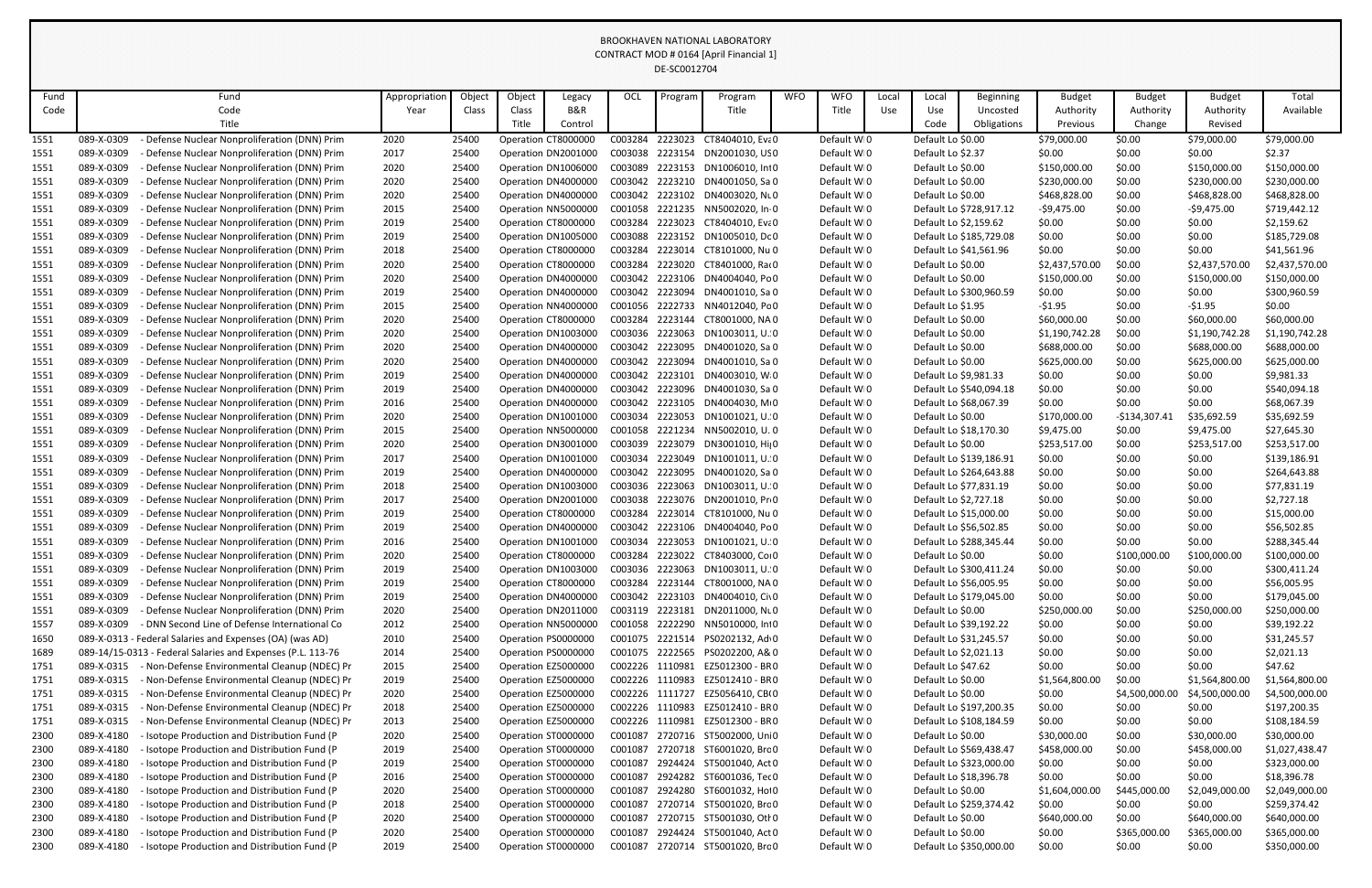| Fund | Fund                                                        | Appropriation | Object | Object               | Legacy              | OCL             | Program | Program                          | <b>WFO</b> | <b>WFO</b>       | Local | Local                      | <b>Beginning</b>          | <b>Budget</b>  | <b>Budget</b> | <b>Budget</b>  | Total          |
|------|-------------------------------------------------------------|---------------|--------|----------------------|---------------------|-----------------|---------|----------------------------------|------------|------------------|-------|----------------------------|---------------------------|----------------|---------------|----------------|----------------|
| Code | Code                                                        | Year          | Class  | Class                | B&R                 |                 |         | Title                            |            | Title            | Use   | Use                        | Uncosted                  | Authority      | Authority     | Authority      | Available      |
|      | Title                                                       |               |        | Title                | Control             |                 |         |                                  |            |                  |       | Code                       | Obligations               | Previous       | Change        | Revised        |                |
| 2300 | Isotope Production and Distribution Fund (P<br>089-X-4180   | 2018          | 25400  | Operation ST0000000  |                     | C001087         |         | 2924424 ST5001040, Act 0         |            | Default WI0      |       |                            | Default Lo \$795,949.65   | \$0.00         | \$0.00        | \$0.00         | \$795,949.65   |
| 2300 | 089-X-4180<br>- Isotope Production and Distribution Fund (P | 2018          | 25400  | Operation ST0000000  |                     | C001087         |         | 2924281 ST6001034, Fac 0         |            | Default WI0      |       |                            | Default Lo \$201,258.53   | \$0.00         | \$0.00        | \$0.00         | \$201,258.53   |
| 2300 | 089-X-4180<br>Isotope Production and Distribution Fund (P   | 2018          | 25400  | Operation ST0000000  |                     | C001087         |         | 2720716 ST5002000, Uni0          |            | Default WIO      |       |                            | Default Lo \$10,768.67    | \$0.00         | \$0.00        | \$0.00         | \$10,768.67    |
| 2300 | 089-X-4180<br>Isotope Production and Distribution Fund (P   | 2020          | 25400  | Operation ST0000000  |                     | C001087         |         | 2720718 ST6001020, Brc 0         |            | Default WIO      |       | Default Lo \$0.00          |                           | \$324,000.00   | \$0.00        | \$324,000.00   | \$324,000.00   |
| 2300 | 089-X-4180<br>Isotope Production and Distribution Fund (P   | 2019          | 25400  | Operation ST0000000  |                     | C001087         |         | 2924306 ST6001031, Prc 0         |            | Default WI0      |       |                            | Default Lo \$5,447,419.38 | \$0.00         | \$0.00        | \$0.00         | \$5,447,419.38 |
| 2300 | 089-X-4180<br>- Isotope Production and Distribution Fund (P | 2020          | 32003  | Accelerato ST0000000 |                     | C001087         |         | 2924281 ST6001034, Fac 0         |            | Default WI485395 |       | <b>CHAIP</b>               | \$0.00                    | \$0.00         | \$90,000.00   | \$90,000.00    | \$90,000.00    |
| 2300 | 089-X-4180<br>- Isotope Production and Distribution Fund (P | 2018          | 32003  | Accelerato ST0000000 |                     | C001087         |         | 2924281 ST6001034, Fac 0         |            | Default WI485395 |       | <b>CHAIP</b>               | \$1,466,518.90            | \$0.00         | \$0.00        | \$0.00         | \$1,466,518.90 |
| 2300 | 089-X-4180<br>- Isotope Production and Distribution Fund (P | 2019          | 25400  | Operation ST0000000  |                     | C001087         |         | 2924280 ST6001032, Hol0          |            | Default WI0      |       |                            | Default Lo \$1,104,187.68 | \$1,040,000.00 | \$0.00        | \$1,040,000.00 | \$2,144,187.68 |
| 2300 | 089-X-4180<br>- Isotope Production and Distribution Fund (P | 2019          | 25400  | Operation ST0000000  |                     | C001087         |         | 2720715 ST5001030, Otl 0         |            | Default WIO      |       |                            | Default Lo \$387,993.08   | \$400,000.00   | \$0.00        | \$400,000.00   | \$787,993.08   |
| 5300 | 089-X-0318 - Electricity Delivery                           | 2016          | 25400  | Operation TE110000C  |                     |                 |         | C002798 3123789 TE1101000, Tra0  |            | Default WI0      |       | Default Lo \$136.88        |                           | $-5136.88$     | \$0.00        | $-$136.88$     | \$0.00         |
| 5300 | 089-X-0318 - Electricity Delivery                           | 2018          | 25400  | Operation TE1100000  |                     |                 |         | C002798 3123785 TE1103000, Ad 0  |            | Default WIO      |       |                            | Default Lo \$264,522.58   | \$0.00         | \$0.00        | \$0.00         | \$264,522.58   |
| 5300 | 089-X-0318 - Electricity Delivery                           | 2018          | 25400  | Operation TE1200000  |                     | C002799         |         | 3123811 TE1205000, Res0          |            | Default WI0      |       |                            | Default Lo \$41,767.81    | \$0.00         | \$0.00        | \$0.00         | \$41,767.81    |
| 5300 | 089-X-0318 - Electricity Delivery                           | 2016          | 25400  | Operation TE1200000  |                     |                 |         | C002799 3123792 TE1201000, Sm 0  |            | Default WIO      |       |                            | Default Lo \$2,262.82     | $-52,262.82$   | \$0.00        | $-52,262.82$   | \$0.00         |
| 5300 | 089-X-0318 - Electricity Delivery                           | 2017          | 25400  | Operation TE1400000  |                     | C002801         |         | 3123795 TE1400000, Ent0          |            | Default WIO      |       | Default Lo \$260.97        |                           | $-5260.97$     | \$0.00        | $-5260.97$     | \$0.00         |
| 5300 | 089-X-0318 - Electricity Delivery                           | 2019          | 25400  | Operation TE1100000  |                     |                 |         | C002798 3123785 TE1103000, Ad 0  |            | Default WI0      |       |                            | Default Lo \$1,400,000.00 | \$0.00         | \$0.00        | \$0.00         | \$1,400,000.00 |
| 5300 | 089-X-0318 - Electricity Delivery                           | 2020          | 25400  | Operation TE1100000  |                     |                 |         | C002798 3123785 TE1103000, Ad 0  |            | Default WIO      |       | Default Lo \$0.00          |                           | \$0.00         | \$122,100.00  | \$122,100.00   | \$122,100.00   |
| 5300 | 089-X-0318 - Electricity Delivery                           | 2016          | 25400  | Operation TF0000000  |                     | C002802         |         | 3123796 TF0000000, Tra 0         |            | Default WIO      |       | Default Lo \$121.66        |                           | $-5121.66$     | \$0.00        | $-$121.66$     | \$0.00         |
| 5300 | 089-X-0318 - Electricity Delivery                           | 2016          | 25400  | Operation TE1200000  |                     |                 |         | C002799 3123810 TE1204000, Dyi0  |            | Default WIO      |       | Default Lo \$205.91        |                           | $-5205.91$     | \$0.00        | $-5205.91$     | \$0.00         |
| 5300 | 089-X-0318 - Electricity Delivery                           | 2017          | 25400  | Operation TE1100000  |                     | C002798         |         | 3123816 TE1104010, Mc0           |            | Default WIO      |       |                            | Default Lo \$12,301.98    | \$0.00         | \$0.00        | \$0.00         | \$12,301.98    |
| 5300 | 089-X-0318 - Electricity Delivery                           | 2017          | 25400  | Operation TE120000C  |                     | C002799         |         | 3123809 TE1203000, Ad 0          |            | Default WI0      |       | Default Lo \$621.94        |                           | $-5621.94$     | \$0.00        | $-5621.94$     | \$0.00         |
| 5300 | 089-X-0318 - Electricity Delivery                           | 2016          | 25400  | Operation TE130000C  |                     | C002800         |         | 3123815 TE1305000, Vir 0         |            | Default WI0      |       | Default Lo \$117.37        |                           | \$0.00         | \$0.00        | \$0.00         | \$117.37       |
| 5300 | 089-X-0318 - Electricity Delivery                           | 2016          | 25400  | Operation TE1300000  |                     | C002800         |         | 3123804 TE1302000, Cyl 0         |            | Default WI0      |       | Default Lo \$200.26        |                           | \$0.00         | \$0.00        | \$0.00         | \$200.26       |
| 5300 | 089-X-0318 - Electricity Delivery                           | 2017          | 25400  | Operation TE1300000  |                     | C002800         |         | 3123803 TE1301000, Cyl 0         |            | Default WIO      |       | Default Lo \$356.54        |                           | \$0.00         | \$0.00        | \$0.00         | \$356.54       |
| 5300 | 089-X-0318 - Electricity Delivery                           | 2016          | 25400  | Operation TE120000C  |                     | C002799         |         | 3123812 TE1206000, Ad 0          |            | Default WIO      |       | Default Lo \$22.70         |                           | $-522.70$      | \$0.00        | $-522.70$      | \$0.00         |
| 5300 | 089-X-0318 - Electricity Delivery                           | 2016          | 25400  | Operation TE1100000  |                     | C002798         |         | 3123802 TE1104000, Ent0          |            | Default WI0      |       |                            | Default Lo \$128,941.30   | $-$126,987.80$ | \$0.00        | $-$126,987.80$ | \$1,953.50     |
| 5350 | 089-X-0319 - Nuclear Energy (NE) Primary Fund (P.L. 110-    | 2020          | 25400  |                      | Operation RC0500000 | C003095         | 2720978 | RC0504000, Prc 0                 |            | Default WI0      |       | Default Lo \$0.00          |                           | \$150,000.00   | \$0.00        | \$150,000.00   | \$150,000.00   |
| 5350 | 089-X-0319 - Nuclear Energy (NE) Primary Fund (P.L. 110-    | 2020          | 25400  |                      | Operation FT0900000 |                 |         | C003288 2721015 FT0905000, Ad 0  |            | Default WI0      |       | Default Lo \$0.00          |                           | \$176,000.00   | \$0.00        | \$176,000.00   | \$176,000.00   |
| 5350 | Nuclear Energy (NE) Primary Fund (P.L. 110-<br>089-X-0319   | 2017          | 25400  | Operation AF5800000  |                     | C000822         | 2720625 | AF5855000, Fu(0                  |            | Default WI0      |       | Default Lo \$349.62        |                           | \$0.00         | \$0.00        | \$0.00         | \$349.62       |
| 5350 | 089-X-0319<br>- Nuclear Energy (NE) Primary Fund (P.L. 110- | 2019          | 25400  |                      | Operation RC0500000 | C003095         | 2720978 | RC0504000, Prc 0                 |            | Default WI0      |       |                            | Default Lo \$21,031.64    | \$0.00         | \$0.00        | \$0.00         | \$21,031.64    |
| 5350 | 089-X-0319<br>Nuclear Energy (NE) Primary Fund (P.L. 110-   | 2018          | 25400  |                      | Operation AF5800000 |                 |         | C000822 2720875 AF5832030, Prc 0 |            | Default WI0      |       |                            | Default Lo \$352,232.57   | \$0.00         | \$0.00        | \$0.00         | \$352,232.57   |
| 5350 | 089-X-0319<br>Nuclear Energy (NE) Primary Fund (P.L. 110-   | 2019          | 25400  |                      | Operation RC0600000 |                 |         | C003237 2720992 RC0603000, Ma0   |            | Default WI0      |       |                            | Default Lo \$8,463.14     | \$0.00         | \$0.00        | \$0.00         | \$8,463.14     |
| 5350 | 089-X-0319<br>Nuclear Energy (NE) Primary Fund (P.L. 110-   | 2017          | 25400  |                      | Operation RC0400000 | C002775         | 2720918 | RC0424000, AR 0                  |            | Default WI0      |       | Default Lo \$368.50        |                           | \$0.00         | \$0.00        | \$0.00         | \$368.50       |
| 5350 | 089-X-0319<br>Nuclear Energy (NE) Primary Fund (P.L. 110-   | 2019          | 25400  | Operation AF5800000  |                     |                 |         | C000822 2720667 AF5810000, Ad 0  |            | Default WI0      |       |                            | Default Lo \$69,520.80    | \$0.00         | \$0.00        | \$0.00         | \$69,520.80    |
| 5350 | 089-X-0319<br>- Nuclear Energy (NE) Primary Fund (P.L. 110- | 2018          | 25400  | Operation AF5800000  |                     | C000822         | 2720955 | AF5832040, Ma0                   |            | Default WIO      |       |                            | Default Lo \$480,756.06   | \$0.00         | \$0.00        | \$0.00         | \$480,756.06   |
| 5350 | 089-X-0319<br>Nuclear Energy (NE) Primary Fund (P.L. 110-   | 2020          | 25400  | Operation FT1100000  |                     | C003290         | 2721024 | FT1106000, Prc 0                 |            | Default WI0      |       | Default Lo \$0.00          |                           | \$8,400.00     | $-58,400.00$  | \$0.00         | \$0.00         |
| 5350 | 089-X-0319<br>Nuclear Energy (NE) Primary Fund (P.L. 110-   | 2017          | 25400  | Operation AF5800000  |                     |                 |         | C000822 2720965 AF5861010, Spt 0 |            | Default WI0      |       | Default Lo \$740.20        |                           | \$0.00         | \$0.00        | \$0.00         | \$740.20       |
| 5350 | 089-X-0319<br>Nuclear Energy (NE) Primary Fund (P.L. 110-   | 2020          | 25400  | Operation FT0900000  |                     | C003288         | 2721068 | FT0903000, Ma0                   |            | Default WI0      |       | Default Lo \$0.00          |                           | \$23,400.00    | \$0.00        | \$23,400.00    | \$23,400.00    |
| 5350 | 089-X-0319<br>Nuclear Energy (NE) Primary Fund (P.L. 110-   | 2020          | 25400  | Operation FT1100000  |                     | C003290         |         | 2721023 FT1105000, Sys 0         |            | Default WI0      |       | Default Lo \$0.00          |                           | \$254,282.00   | \$0.00        | \$254,282.00   | \$254,282.00   |
| 5350 | 089-X-0319<br>- Nuclear Energy (NE) Primary Fund (P.L. 110- | 2019          | 25400  |                      | Operation NT0400000 | C002805         | 2720882 | NT0402000, Na 0                  |            | Default WIO      |       |                            | Default Lo \$465,962.87   | \$0.00         | \$0.00        | \$0.00         | \$465,962.87   |
| 5350 | 089-X-0319<br>Nuclear Energy (NE) Primary Fund (P.L. 110-   | 2020          | 25400  | Operation FT0900000  |                     | C003288 2721080 |         | FT0907000, Lab 0                 |            | Default WI0      |       | Default Lo \$0.00          |                           | \$294,141.00   | \$0.00        | \$294,141.00   | \$294,141.00   |
| 5350 | 089-X-0319<br>Nuclear Energy (NE) Primary Fund (P.L. 110-   | 2018          | 25400  |                      | Operation NT0800000 | C003286 2720928 |         | NT0803000, Re 0                  |            | Default WI0      |       |                            | Default Lo \$129,028.00   | \$0.00         | \$0.00        | \$0.00         | \$129,028.00   |
| 5350 | 089-X-0319<br>Nuclear Energy (NE) Primary Fund (P.L. 110-   | 2019          | 25400  | Operation AF5800000  |                     | C000822         | 2720703 | AF5835000, Saf 0                 |            | Default WI0      |       |                            | Default Lo \$77,737.45    | \$0.00         | \$0.00        | \$0.00         | \$77,737.45    |
| 5350 | 089-X-0319<br>Nuclear Energy (NE) Primary Fund (P.L. 110-   | 2019          | 25400  | Operation AF5800000  |                     |                 |         | C000822 2720875 AF5832030, Prc 0 |            | Default WI0      |       |                            | Default Lo \$51,000.00    | \$0.00         | \$0.00        | \$0.00         | \$51,000.00    |
| 5350 | 089-X-0319<br>- Nuclear Energy (NE) Primary Fund (P.L. 110- | 2019          | 25400  | Operation AF5800000  |                     | C000822         | 2720874 | AF5832020, Sys 0                 |            | Default WI0      |       |                            | Default Lo \$43,775.94    | \$0.00         | \$0.00        | \$0.00         | \$43,775.94    |
| 5450 | 089-X-0321<br>- Energy Efficiency and Renewable Energy (EER | 2016          | 25400  |                      | Operation HT0000000 | C002796 1009190 |         | HT0101000, Ma0                   |            | Default WI30201  |       | <b>TCF Fundir \$294.34</b> |                           | \$0.00         | \$0.00        | \$0.00         | \$294.34       |
| 5450 | 089-X-0321<br>Energy Efficiency and Renewable Energy (EER   | 2019          | 25400  |                      | Operation GT0000000 |                 |         | C002910 1005623 GT0200000, Lov0  |            | Default WI0      |       |                            | Default Lo \$950,000.00   | \$0.00         | \$0.00        | \$0.00         | \$950,000.00   |
| 5450 | 089-X-0321<br>- Energy Efficiency and Renewable Energy (EER | 2019          | 25400  | Operation SL0000000  |                     | C002911         |         | 1005616 SL0300000, Sys 0         |            | Default WI0      |       |                            | Default Lo \$123,776.00   | \$0.00         | \$0.00        | \$0.00         | \$123,776.00   |
| 5450 | 089-X-0321<br>Energy Efficiency and Renewable Energy (EER   | 2019          | 25400  |                      | Operation WW0000000 | C002917         |         | 1005682 WW0800000, NO            |            | Default WI0      |       | Default Lo \$0.00          |                           | \$13,837.00    | \$0.00        | \$13,837.00    | \$13,837.00    |
| 5450 | 089-X-0321<br>- Energy Efficiency and Renewable Energy (EER | 2018          | 25400  |                      | Operation GT0000000 | C002910         | 1005623 | GT0200000, Lov0                  |            | Default WI0      |       |                            | Default Lo \$4,819.47     | \$0.00         | \$0.00        | \$0.00         | \$4,819.47     |
| 5450 | 089-X-0321<br>- Energy Efficiency and Renewable Energy (EER | 2019          | 25400  |                      | Operation BT0000000 | C000848 1004219 |         | BT0304030, Bui 0                 |            | Default WI0      |       | Default Lo \$0.00          |                           | \$213,394.00   | \$0.00        | \$213,394.00   | \$213,394.00   |
| 5450 | 089-X-0321<br>Energy Efficiency and Renewable Energy (EER   | 2018          | 25400  |                      | Operation HT0000000 | C002796 1009190 |         | HT0101000, Ma0                   |            | Default WI0      |       |                            | Default Lo \$93,487.86    | \$0.00         | \$0.00        | \$0.00         | \$93,487.86    |
| 5450 | Energy Efficiency and Renewable Energy (EER<br>089-X-0321   | 2017          | 25400  |                      | Operation VT0000000 | C001096         |         | 1005556 VT1301000, Vel0          |            | Default WI0      |       |                            | Default Lo \$7,401.00     | \$0.00         | \$0.00        | \$0.00         | \$7,401.00     |
|      |                                                             |               |        |                      |                     |                 |         |                                  |            |                  |       |                            |                           |                |               |                |                |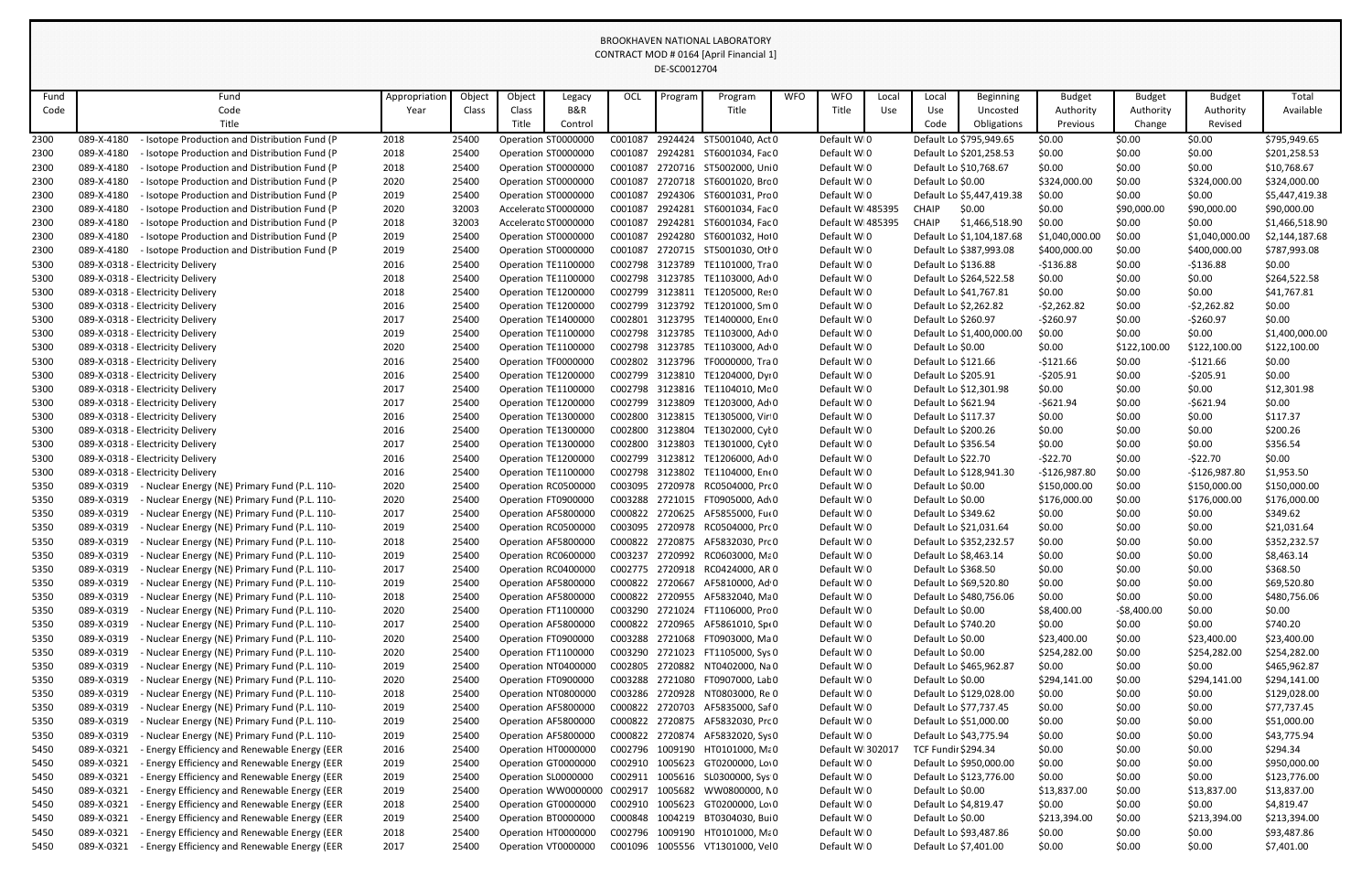| Fund                              | Fund                                                             | Appropriation | Object | Object | Legacy                     | OCL             | Program | Program                                          | <b>WFO</b> | <b>WFO</b>        | Local | Local                     | Beginning       | <b>Budget</b>                                                                       | <b>Budget</b> | <b>Budget</b>   | Total           |
|-----------------------------------|------------------------------------------------------------------|---------------|--------|--------|----------------------------|-----------------|---------|--------------------------------------------------|------------|-------------------|-------|---------------------------|-----------------|-------------------------------------------------------------------------------------|---------------|-----------------|-----------------|
| Code                              | Code                                                             | Year          | Class  | Class  | <b>B&amp;R</b>             |                 |         | Title                                            |            | Title             | Use   | Use                       | Uncosted        | Authority                                                                           | Authority     | Authority       | Available       |
|                                   | Title                                                            |               |        | Title  | Control                    |                 |         |                                                  |            |                   |       | Code                      | Obligations     | Previous                                                                            | Change        | Revised         |                 |
| 5450                              | <b>Energy Efficiency and Renewable Energy (EER</b><br>089-X-0321 | 2014          | 25400  |        | Operation GT000000C        |                 |         | C002910 1005612 GT0100000, En 0                  |            | Default WI0       |       | Default Lo \$6,283.33     |                 | \$0.00                                                                              | \$0.00        | \$0.00          | \$6,283.33      |
| 5450                              | - Energy Efficiency and Renewable Energy (EER<br>089-X-0321      | 2019          | 25400  |        | Operation BM0000000        | C002732         |         | 1004173 BM0102060, In 0                          |            | Default WI0       |       | Default Lo \$0.00         |                 | \$1,095,692.00                                                                      | \$0.00        | \$1,095,692.00  | \$1,095,692.00  |
| 5450                              | 089-X-0321<br><b>Energy Efficiency and Renewable Energy (EER</b> | 2018          | 25400  |        | Operation BT0000000        | C000848         | 1004210 | BT0101000, Re: 0                                 |            | Default WI0       |       | Default Lo \$24,055.38    |                 | \$0.00                                                                              | \$0.00        | \$0.00          | \$24,055.38     |
| 5450                              | 089-X-0321<br>- Energy Efficiency and Renewable Energy (EER      | 2020          | 25400  |        | Operation BT0000000        | C000848         | 1004210 | BT0101000, Re: 0                                 |            | Default WI0       |       | Default Lo \$0.00         |                 | \$700,000.00                                                                        | \$0.00        | \$700,000.00    | \$700,000.00    |
| 5450                              | 089-X-0321<br>- Energy Efficiency and Renewable Energy (EER      | 2020          | 25400  |        | Operation BT0000000        | C000848         | 1004222 | BT0400000, Eqi 0                                 |            | Default WI0       |       | Default Lo \$0.00         |                 | \$250,000.00                                                                        | \$0.00        | \$250,000.00    | \$250,000.00    |
| 5450                              | 089-X-0321<br>Energy Efficiency and Renewable Energy (EER        | 2019          | 25400  |        | Operation VT0000000        | C001096         | 1005554 | VT1201000, Bal0                                  |            | Default WI0       |       | Default Lo \$2,180,240.94 |                 | \$0.00                                                                              | \$0.00        | \$0.00          | \$2,180,240.94  |
| 5450                              | 089-X-0321<br>- Energy Efficiency and Renewable Energy (EER      | 2018          | 25400  |        | Operation GT0000000        | C002910         | 1005613 | GT0300000, Hy 0                                  |            | Default WI0       |       | Default Lo \$10,301.60    |                 | \$0.00                                                                              | \$0.00        | \$0.00          | \$10,301.60     |
| 5450                              | 089-X-0321<br><b>Energy Efficiency and Renewable Energy (EER</b> | 2016          | 25400  |        | Operation PG0000000        | C002840         | 1005604 | PG0400000, Inr 0                                 |            | Default WI0       |       | Default Lo \$40,972.14    |                 | \$0.00                                                                              | \$0.00        | \$0.00          | \$40,972.14     |
| 5450                              | - Energy Efficiency and Renewable Energy (EER<br>089-X-0321      | 2016          | 25400  |        | Operation ED0000000        | C000949         | 1009209 | ED2701000, Ne 0                                  |            | Default WI0       |       | Default Lo \$276,958.14   |                 | \$0.00                                                                              | \$0.00        | \$0.00          | \$276,958.14    |
| 5450                              | 089-X-0321<br>- Energy Efficiency and Renewable Energy (EER      | 2017          | 25400  |        | Operation HT0000000        | C002796         | 2223156 | HT1100000, Te+0                                  |            | Default WI0       |       | Default Lo \$2,577.39     |                 | \$0.00                                                                              | \$0.00        | \$0.00          | \$2,577.39      |
| 5450                              | <b>Energy Efficiency and Renewable Energy (EER</b><br>089-X-0321 | 2018          | 25400  |        | Operation SL0000000        | C002911         |         | 1005622 SL0200000, Phc 0                         |            | Default WI0       |       | Default Lo \$268.16       |                 | \$0.00                                                                              | \$0.00        | \$0.00          | \$268.16        |
| 5450                              | - Energy Efficiency and Renewable Energy (EER<br>089-X-0321      | 2016          | 25400  |        | Operation VT0000000        | C001096         | 1005556 | VT1301000, Vel0                                  |            | Default WI0       |       | Default Lo \$5,774.29     |                 | \$0.00                                                                              | \$0.00        | \$0.00          | \$5,774.29      |
| 5450                              | 089-X-0321<br><b>Energy Efficiency and Renewable Energy (EER</b> | 2018          | 25400  |        | Operation SL0000000        | C002911         |         | 1005616 SL0300000, Sys 0                         |            | Default WI0       |       | Default Lo \$226,224.00   |                 | \$0.00                                                                              | \$0.00        | \$0.00          | \$226,224.00    |
| 5450                              | - Energy Efficiency and Renewable Energy (EER<br>089-X-0321      | 2018          | 25400  |        | Operation BT0000000        | C000848         | 1004219 | BT0304030, Bui 0                                 |            | Default WI0       |       | Default Lo \$355,633.31   |                 | \$0.00                                                                              | \$0.00        | \$0.00          | \$355,633.31    |
| 5450                              | 089-X-0321<br>- Energy Efficiency and Renewable Energy (EER      | 2017          | 25400  |        | Operation SL0000000        | C002911         | 1005616 | SL0300000, Sys 0                                 |            | Default WI0       |       | Default Lo \$665,015.61   |                 | \$0.00                                                                              | \$0.00        | \$0.00          | \$665,015.61    |
| 5450                              | 089-X-0321<br><b>Energy Efficiency and Renewable Energy (EER</b> | 2020          | 25400  |        | Operation VT0000000        | C001096         | 1005554 | VT1201000, Bal0                                  |            | Default WI0       |       | Default Lo \$0.00         |                 | \$1,951,250.00                                                                      | \$250,000.00  | \$2,201,250.00  | \$2,201,250.00  |
| 5450                              | - Energy Efficiency and Renewable Energy (EER<br>089-X-0321      | 2014          | 25400  |        | Operation BM0000000        | C002732         | 1009218 | BM0107000, Bi 0                                  |            | Default WI0       |       | Default Lo \$1,252.09     |                 | \$0.00                                                                              | \$0.00        | \$0.00          | \$1,252.09      |
| 5450                              | 089-X-0321<br>- Energy Efficiency and Renewable Energy (EER      | 2019          | 25400  |        | Operation HT0000000        | C002796         | 1009190 | HT0101000, Mε0                                   |            | Default WI0       |       | Default Lo \$300,000.00   |                 | \$0.00                                                                              | \$0.00        | \$0.00          | \$300,000.00    |
| 5489                              | 089-16/17-0321 - EERE Reimbursable Work with Other Federal A     | 2016          | 25400  |        | Operation 456100000        | C003005         | 6600073 | 456140358, Otl 486101                            |            | CHAGRGXI30202     |       | OTT 16-17 \$32,628.12     |                 | \$0.00                                                                              | \$0.00        | \$0.00          | \$32,628.12     |
| 5498                              | 089-X-0321<br>- EERE Reimbursable Work with Non-Federal Ent      | 2017          | 25400  |        | <b>Operation 456100000</b> | C003005         | 6600146 | 456160031, Ind 4860966                           |            | CHAGR8730         |       | Default Lo \$11,618.24    |                 | \$0.00                                                                              | \$0.00        | \$0.00          | \$11,618.24     |
| 5499                              | 089-X-0321<br>- EERE Reimbursable Work with Other Federal A      | 2014          | 25400  |        | <b>Operation 456100000</b> | C003005         | 6600072 | 456140357, De 3011110                            |            | CRAGRS-O0         |       | Default Lo \$45.77        |                 | $-545.77$                                                                           | \$0.00        | -\$45.77        | \$0.00          |
| 5499                              | 089-X-0321<br>- EERE Reimbursable Work with Other Federal A      | 2016          | 25400  |        | Operation 456100000        | C003005         | 6600072 | 456140357, De 3012199                            |            | CRAGR-S-CO        |       | Default Lo \$25,808.25    |                 | \$0.00                                                                              | \$0.00        | \$0.00          | \$25,808.25     |
| 5499                              | 089-X-0321<br>- EERE Reimbursable Work with Other Federal A      | 2014          | 25400  |        | <b>Operation 456100000</b> | C003005         | 6600072 | 456140357, De 3012882                            |            | <b>CRAGR 19:0</b> |       | Default Lo \$638.50       |                 | $-5638.50$                                                                          | \$0.00        | -\$638.50       | \$0.00          |
| 5900                              | 089X2250 Cybersecurity, Energy Security and Emergency Respo      | 2019          | 25400  |        | Operation TG0000000        | C003224         | 4219019 | TG0104020, Cro0                                  |            | Default WI0       |       | Default Lo \$56,506.00    |                 | \$0.00                                                                              | \$0.00        | \$0.00          | \$56,506.00     |
| 6600                              | 089X0337<br><b>Energy Transformation Acceleration Fund - A</b>   | 2014          | 25400  |        | Operation CJ0100000        | C002599         | 3166012 | CJ0100000, ARI 0                                 |            | Default WI1250    |       | CHARPA-0 \$207.88         |                 | \$0.00                                                                              | \$0.00        | \$0.00          | \$207.88        |
| 6600                              | 089X0337<br>- Energy Transformation Acceleration Fund - A        | 2017          | 25400  |        | Operation CJ0100000        | C002599         |         | 3166012 CJ0100000, ARI 0                         |            | Default WI1352    |       | ARPA-E La \$142,701.78    |                 | \$0.00                                                                              | \$0.00        | \$0.00          | \$142,701.78    |
| 6600                              | 089X0337<br>- Energy Transformation Acceleration Fund - A        | 2016          | 25400  |        | Operation CJ0100000        | C002599         |         | 3166012 CJ0100000, ARI 0                         |            | Default WI1314    |       | ARPA-E La \$90,742.79     |                 | \$0.00                                                                              | \$0.00        | \$0.00          | \$90,742.79     |
| 6600                              | 089X0337<br>- Energy Transformation Acceleration Fund - A        | 2014          | 25400  |        | Operation CJ0100000        | C002599         |         | 3166012 CJ0100000, ARIO                          |            | Default WI1249    |       | CHARPA-0 \$1,392.09       |                 | \$0.00                                                                              | \$0.00        | \$0.00          | \$1,392.09      |
| 6600                              | 089X0337<br>- Energy Transformation Acceleration Fund - A        | 2014          | 25400  |        | Operation CJ0100000        |                 |         | C002599 3166012 CJ0100000, ARIO                  |            | Default WI0       |       | Default Lo \$1,823.77     |                 | \$0.00                                                                              | \$0.00        | \$0.00          | \$1,823.77      |
| 6632                              | 089-19/20-0337 - ARPA-E Program Direction                        | 2019          | 25400  |        | Operation CJ0200000        | C002600         |         | 3166013 CJ0200000, Pro 0                         |            | Default WI0       |       | Default Lo \$5,000.00     |                 | \$0.00                                                                              | \$0.00        | \$0.00          | \$5,000.00      |
| 7060                              | 089-19/20-0228 - DA Primary Fund                                 | 2019          | 25400  |        | Operation TT0000000        |                 |         | C003093 4500005 TT1030030, Otl 0                 |            | Default WI0       |       | Default Lo \$0.00         |                 | \$50,000.00                                                                         | \$0.00        | \$50,000.00     | \$50,000.00     |
| 7500                              | 089-20/21-0243 - ODA RW with Other Federal Agencies              | 2020          | 25400  |        | <b>Operation 456100000</b> | C003005         |         | 6600040 456140142, Otl 4861218                   |            | CHAGREA(0         |       | Default Lo \$0.00         |                 | \$400,000.00                                                                        | \$0.00        | \$400,000.00    | \$400,000.00    |
| 7500                              | 089-20/21-0243 - ODA RW with Other Federal Agencies              | 2020          | 25400  |        | <b>Operation 456100000</b> | C003005 6600040 |         | 456140142, Otl 4861215                           |            | CHAGREA(0         |       | Default Lo \$0.00         |                 | \$300,000.00                                                                        | \$0.00        | \$300,000.00    | \$300,000.00    |
| 7500                              | 089-20/21-0243 - ODA RW with Other Federal Agencies              | 2020          | 25400  |        | <b>Operation 456100000</b> | C003005 6600038 |         | 456140135, DA 4861199 CHAGRHRIO                  |            |                   |       | Default Lo \$0.00         |                 | \$72,524.27                                                                         | \$0.00        | \$72,524.27     | \$72,524.27     |
| 7500                              | 089-20/21-0243 - ODA RW with Other Federal Agencies              | 2020          | 25400  |        | Operation 456100000        | C003005         | 6600040 | 456140142, Otl 4861205                           |            | CHAGRHQ 0         |       | Default Lo \$0.00         |                 | \$750,000.00                                                                        | \$0.00        | \$750,000.00    | \$750,000.00    |
| 7500                              | 089-20/21-0243 - ODA RW with Other Federal Agencies              | 2020          | 25400  |        | <b>Operation 456100000</b> |                 |         | C003005 6600040 456140142, Otl 4861219 CHAGRHQ 0 |            |                   |       | Default Lo \$0.00         |                 | \$2,830,000.00                                                                      | \$0.00        | \$2,830,000.00  | \$2,830,000.00  |
| 7500                              | 089-20/21-0243 - ODA RW with Other Federal Agencies              | 2020          | 25400  |        | <b>Operation 456100000</b> | C003005         | 6600040 | 456140142, Otl 4861221                           |            | CHEAOCO(0         |       | Default Lo \$0.00         |                 | \$275,000.00                                                                        | \$0.00        | \$275,000.00    | \$275,000.00    |
| 7500                              | 089-20/21-0243 - ODA RW with Other Federal Agencies              | 2020          | 25400  |        | <b>Operation 456100000</b> | C003005         | 6600040 | 456140142, Otl 4861209                           |            | CHAGRHQ 0         |       | Default Lo \$0.00         |                 | \$1,000,000.00                                                                      | \$0.00        | \$1,000,000.00  | \$1,000,000.00  |
| 7500                              | 089-20/21-0243 - ODA RW with Other Federal Agencies              | 2020          | 25400  |        | Operation 456100000        |                 |         | C003005 6600040 456140142, Otl 4861220 CHAGREA(0 |            |                   |       | Default Lo \$0.00         |                 | \$15,000.00                                                                         | \$0.00        | \$15,000.00     | \$15,000.00     |
|                                   |                                                                  |               |        |        |                            |                 |         |                                                  |            |                   |       |                           |                 |                                                                                     |               |                 |                 |
|                                   | <b>Non-Appropriated Total</b>                                    |               |        |        |                            |                 |         |                                                  |            |                   |       |                           | \$35,133,215.68 | \$10,609,652.00                                                                     | \$900,000.00  | \$11,509,652.00 | \$46,642,867.68 |
| <b>Other Federal Agency Total</b> |                                                                  |               |        |        |                            |                 |         |                                                  |            |                   |       |                           |                 | \$45,054,758.31 \$9,735,981.28                                                      | \$0.00        | \$9,735,981.28  | \$54,790,739.59 |
|                                   | <b>DOE Appropriated Total</b>                                    |               |        |        |                            |                 |         |                                                  |            |                   |       |                           |                 | \$308,582,462.04 \$453,940,985.57 \$52,720,722.59 \$506,661,708.16 \$815,244,170.20 |               |                 |                 |
|                                   |                                                                  |               |        |        |                            |                 |         |                                                  |            |                   |       |                           |                 |                                                                                     |               |                 |                 |

**SF-30 Total \$388,770,436.03 \$474,286,618.85 \$53,620,722.59 \$527,907,341.44 \$916,677,777.47**

| <b>FPDS-NG Total [Action Obligation]</b>                | \$52,720,722.59 |
|---------------------------------------------------------|-----------------|
| <b>FPDS-NG Total [Base And Exercised Options Value]</b> | \$53,620,722.59 |
| <b>FPDS-NG Total [Base And All Options Value]</b>       | \$53,620,722.59 |
|                                                         |                 |